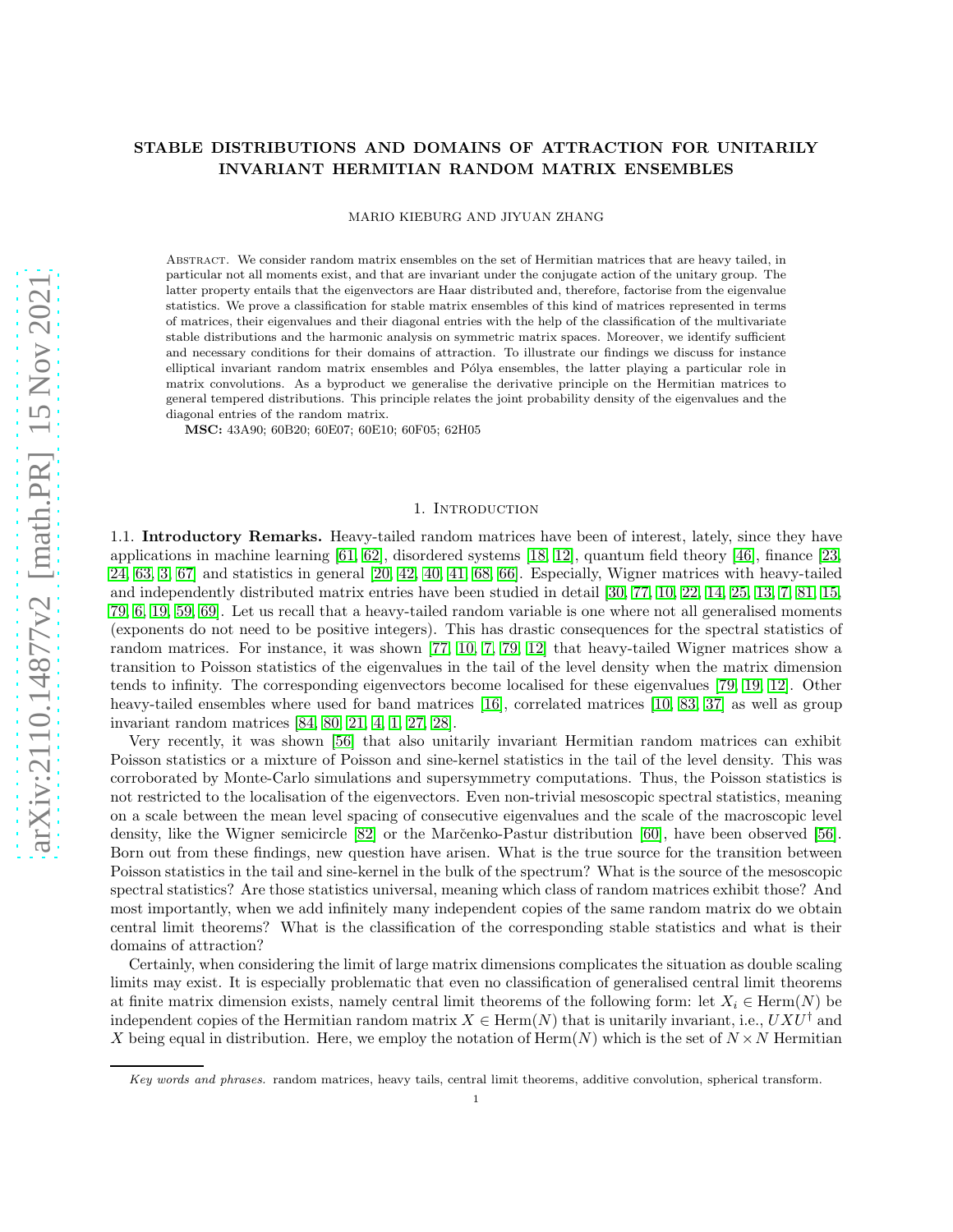matrices,  $U^{\dagger}$  is the Hermitian adjoint of the unitary matrix  $U \in U(N)$  and  $U(N)$  is the set of  $N \times N$  unitary matrices. Then, there exist two sequences  $\{A_m\}_{m\in\mathbb{N}}\subset \text{Herm}(N)$  and  $\{B_m\}_{m\in\mathbb{N}}\in\mathbb{R}_+ = (0,\infty)$  such that

<span id="page-1-0"></span>
$$
\lim_{m \to \infty} \left[ \frac{X_1 + \dots + X_m}{B_m} - A_m \right] = Y \tag{1.1.1}
$$

with  $Y$  a random matrix that is stable. Random matrices satisfying this limit are said to be in the domain of attraction of Y. We call matrix Y to be stable if the distribution of the sum  $aY_1 + bY_2$  of two statistically independent copies  $Y_1$  and  $Y_2$  of Y and any two constants  $a, b > 0$  agrees with Y again after properly rescaling and shifting, see [\[76\]](#page-35-17). In this way, we guarantee that all kinds of statistics, say of eigenvalues, eigenvectors, matrix entries, sub-blocks or traces and determinants, will not change when adding independent copies of it.

We aim at filling this gap of understanding such central limit theorems in the present work. Particularly, we consider unitarily invariant Hermitian random matrices with heavy tails. Well-known heavy tailed unitarily invariant random matrices are the Cauchy ensemble [\[84,](#page-35-12) [80\]](#page-35-13), the Cauchy-Lorentz ensemble [\[83\]](#page-35-11) (also known as the matrix Student t-function in statistics [\[45,](#page-34-16) [11,](#page-33-11) [78\]](#page-35-18)), and the Hermitised products of Ginibre with inverse Ginibre matirces  $[2, 33, 58]$  $[2, 33, 58]$  $[2, 33, 58]$ . The latter are only one kind of several multiplicative Pólya ensembles  $[52, 53, 34]$  $[52, 53, 34]$  $[52, 53, 34]$ that can exhibit heavy tails.

When it comes to a sum of independent and identically distributed random variables, the most prominent central limit theorem states that the sum converges to a normal distribution after a proper shift and scaling. A suitable condition is when those random variables have finite second moments. A generalisation for this classical central limit theorem is the limit to stable distributions like the Lévy  $\alpha$ -stable distributions in the univariate case [\[35\]](#page-34-19). In the multivariate case such limits were investigated and classified in [\[74,](#page-35-22) [73,](#page-35-23) [76\]](#page-35-17). Their main tool has been harmonic analysis, especially the Fourier transform on  $\mathbb{R}^d$ . In probability theory this transform is known as the characteristic function.

We will pursue these ideas and extend them to the knowledge of harmonic analysis on symmetric matrix spaces which is also know as the spherical transform [\[43\]](#page-34-20). The reason why we go over to these tools, despite the fact that  $\text{Herm}(N)$  is isomorphic to  $\mathbb{R}^{N^2}$ , is that the eigenvector statistics are, evidently, always given by the Haar measure on the coset  $\mathcal{U}(N)/\mathcal{U}^N(1)$  (the division of  $\mathcal{U}(N)$  by  $\mathcal{U}^N(1) = \mathcal{U}(1) \times \ldots \times \mathcal{U}(1)$  corresponds to the diagonal matrix of phases that commute with diagonal matrices). Hence, there is not much information comprised and we can disregard them. The information about heavy tails and generalised central limit theorems are completely encoded in the eigenvalue statistics. Thus, it is only natural to reduce the focus to these quantities which, however, complicates the computations as the eigenvalues of matrices do not form a vector space as the additive action is done for the whole matrix and not for their eigenvalues, only.

To circumvent this disadvantage, we exploit a one-to-one relation between the joint probability distribution of the eigenvalues and the one of the diagonal entries of a unitarily invariant Hermitian random matrix. This relation is known as a derivative principle [\[29,](#page-34-21) [38,](#page-34-22) [64,](#page-35-24) [57\]](#page-35-25). The idea is that the diagonal entries again build a vector space with respect matrix addition so that the well-known additive convolution formula for vector spaces and the corresponding Fourier transform can be applied. Therefore, the derivative principle transfers a sum of random matrices to a sum of random vectors from which one can deduce the eigenvalue statistics.

1.2. Main Results and Structure of the Article. In preparation for proving the following theorems, we introduce the tools and our notations in Sec. [2.](#page-4-0) In particular, we define explicitly what unitarily invariant random matrices are and briefly recall their consequences regarding the induced marginal distributions for the eigenvalues and the diagonal entries in subsection [2.1.](#page-4-1) In subsection [2.2,](#page-5-0) we quickly recall how the Fourier transform on  $\text{Herm}(N)$  is related to the spherical transform for the marginal distributions of the measures for the eigenvalues. We state these definitions and relations in a form that are also applicable to tempered distributions on the respective spaces since we need those for the proofs of the main theorems. Thus, we do not assume that a probability density always exists. Certainly, Dirac delta distribution are allowed in most of our theorems and propositions, too. This is the reason why we need to generalise the derivative principle to general Borel probability measures which remain unchanged under any unitary conjugation, i.e.,  $F(dX) = F(UdXU^{\dagger})$  for all  $U \in U(N)$  and  $X \in \text{Herm}(N)$ .

## <span id="page-1-1"></span>Theorem 1 (Derivative Principle).

Let  $X \in \text{Herm}(N)$  be  $U(N)$ *-invariant random matrix with a Borel probability distribution* F. Its corre*sponding marginal measures for the unordered eigenvalues is* feig *and for the unordered diagonal entries it is*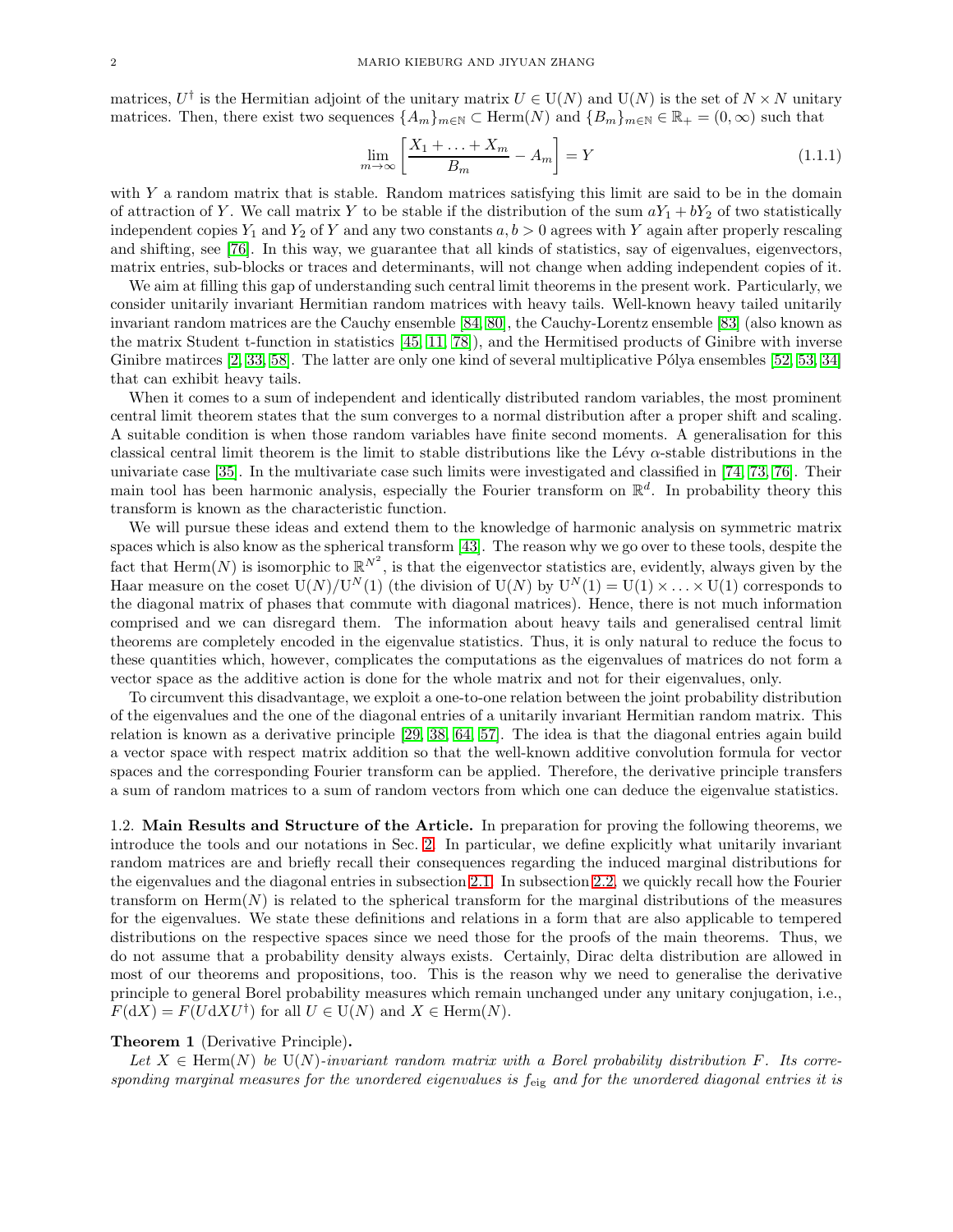$f_{\text{diag}}$ . Then, there exists a unique Borel measure w on  $\mathbb{R}^N$  such that

<span id="page-2-1"></span>
$$
\int_{\mathbb{R}^N} \phi(x) f_{\text{eig}}(\text{d}x) = \int_{\mathbb{R}^N} \frac{1}{\prod_{j=0}^N j!} \Delta(\partial_x) \left( \Delta(x) \phi(x) \right) w(\text{d}x) \tag{1.2.1}
$$

 $for any Schwartz function  $\phi \in \mathscr{S}(\mathbb{R}^N)$ . The polynomial  $\Delta(x) = \prod_{1 \leq a < b \leq N} (x_b - x_a)$  is the Vandermonde$ *determinant. Moreover, it holds*

$$
\mathcal{S}f_{\text{eig}}(s) = \mathcal{F}w(s),\tag{1.2.2}
$$

*where the spherical transform* S *and the Fourier transform* F *are defined in subsection [2.2.](#page-5-0) The measure* w *is equal to f<sub>diag</sub> in distribution, that is* 

<span id="page-2-4"></span>
$$
\int_{\mathbb{R}^N} \psi(x)w(\mathrm{d}x) = \int_{\mathbb{R}^N} \psi(x) f_{\text{diag}}(\mathrm{d}x) \tag{1.2.3}
$$

for all Schwartz functions  $\psi \in \mathscr{S}(\mathbb{R}^N)$  that are permutation invariant in its N arguments.

Despite this theorem is still a preparation for our original goal, which is the classification of stable unitarily invariant random matrix ensembles and the identification of their domains of attraction, we consider it, nonetheless, as our first main result. It is proven in subsection [2.3.](#page-7-0) So far this theorem was only shown [\[29,](#page-34-21) [38,](#page-34-22) [64,](#page-35-24) [57\]](#page-35-25) when a density for the measure exists; it is restated in Proposition [7.](#page-7-1)

In Sec. [3,](#page-9-0) we go over to our main focus namely stable invariant Hermitian random matrices. In subsection [3.1,](#page-9-1) we introduce the notion of a stable invariant ensembles and recollect what is known for stable random vectors in multivariate statistics. Unitarily invariant stable ensembles are characterised by four ingredients: a shift  $y_0I_N$  that can only come as a real multiple  $(y_0 \in \mathbb{R})$  of the identity matrix  $I_N$  due to the invariance, a scaling  $\gamma > 0$  that describes how broad the function is, the stability exponent  $\alpha \in (0, 2)$  that states how heavy-tailed the distribution is, and a normalised spectral measure  $H$ , see [\[73,](#page-35-23) [74,](#page-35-22) [76\]](#page-35-17), which appears in the logarithm of their characteristic functions and describes the anisotropy of the distribution. We denote this quadruple of a stable ensemble by  $S(\alpha, \gamma H, y_0 I_N)$ . This characterisation has a natural counterpart for the marginal measures corresponding to the diagonal entries and the eigenvalues of the random matrix. This is summarised in the following theorem, in which we employ the standard notation  $\mathbb E$  and  $\mathbb P$ . In particular,  $\mathbb{E}[O]$  is the expectation value of an observable O and  $\mathbb{P}(\Sigma)$  is the probability of a measurable set  $\Sigma$ , i.e., it is the expectation value  $\mathbb{P}(\Sigma) = \mathbb{E}[\chi_{\Sigma}]$  of the indicator function  $\chi$  of the set  $\Sigma$ .

## <span id="page-2-0"></span>Theorem 2 (Stable Distributions of Invariant Random Matrices).

Let  $Y \in \text{Herm}(N)$  *be a random matrix and*  $y_{\text{diag}}$  *be its diagonal entries. Let*  $0 < \alpha \leq 2$ ,  $\gamma > 0$ ,  $y_0 \in \mathbb{R}$ be fixed constants and H be a normalised spectral measure on  $\mathbb{S}_{\text{Herm}(N)}$ , which has joint probability measures  $h_{\text{diag}}$  *of the diagonal entries and*  $h_{\text{eig}}$  *of the eigenvalues of the associated random matrix*  $R \in \mathbb{S}_{\text{Herm}(N)}$ *. The following statements are equivalent:*

- (1) Y *follows an invariant stable distribution*  $S(\alpha, \gamma H, Y_0)$  *for some fixed matrix*  $Y_0$ ;
- (2) Y *follows a stable distribution*  $S(\alpha, \gamma H, y_0 I_N)$  *with*  $Y_0 = y_0 I_N$  *being a multiple of the identity matrix and* H being invariant, i.e., for any  $U \in U(N)$  it is

$$
H(\mathrm{d}R) = H(U\mathrm{d}RU^{\dagger});\tag{1.2.4}
$$

(3) Y *is invariant;* ydiag *has the following characteristic function*

<span id="page-2-3"></span>
$$
\mathbb{E}[\exp(i y_{\text{diag}}^\top s)] = \exp\left(-\gamma \int_{||t|| \le 1} h_{\text{diag}}(\mathrm{d}t) \nu_\alpha(s^\top t) + i y_0 \mathbf{1}_N^\top s\right) \tag{1.2.5}
$$

*with*  $y_0$  *being the same as in statement (2)* and  $1_N = (1, \ldots, 1)^T \in \mathbb{R}^N$ ; (4) Y *is invariant; and it has the following characteristic function*

<span id="page-2-2"></span>
$$
\mathbb{E}[\exp(i\text{Tr}\,YU\text{diag}(s)U^{\dagger})] = \exp\left(-\gamma c_N \int_{r\in\mathbb{S}^{N-1}} h_{\text{eig}}(\text{d}r) \sum_{\rho\in S_N} \frac{\nu_{\alpha}(s^{\top}r_{\rho})(s^{\top}r_{\rho})^{N(N-1)/2}}{\Delta(s)\Delta(r_{\rho})} + iy_0 \mathbf{1}_N^{\top} s\right) (1.2.6)
$$

*for all*  $U \in U(N)$ *, where*  $y_0 1_N$  *is the same as in statement* (2),  $r_\rho$  *is the permuted vector of* r *with respect to the permutation*  $\rho \in S_N$ ,  $diag(s) = diag(s_1, \ldots, s_N)$  *is the standard embedding of the vector*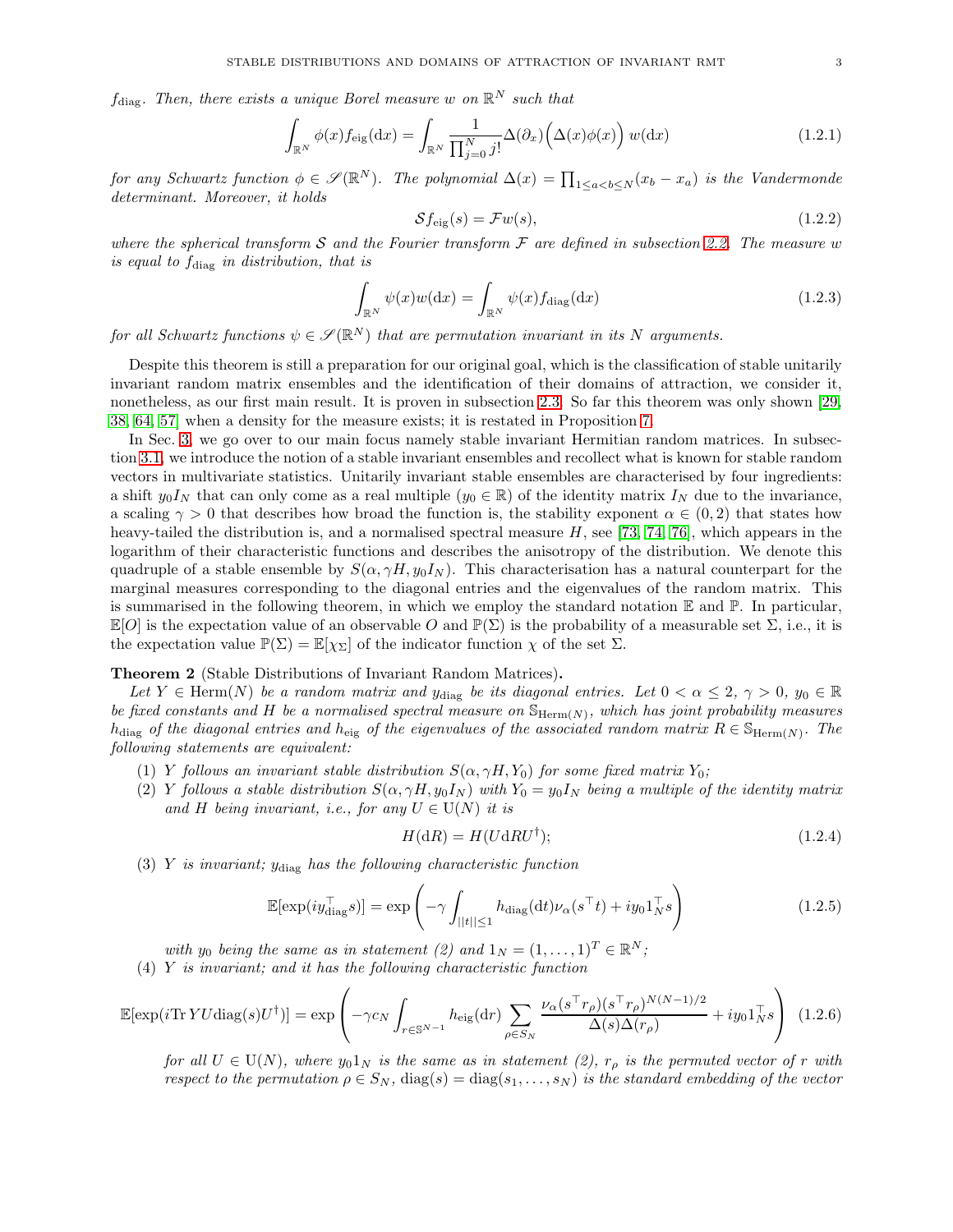$s = (s_1, \ldots, s_N)^\top$  *as a diagonal matrix and the constant*  $c_N$  *is given by* 

$$
c_N = \frac{\Gamma(\alpha+1)\prod_{j=0}^N j!}{\Gamma(\alpha+1+N(N-1)/2)}.
$$
\n(1.2.7)

The definitions of the notions and notations that are need to understand this theorem fully can be found in subsection [3.1](#page-9-1) while the theorem is proven in subsection [3.2.](#page-12-0) We also discuss the implication for strictly stable random matrix ensembles in subsection [3.1,](#page-9-1) where the sum  $Y_1 + Y_2$  of two independent copies of the random matrix Y only needs to be rescaled but not to be shifted to get again a copy of Y.

To illustrate and to get a feeling what Theorem [2](#page-2-0) means and implies we present three examples for the spectral measure  $H$  in Sec. [4.](#page-14-0) The elliptical invariant matrix ensembles are the first class of examples, see subsection [4.1.](#page-14-1) Those can be traced back to the Gaussian elliptical ensemble in the same manner as it was done in [\[18,](#page-34-0) [3,](#page-33-1) [4,](#page-33-9) [1\]](#page-33-10) where one averages over the variance of the corresponding Gaussian ensemble. The second example have a Dirac delta function as the spectral measure, discussed in subsection [4.2.](#page-19-0) They represent the simplest embedding of univariate probability theory, namely a real random variable multiplied by the identity matrix. In subsection [4.3,](#page-20-0) we discuss the third class of ensembles which we have dubbed orbital measures as the corresponding spectral measure is supported only on the orbit created by the conjugate action of the unitary group on a fixed Hermitian matrix.

The generalised central limit theorems and especially the domains of attraction of the stable invariant random matrix ensembles are analysed in Sec. [5.](#page-22-0) We first review what is known from multivariate probability theory in subsection [5.1.](#page-22-1) Especially, we extend its classification by an additional equivalent statement in Theorem [21](#page-22-2) which has been useful in proving our third main theorem that relates the domain of attraction for random matrices, their eigenvalues and their diagonal entries.

#### <span id="page-3-3"></span>Theorem 3 (Domains of Attraction).

Let  $0 < \alpha < 2$  and H is a normalised invariant spectral measure with induced measures  $h_{\text{diag}}$  and  $h_{\text{eig}}$ *for the diagonal entries and the eigenvalues, respectively. Let*  $X \in \text{Herm}(N)$  *be an invariant random matrix,* xeig *be its eigenvalues and* xdiag *be its diagonal entries. The following statements are equivalent:*

(1) X *belongs to the domain of attraction of*  $S(\alpha, H, 0)$ *, meaning for*  $X_1, \ldots, X_m$  *being* m *independent copies of* X *there exist two sequences of positive real numbers*  ${B_m}_{m \in N} \subset \mathbb{R}_+$  *and real numbers*  ${A_m}_{m \in \mathbb{N}} \subset \mathbb{R}$  *such that the limit,* 

<span id="page-3-0"></span>
$$
\lim_{m \to \infty} \left( \frac{X_1 + \ldots + X_m}{B_m} - A_m I_N \right) = Y \tag{1.2.8}
$$

*is in distribution and the invariant random matrix* Y *is drawn from*  $S(\alpha, H, 0)$ ;

(2)  $x_{\text{diag}}$  *belongs to the domain of attraction of*  $S(\alpha, g_\alpha, y_1 1_N)$  *with*  $g_\alpha$  *depending on*  $h_{\text{diag}}$  *as defined in* [\(3.1.6\)](#page-10-0) and the same sequences  ${B_m}_{m \in \mathbb{N}} \subset \mathbb{R}_+$  and real numbers  ${A_m}_{m \in \mathbb{N}} \subset \mathbb{R}$  such that

<span id="page-3-1"></span>
$$
\lim_{m \to \infty} \left( \frac{x_{\text{diag},1} + \ldots + x_{\text{diag},m}}{B_m} - A_m 1_N \right) = y_{\text{diag}} \tag{1.2.9}
$$

*in distribution, with ydiag drawn from*  $S(\alpha, g_\alpha, y_1 1_N)$ ,  $1_N = (1, \ldots, 1)$  *and*  $y_1 = 0$  *for*  $\alpha \neq 1$  *and*  $y_1$ *given by*  $(3.1.7)$  *for*  $\alpha = 1$ *;* 

(3)  $x_{\text{eig}}$  *belongs to the domain of attraction of*  $S(\alpha, h_{\text{eig}}, 0)$  *with the same sequences*  ${B_m}_{m \in \mathbb{N}} \subset \mathbb{R}_+$  *and the real numbers*  $\{A_m\}_{m\in\mathbb{N}}\subset\mathbb{R}$  *and an additional sequence*  $\{C_m\}_{m\in\mathbb{N}}\subset\mathbb{R}_+$  *such that* 

<span id="page-3-2"></span>
$$
\lim_{m \to \infty} C_m \left( \frac{x_{\text{eig},1} + \ldots + x_{\text{eig},m}}{B_m} - A_m 1_N \right) = y \tag{1.2.10}
$$

*in distribution, with* y *drawn from*  $S(\alpha, h_{\text{eig}}, 0)$ *. If additionally*  $\text{Tr } Y = \text{Tr } \text{diag}(y_{\text{diag}}) = \text{Tr } \text{diag}(y) \neq 0$ *with* diag *being the canonical embedding of a vector as a diagonal matrix, then it holds*  $C_m = 1$  *for all*  $m \in \mathbb{N}$ *.* 

This theorem is proven in subsection [5.1](#page-22-1) and only applies for a stability exponent  $\alpha \in (0, 2)$ . We would like to point out that the additional statement in part (3) is born out of the fact that the trace of the right hand sides of  $(1.2.8)$ ,  $(1.2.9)$  and  $(1.2.10)$  yields exactly the same real random variable. Thus, one only has to worry about the traceless part which cannot have a shift due to the invariance. Thus, the factor  $C_m$  reflects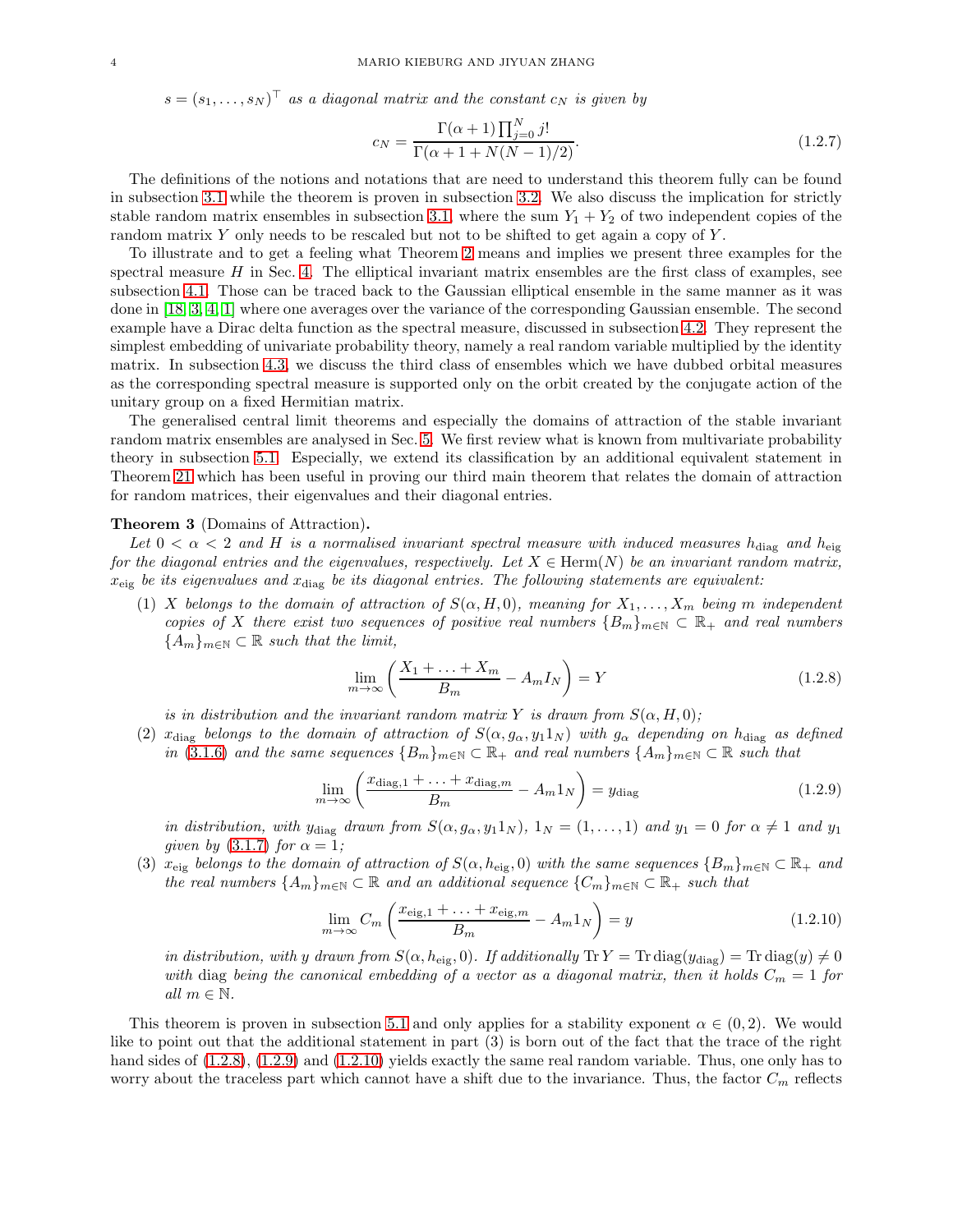Additionally, we discuss the strict domains of convergences, meaning when  $A_m = 0$  in [\(1.1.1\)](#page-1-0), in the same subsection. The Gaussian counterpart  $(\alpha = 2)$  of this theorem is Theorem [24](#page-27-0) which is stated and proven in subsection [5.2.](#page-27-1) It differs from the  $\alpha < 2$  case that there are not so many different stable random matrix ensembles that are invariant. Actually, it is only a three parameter family, namely the shift which must be proportional to the identity matrix, the variance of the trace of the matrix, and the variance of the traceless part of the random matrix.

In subsection [5.3,](#page-28-0) we relate the central limit theorem to the heaviness of the tail (the exponent with which the distribution algebraically decays) of those ensembles that lie in the domain of attraction of a stable invariant random matrix ensemble. In this subsection, we also explicitly define what a heavy-tailed random matrix is, see Definition [25,](#page-29-0) and prove equivalent definitions of the corresponding "heaviness" index.

<span id="page-4-0"></span>We conclude in Sec. [6](#page-32-0) and discuss the open problems that await when studying the asymptotic of large matrix dimensions.

#### 2. Characteristic Functions for Matrices

<span id="page-4-1"></span>2.1. Invariant Ensembles and their Induced Measures. Denote Herm $(N)$  the set of all  $N \times N$  Hermitian matrices for which we prove the ensuing theorems and propositions. We are sure that some of the statements can be readily extended to other matrix spaces without modifying much. An invariant ensemble on Herm(N) is a random matrix  $X \in \text{Herm}(N)$ , with a Borel probability measure F on Herm(N) that is invariant under the action of unitary conjugations, i.e.  $F(dX) = F(UdXU^{\dagger})$  for all  $U \in U(N)$  and  $X \in \text{Herm}(N)$ . This invariance has certain implications. For instance the distribution of the eigenvectors is always given by the normalised Haar measure on the co-set  $U(N)/U^N(1)$ , denoted by dU, regardless of the probability measure F. Hence, elements on the same orbit, say  $\{UX_0U^{\dagger} : U \in U(N)\}$  with  $X_0 \in \text{Herm}(N)$ , are uniformly distributed. The whole statistics is governed by a set of  $N$  degrees of freedom. Those can be the eigenvalues or the diagonal entries of the random matrix.

To account for the derivatives in the relation between the eigenvalues and the diagonal entries of the random matrix given by the derivative principle [1,](#page-1-1) we need to understand the Borel probability measure as a tempered distribution on  $\text{Herm}(N)$ . Indeed, it is guaranteed that such a measure is a tempered distribution, see [\[72,](#page-35-26) Example 7.12(2)]. The corresponding test-functions are the Schwartz functions on  $\text{Herm}(N)$ . We recall that Schwartz functions are smooth functions decaying faster than any polynomial. We denote the set of all Schwartz functions on an open subset  $\Omega$  of  $\mathbb{R}^d$  (for some d) by  $\mathscr{S}(\Omega)$ . In the present work it is always either  $\Omega = \text{Herm}(N)$  or  $\Omega = \mathbb{R}^N$ . The invariance of F takes the following weak relation

$$
\int_{\text{Herm}(N)} \Phi(X) F(\text{d}X) = \int_{\text{Herm}(N)} \Phi(UXU^{\dagger}) F(\text{d}X),\tag{2.1.1}
$$

for any Schwartz function  $\Phi \in \mathscr{S}(\text{Herm}(N))$  and any unitary matrix  $U \in U(N)$ .  $U^{\dagger}$  is the Hermitian conjugate of U.

For our purposes we need two measures of  $F$  which are to the marginal measures of the eigenvalues,  $f_{\text{eig}}$ , and of the diagonal entries,  $f_{\text{diag}}$ . Let  $x = (x_1, \ldots, x_2)$  be the eigenvalues of  $X \in \text{Herm}(N)$ , the Weyl decomposition formula tells us that F only depends on  $f_{\text{eig}}$ , which leads to the following defining relation

<span id="page-4-2"></span>
$$
\int_{\text{Herm}(N)} \Phi(X) F(\text{d}X) =: \int_{\mathbb{R}^N} \left( \int_{\text{U}(N)/\text{U}(1)} \Phi(U \text{diag}(x) U^{\dagger}) dU \right) f_{\text{eig}}(\text{d}x) = \int_{\mathbb{R}^N} \phi(x) f_{\text{eig}}(\text{d}x) \tag{2.1.2}
$$

for any Schwartz function  $\Phi \in \mathscr{S}(\mathrm{Herm}(N))$  which implies a Schwartz function  $\phi(x) = \int_{U(N)/U(1)} \Phi(UxU^{\dagger})dU$ on  $\mathbb{R}^N$ . The map  $x \mapsto \text{diag}(x)$  is the embedding of the N dimensional vector  $x = (x_1, \ldots, x_N)$  as the diagonal matrix diag $(x_1, \ldots, x_N) \in \text{Herm}(N)$ . The relation between  $\Phi$  and  $\phi$  naturally leads to a map  $i_1$  between the symmetric Schwartz functions on  $\mathbb{R}^N$  and the Schwartz functions invariant under the conjugate action of  $U(N)$  on Herm(N). Specifically, for  $X = U \text{diag}(x_1, \dots x_N) U^{\dagger}$  with a Haar distributed  $U \in U(N)$ , we define

<span id="page-4-3"></span>
$$
i_1 \phi(X) := i_1 \phi \left( U \text{diag}(x) U^{\dagger} \right) = \phi(x_1, \dots, x_N). \tag{2.1.3}
$$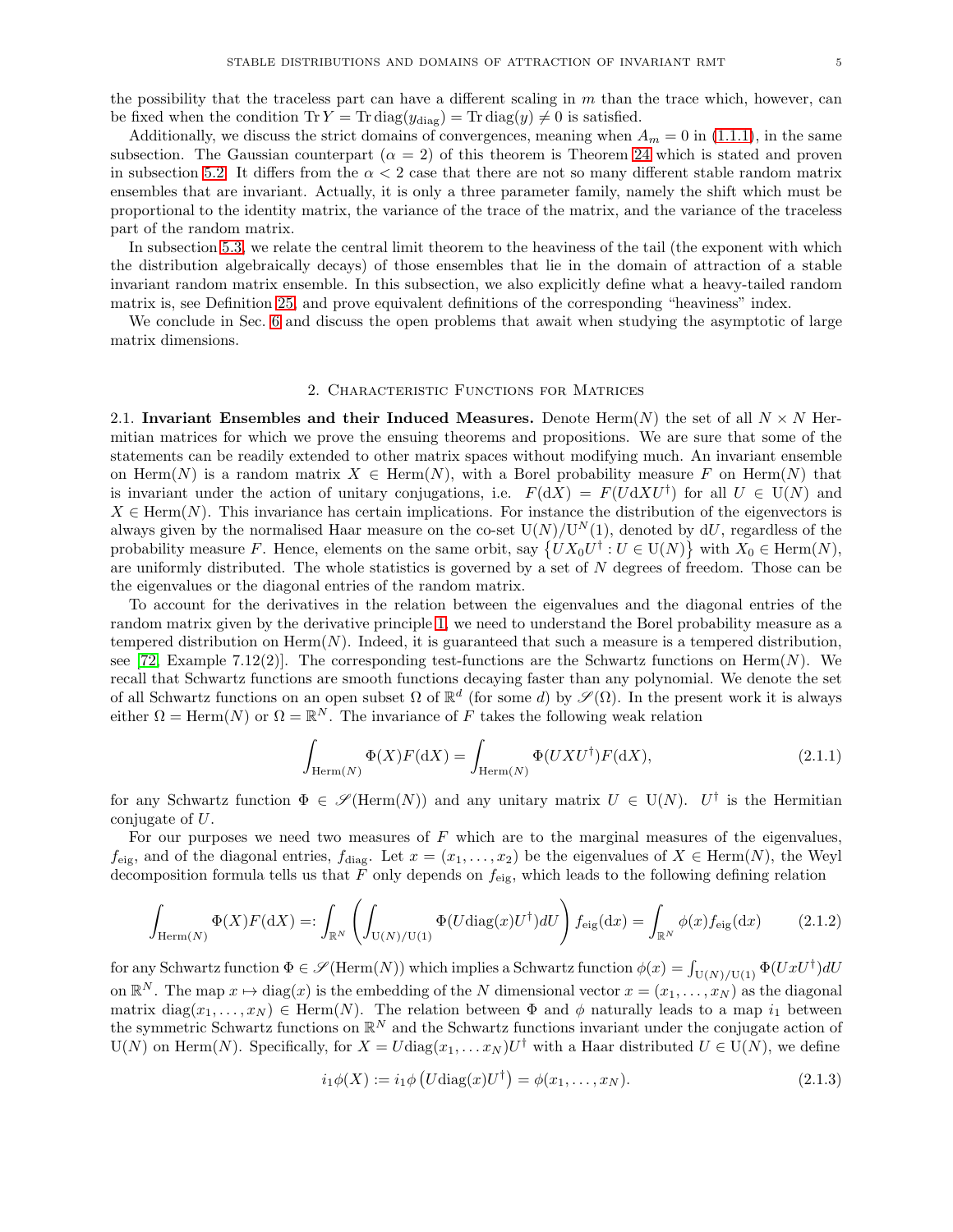Then [\(2.1.2\)](#page-4-2) can be rewritten as

<span id="page-5-5"></span>
$$
\int_{\mathbb{R}^N} \phi(x) f_{\text{eig}}(\text{d}x) = \int_{\text{Herm}(N)} i_1 \phi(X) F(\text{d}X),\tag{2.1.4}
$$

which can be seen as the true definition of  $f_{\text{eig}}$ .

In the case of the distribution of the diagonal entries we need a different embedding  $i_2$  of  $\mathbb{R}^N$  into  $\text{Herm}(N)$ which is symmetric in its entries but it is not invariant under the conjugation of an arbitrary unitary matrix. To this aim, we choose another arbitrary Schwartz function  $\psi \in \mathscr{S}(\mathbb{R}^N)$  symmetric in its entries and define the map  $i_2$  from functions on  $\mathbb{R}^N$  to functions on  $\text{Herm}(N)$  as follows

<span id="page-5-3"></span>
$$
i_2\psi(X) := \psi(x_{11}, \dots, x_{NN}),\tag{2.1.5}
$$

where  $x_{11}, \ldots, x_{NN}$  are the diagonal entries of the matrix  $X \in \text{Herm}(N)$ . Then, the diagonal entry distribution  $f_{\text{diag}}$  can be defined weakly as follows

<span id="page-5-2"></span>
$$
\int_{\mathbb{R}^N} \psi(x) f_{\text{diag}}(\mathrm{d}x) := \int_{\text{Herm}(N)} i_2 \psi(X) F(\mathrm{d}X) \tag{2.1.6}
$$

for an arbitrary Schwartz function  $\psi \in \mathcal{S}(\mathbb{R}^N)$ . The integral on the right hand side converges because  $i_2\psi$  is bounded as Schwartz function.

Despite that  $i_2\psi$  is not an invariant function under the conjugate action of  $U(N)$ , one can create a related function which is invariant, because the measure  $f_{\text{diag}}$  is invariant. First we introduce a suitable notation. Let  $B(\Omega)$  be the set of bounded measurable functions on  $\Omega \subset \mathbb{R}^d$ . Then for any bounded measurable function  $g \in B(\text{Herm}(N)),$  we use the notation

<span id="page-5-1"></span>
$$
\langle g(UXU^{\dagger}) \rangle := \int_{U \in \mathcal{U}(N)} g(UXU^{\dagger}) dU.
$$
 (2.1.7)

The right hand side converges by the boundedness of g, and in fact  $\langle g(UXU^{\dagger}) \rangle$  (in terms of a function of X) is also a bounded measurable function on Herm $(N)$ . The invariance of  $\langle g(UXU^{\dagger}) \rangle$  under the conjugation of  $V \in U(N)$  is induced by the normalised Haar measure dU. It is simple to check that  $\langle g(UXU^{\dagger}) \rangle$  is a Schwartz function when  $g$  is one, too. The average  $(2.1.7)$  will be very helpful in the ensuing chapters.

In a weak sense we can extend the average  $(2.1.7)$  to probability measures. For instance, let  $G(dX)$  be a probability measure on  $\text{Herm}(N)$  which is not necessarily invariant under the conjugate action of  $U(N)$ . Then, for any bounded measurable function  $g \in B(\text{Herm}(N))$  we define

<span id="page-5-6"></span>
$$
\int_{\text{Herm}(N)} g(X) \langle G(U \, \mathrm{d} X U^{\dagger}) \rangle := \int_{\text{Herm}(N)} \langle g(U X U^{\dagger}) \rangle G(\text{d} X). \tag{2.1.8}
$$

The right hand side converges by the boundedness of  $g(UXU^{\dagger})$ . Apparently, the construction guarantees the invariance of  $\langle G(UdXU^{\dagger})\rangle$  as it is traced back to the one of  $\langle g(UXU^{\dagger})\rangle$ . Hence,  $\langle G(UdXU^{\dagger})\rangle$  defines a new invariant probability measure on  $\text{Herm}(N)$  in terms of  $dX$ .

The construction above allows us to understand  $f_{\text{diag}}$  in another way. Since F is invariant, one can apply a conjugation of  $U \in U(N)$  on the right side of [\(2.1.6\)](#page-5-2) which keeps the integral the same. Thence, we can compute

<span id="page-5-4"></span>
$$
\int_{\text{Herm}(N)} i_2 \psi(X) F(\text{d}X) = \int_{\text{Herm}(N)} i_2 \psi(X) \left\langle F(U \text{d}X U^{\dagger}) \right\rangle = \int_{\text{Herm}(N)} \left\langle i_2 \psi(U X U^{\dagger}) \right\rangle F(\text{d}X).
$$
 (2.1.9)

Therefore, the flaw of the lack of invariance of  $i_2\phi$  can be resolved in this way. This insight will serve us well in the proof of Theorem [1.](#page-1-1)

<span id="page-5-0"></span>2.2. Fourier and spherical transforms. Next we will briefly review the harmonic analysis on invariant ensembles in terms of distributions as it will be the main tool in our proofs. A common way to extend harmonic analysis from functions to distributions is through their actions on test functions, as we will proceed in this way. To begin with, we state our convention for Fourier transforms of Schwartz functions  $\phi \in \mathscr{S}(\mathbb{R}^d)$ .

**Definition 4** (Fourier Transform on  $\mathscr{S}(\mathbb{R}^N)$ ).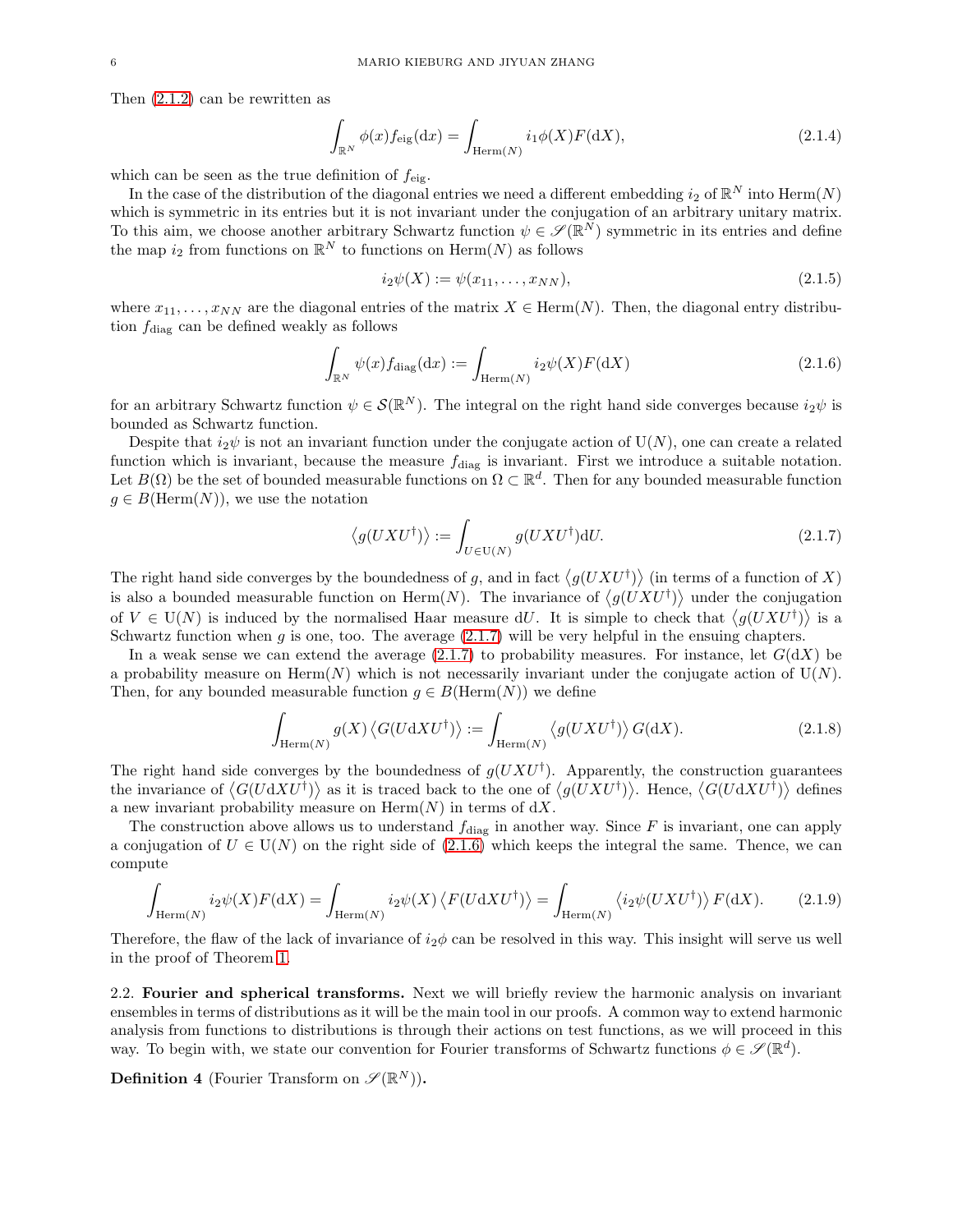A Fourier transform of  $\phi \in \mathscr{S}(\mathbb{R}^d)$  is given by

$$
\mathcal{F}\phi(s) := \int_{\mathbb{R}^d} \phi(x) \exp\left(i \sum_{j=1}^N x_j s_j\right) dx, \quad s \in \mathbb{R}^d.
$$
 (2.2.1)

The Fourier transformation is an isomorphism on  $\mathscr{S}(\mathbb{R}^d)$  with an inversion formula given by

$$
\phi(x) = \mathcal{F}^{-1}\Big[\mathcal{F}\phi(s)\Big](x) := \frac{1}{(2\pi)^d} \int_{\mathbb{R}^d} \mathcal{F}\phi(s) \exp\left(-i \sum_{j=1}^d x_j s_j\right) ds,
$$
\n(2.2.2)

and a differentiation formula given by

<span id="page-6-2"></span>
$$
\mathcal{F}\left[ (i\partial_{x_j})^k \phi(x) \right](s) = s_j^k \mathcal{F}\phi(s), \quad k = 0, 1, \dots \tag{2.2.3}
$$

There is no need to introduce a regularisation for the inversion as the Fourier transform of a Schwartz function is a Schwartz function and, thus, the bijectivity holds.

The spherical transform is the generalisation of the concept of a Fourier transform on curved manifolds. This transform has to preserve the respective group invariance which is in our case the conjugate action of  $U(N)$  on Herm $(N)$ . There is a general framework of spherical transform introduced in [\[43\]](#page-34-20) on homogeneous space with a compact Lie group action, whose most general form is beyond the scope of the present work. We will instead restrict ourselves to the case of invariant ensembles on  $\text{Herm}(N)$ . Since  $\text{Herm}(N)$  is an  $N^2$ -dimensional vector space, one can also directly derive the spherical transform from the corresponding Fourier transform on  $\text{Herm}(N)$ .

Let  $\phi \in \mathscr{S}(R^N)$  and, thus,  $i_1\phi \in \mathscr{S}(\text{Herm}(N))$  is an invariant Schwartz function, recall the defini-tion [\(2.1.3\)](#page-4-3) of  $i_1$ . Understanding Hermitian matrices as  $N^2$ -dimensional real vectors, the matrix Fourier transform of  $i_1\phi$  is given by

$$
\mathcal{F}_{\text{Herm}(N)}i_1\phi(S) := \int_{\text{Herm}(N)} i_1\phi(X) \exp(i \text{Tr } XS) \text{d}X, \quad S \in \text{Herm}(N). \tag{2.2.4}
$$

Here we specify the fact that this is a matrix Fourier transform by the subscript  $\text{Herm}(N)$  as there is the difference of some factors of 2 once one writes the inner product  $\text{Tr} X S$  in terms of the real components of X and S. When applying the spectral decomposition for  $X = U \text{diag}(x) U^{\dagger}$  the corresponding integrand  $i_1\phi(X)dX$  factorises into  $\phi(x)dx$  and the normalised Haar measure dU on  $U(N)/U^N(1)$ . The integral over U can be readily extended to an integral over the whole group  $U(N)$  as  $U^N(1)$ , embedded as diagonal matrices of complex phases, commutes with  $diag(x)$ . Since the only U dependence can be found in the exponential function, we arrive at Harish-Chandra–Itzykson-Zuber (HCIZ) integral [\[39,](#page-34-23) [44\]](#page-34-24)

<span id="page-6-0"></span>
$$
K(x,s) := \int_{U(N)} \exp\left(i\text{Tr } U \text{diag}(x) U^{\dagger} \text{diag}(s)\right) dU = \prod_{j=0}^{N-1} j! \frac{\det[e^{ix_j s_k}]_{j,k=1}^N}{\Delta(x)\Delta(s)}.
$$
 (2.2.5)

the function  $\Delta(x) := \prod_{1 \leq j < k \leq N} (x_k - x_j)$  is the Vandermonde determinant. Later, we also need an analogous notation  $\Delta(\partial_x) := \prod_{1 \leq j < k \leq N} (\partial_{x_k} - \partial_{x_j})$  which is the Vandermonde determinant of the partial derivatives.

With the help of the integral  $(2.2.5)$ , we define the following spherical transform.

**Definition 5** (Spherical Transform on  $\mathscr{S}(\mathbb{R}^{N})$ ).

Let  $\phi \in \mathscr{S}(\mathbb{R}^N)$ . The spherical transform of  $\phi$  and its inverse are given by

<span id="page-6-1"></span>
$$
\mathcal{S}\phi(s) := i_1^{-1} \mathcal{F}_{\text{Herm}(N)} i_1 \phi(s), \quad \phi(x) := i_1^{-1} \mathcal{F}_{\text{Herm}(N)}^{-1} i_1 \mathcal{S}\phi(x), \quad x, s \in \mathbb{R}^N. \tag{2.2.6}
$$

Note that  $(2.2.6)$  is well defined as  $i_1$  is a bijection between invariant functions on Herm $(N)$  and symmetric functions of the eigenvalues. An explicit integral expression of  $Sf$  is given by

$$
\mathcal{S}\phi(s) = \int_{\mathbb{R}^N} \phi(x)K(x,s)\mathrm{d}x, \quad s \in \mathbb{R}^N,\tag{2.2.7}
$$

with  $K(x, s)$  given in [\(2.2.5\)](#page-6-0), and its inversion formula has the form

$$
\phi(x) = S^{-1} \Big[ S\phi(s) \Big] (x) := \frac{(-1)^{N(N-1)/2}}{\prod_{j=0}^N (j!)^2} \Delta(x)^2 \int_{\mathbb{R}^N} S\phi(s) \, K(x, -s) \, \Delta(s)^2 \, \frac{\mathrm{d}s}{(2\pi)^N} . \tag{2.2.8}
$$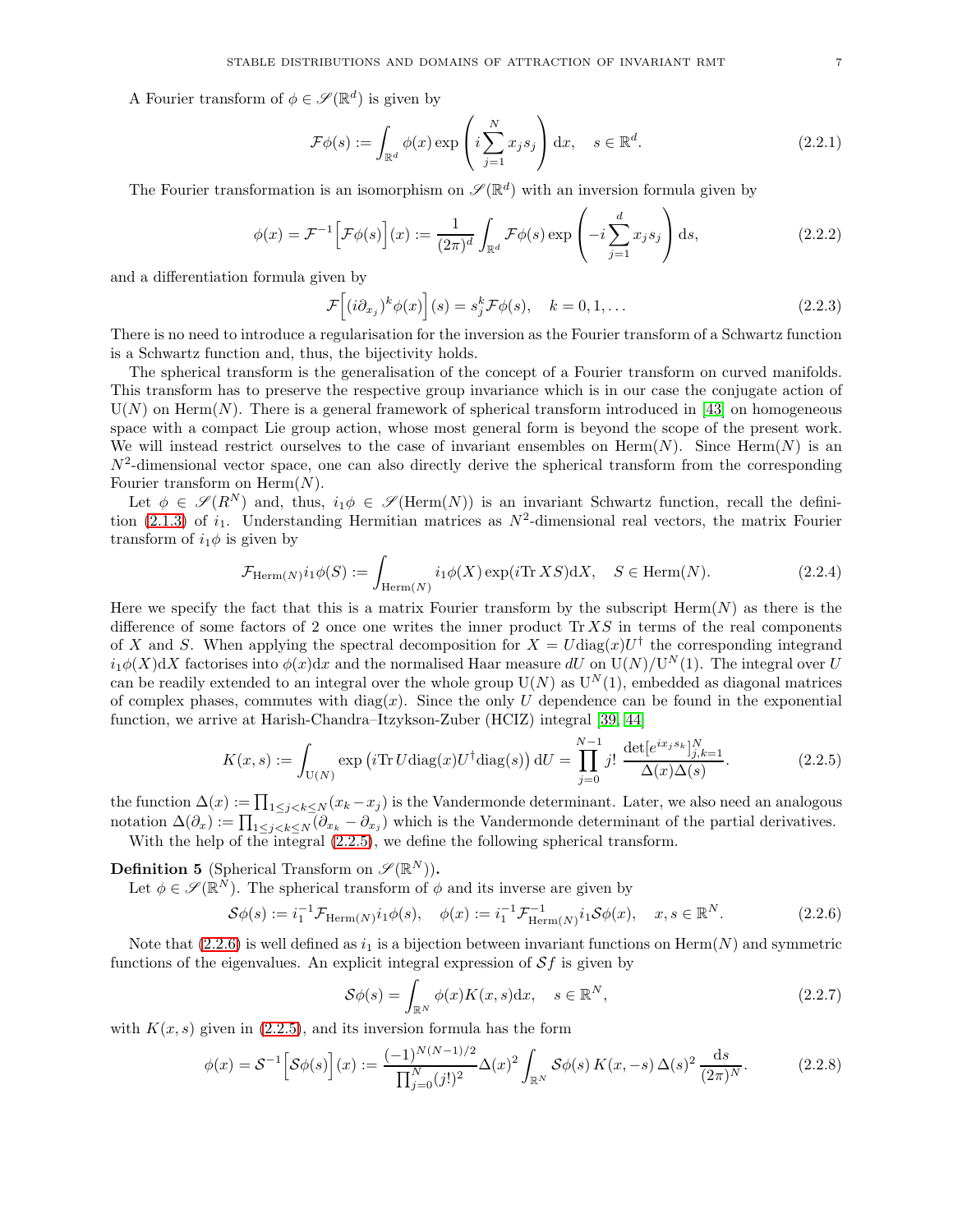With the help of spherical and Fourier transforms of test function  $\phi \in S(\mathbb{R}^N)$  one can easily define those for tempered distributions in a weak sense.

Definition 6 (Fourier and Spherical Transform on Tempered Distributions).

For every Schwartz function  $\phi \in \mathscr{S}(\mathbb{R}^N)$ , the Fourier and spherical transforms of a tempered distribution f on  $\mathbb{R}^N$ , that is symmetric in its entries, are given by

<span id="page-7-7"></span>
$$
\int_{\mathbb{R}^N} \phi(s) \mathcal{S}f(\mathrm{d}s) := \int_{\mathbb{R}^N} \mathcal{S}\phi(x)f(\mathrm{d}x),\tag{2.2.9}
$$

<span id="page-7-2"></span>
$$
\int_{\mathbb{R}^N} \phi(s) \mathcal{F}f(\mathrm{d}s) := \int_{\mathbb{R}^N} \mathcal{F}\phi(x)f(\mathrm{d}x). \tag{2.2.10}
$$

The definition reflects Plancherel's theorem which is essentially enforced in this way. Indeed, when noticing that for instance the Fourier transform is up to a normalisation a unitary operator and we understand the integral over the measure f as a dual vector (linear functional) and the Schwartz function  $\phi$  as a vector, we see that Eq. [2.2.10](#page-7-2) can be equivalently written as  $\int_{\mathbb{R}^N} \phi(s) f(ds) = \int_{\mathbb{R}^N} \mathcal{F}^{-1} \phi(x) \mathcal{F} f(dx)$  which is Plancherel's theorem. Moreover, because both  $S$  and  $\mathcal{F}_{\mathbb{R}^N}$  are isomorphism of Schwartz functions, one can easily see that both  $Sf$  and  $\mathcal{F}f$  are well-defined tempered distributions.

<span id="page-7-0"></span>2.3. Derivative principle. As mentioned before, the derivative principle relates the joint probability distributions of the eigenvalues and of the diagonal entries for an invariant ensemble. In particular it shows that the former is equal to a linear differential operator acting on the latter. It was firstly stated in [\[38\]](#page-34-22) and then rediscovered and got its name in the studies of quantum information theory (see e.g. [\[29,](#page-34-21) [64\]](#page-35-24)). These are summarised and stated as an existence and uniqueness theorem in [\[57,](#page-35-25) Cor 3.4], with an analytical conditions of F assumed for technical purposes.

To recall the proposition given in [\[57,](#page-35-25) Corollary 3.4], we need to introduce the set

<span id="page-7-3"></span>
$$
\tilde{L}^1(\mathbb{R}^N) := \left\{ g \in L^1(\mathbb{R}^N) : \int_{\mathbb{R}^N} |x^a \partial_x^b g(x)| dx < \infty, \forall a, b \in \mathbb{N}_0^N \text{ and } |a|, |b| \le \frac{N(N-1)}{2} \right\},\tag{2.3.1}
$$

where  $L^1(\mathbb{R}^N)$  are the Lebesgue integrable functions on  $\mathbb{R}^N$ . Here a, b are multi-indices and we employed the notation  $x^a = x_1^{a_1} \dots x_N^{a_N}$  and  $|a| = a_1 + \dots + a_N$ . Identifying Schwartz functions as Lebesgue functions one can readily check that  $\mathscr{S}(\mathbb{R}^N) \subset \tilde{L}^1(\mathbb{R}^N)$ . Certainly, the Fourier transform and its inverse exist for any function in the set [\(2.3.1\)](#page-7-3), and so do their derivatives up to order  $N(N-1)/2$ , namely via the formula [\(2.2.3\)](#page-6-2).

<span id="page-7-1"></span>Proposition 7 (Derivative Principle for Densities [\[38,](#page-34-22) [29,](#page-34-21) [64,](#page-35-24) [57\]](#page-35-25)).

Let  $X \in \text{Herm}(N)$  *be a*  $U(N)$ *-invariant matrix with the joint probability density of* 

<span id="page-7-5"></span>the eigenvalues  $f_{\text{eig}} \in L^1(\mathbb{R}^N)$  and of the diagonal entries  $f_{\text{diag}} \in \tilde{L}^1(\mathbb{R}^N)$  $(2.3.2)$ 

*Then there exists a unique symmetric function*  $w \in \tilde{L}^1(\mathbb{R}^N)$ *, such that* 

<span id="page-7-4"></span>
$$
f_{\rm eig}(x) = \frac{1}{\prod_{j=0}^{N} j!} \Delta(x) \Delta(-\partial_x) w(x),\tag{2.3.3}
$$

 $for \ almost \ all \ x \in \mathbb{R}^N$ *. Moreover one has the relations* 

<span id="page-7-6"></span>
$$
Sf_{\rm eig}(s) = \mathcal{F}w(s) \tag{2.3.4}
$$

*and*

$$
w(x) = f_{\text{diag}}(x) \tag{2.3.5}
$$

*for almost all*  $x, s \in \mathbb{R}^N$ .

On the one hand, this proposition is a powerful tool for analysing sums of invariant ensembles on  $\text{Herm}(N)$ . On the other hand, it gives a unique characterisation of such ensembles in terms of their diagonal entry distributions which is advantageous compared to the eigenvalues. We would like to illustrate this. Let  $A, B, C \in \text{Herm}(N)$  be invariant with eigenvalue distribution  $f_A, f_B, f_C$  and diagonal entry distribution  $f_{\text{diag}}^{(A)}, f_{\text{diag}}^{(B)}, f_{\text{diag}}^{(C)}$ , satisfying the conditions in Proposition [7.](#page-7-1) Assume  $A + B = C$ , then their diagonal entries also add component-wise in this sum, so that they satisfy the multivariate convolution relation

$$
f_{\text{diag}}^{(A)} * f_{\text{diag}}^{(B)} = f_{\text{diag}}^{(C)},\tag{2.3.6}
$$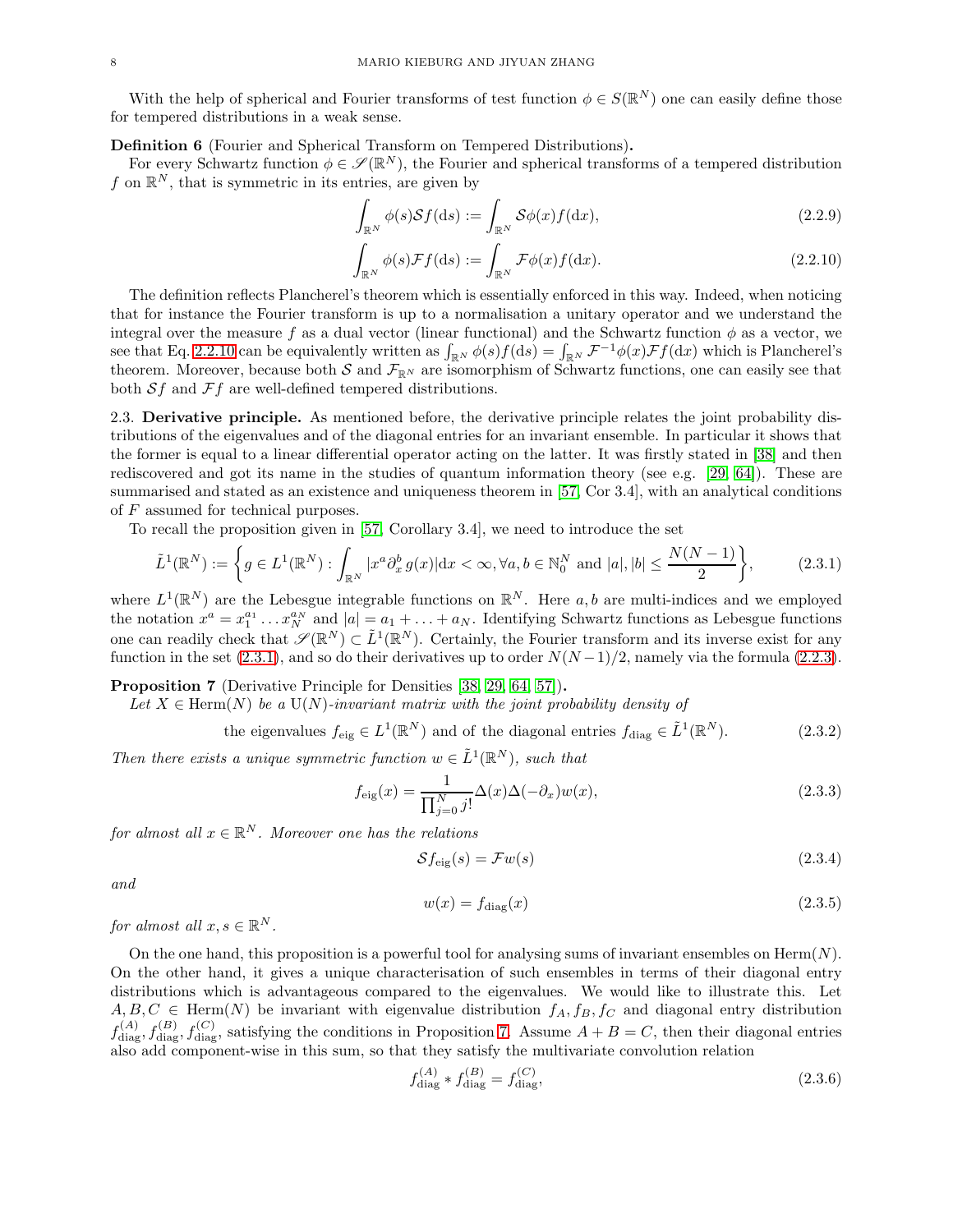This relation reduces a sum of two independent random matrices into a sum of two independent random vectors (the diagonal entries), and by applying [\(2.3.3\)](#page-7-4) with  $w = f_{\text{diag}}$  the eigenvalue distributions can be recovered. This methodology is very helpful when considering central limit theorems for invariant ensembles as it can, thereby, be reduced to the ordinary central limit theorem for random vectors in  $\mathbb{R}^N$ .

Theorem [1](#page-1-1) is the natural generalisation of Proposition [7](#page-7-1) to distributions, meaning we relax the condition [\(2.3.2\)](#page-7-5). Then, we do not need to rely on a density function of the probability measure which is crucial for our purposes. The difference in w and  $f_{\text{diag}}$  for distributions lies in the fact that the agreement is only weakly. This means they agree after integrating over a suitable test function which are in our case Schwartz functions that are permutation invariant in their  $N$  arguments.

*Proof of Theorem [1.](#page-1-1)* We first prove the existence of w, i.e., Eq. [\(1.2.1\)](#page-2-1) with  $w = f_{\text{diag}}$ . Along a derivation similar to the proof of [\[57,](#page-35-25) Proposition 3.1] one has

<span id="page-8-0"></span>
$$
\frac{1}{\prod_{j=0}^{N} j!} \Delta(\partial_x) \Big( \Delta(x) \phi(x) \Big) = \mathcal{F} \mathcal{S}^{-1} \phi \tag{2.3.7}
$$

for any symmetric Schwartz function  $\phi$  on  $\mathbb{R}^N$ . Therefore the right hand side of [\(1.2.1\)](#page-2-1) can be written as

$$
\int \mathcal{F} \mathcal{S}^{-1} \phi(x) f_{\text{diag}}(\text{d}x) = \int_{\text{Herm}(N)} i_2 \mathcal{F} \mathcal{S}^{-1} \phi(X) F(\text{d}X) = \int_{\text{Herm}(N)} \langle i_2 \mathcal{F} \mathcal{S}^{-1} \phi(UXU^{\dagger}) \rangle F(\text{d}X), \quad (2.3.8)
$$

recalling the definition  $(2.1.5)$  of the map  $i_2$ . The second line is obtained with the help of Eq.  $(2.1.9)$ .

After writing  $\mathcal F$  explicitly, we have

$$
\int \mathcal{F} \mathcal{S}^{-1} \phi(x) f_{\text{diag}}(\text{d}x) = \int_{\text{Herm}(N)} \left\langle \int_{\mathbb{R}^N} \exp[i \text{Tr} \, U X U^{\dagger} \text{diag}(s)] \mathcal{S}^{-1} \phi(s) \, \text{d}s \right\rangle F(\text{d}X)
$$
\n
$$
= \int_{\text{Herm}(N)} \int_{\mathbb{R}^N} \left\langle \exp[i \text{Tr} \, U X U^{\dagger} \text{diag}(s)] \right\rangle \mathcal{S}^{-1} \phi(s) \, \text{d}s \, F(\text{d}X)
$$
\n
$$
= \int_{\text{Herm}(N)} i_1 \mathcal{S} \mathcal{S}^{-1} \phi(X) F(\text{d}X)
$$
\n
$$
= \int_{\text{Herm}(N)} i_1 \phi(X) F(\text{d}X), \tag{2.3.9}
$$

and this is exactly equal to the left hand side of  $(1.2.1)$ ; recalling the definition  $(2.1.4)$ . Making use of  $(2.3.7)$ and replacing  $\phi$  by  $\mathcal{S}\phi$  in [\(1.2.1\)](#page-2-1), Eq. [\(2.3.4\)](#page-7-6) can then be obtained from the bijectivity of  $\mathcal{S}$  in  $\mathscr{S}(\mathbb{R}^N)$ .

For the uniqueness of  $w$  in distribution, it is equivalent to show that

$$
\int_{\mathbb{R}^N} \mathcal{F} \mathcal{S}^{-1} \psi(x) u(\mathrm{d}x) = 0, \quad \forall \psi \in \mathcal{S}(\mathbb{R}^N) \Rightarrow u(\mathrm{d}x) = 0, \text{ meaning } u \text{ is the constant zero measure, (2.3.10)}
$$

for all Borel measure u. This is a simple corollary of the fact that both  $\mathcal F$  and  $\mathcal S^{-1}$  are bijections on the permutation invariant Schwartz functions on  $\mathbb{R}^N$ .  $N$  .

In a probability theoretic context, the Fourier transform is referred to as the characteristic function. One notices the integrals in [\(2.2.9\)](#page-7-7) and [\(2.2.10\)](#page-7-2) are absolutely integrable. Fubini's theorem can be applied to obtain alternative expressions for the two transforms

$$
\mathcal{S}f(s) = \mathbb{E}[K(x, s)], \quad \mathcal{F}f(s) = \mathbb{E}[\exp(ix^\top s)],\tag{2.3.11}
$$

where the expectation is taken with respect to the real random vector  $x \in \mathbb{R}^N$  and  $x^T$  is the transpose of the vector x. Therefore, for the two random Hermitian matrices  $X$  and  $S$  with eigenvalues x and s and diagonal entries  $x_{\text{diag}}$ , Theorem [1](#page-1-1) can be rewritten as

$$
\mathbb{E}[\exp(i\text{Tr}\,XS)] = \mathbb{E}[K(x,s)] = \mathbb{E}[\exp(ix_{\text{diag}}^{\top}s)].\tag{2.3.12}
$$

Hereafter, we will refer any of the three expression as the characteristic function of  $X$  as they all agree, evidently.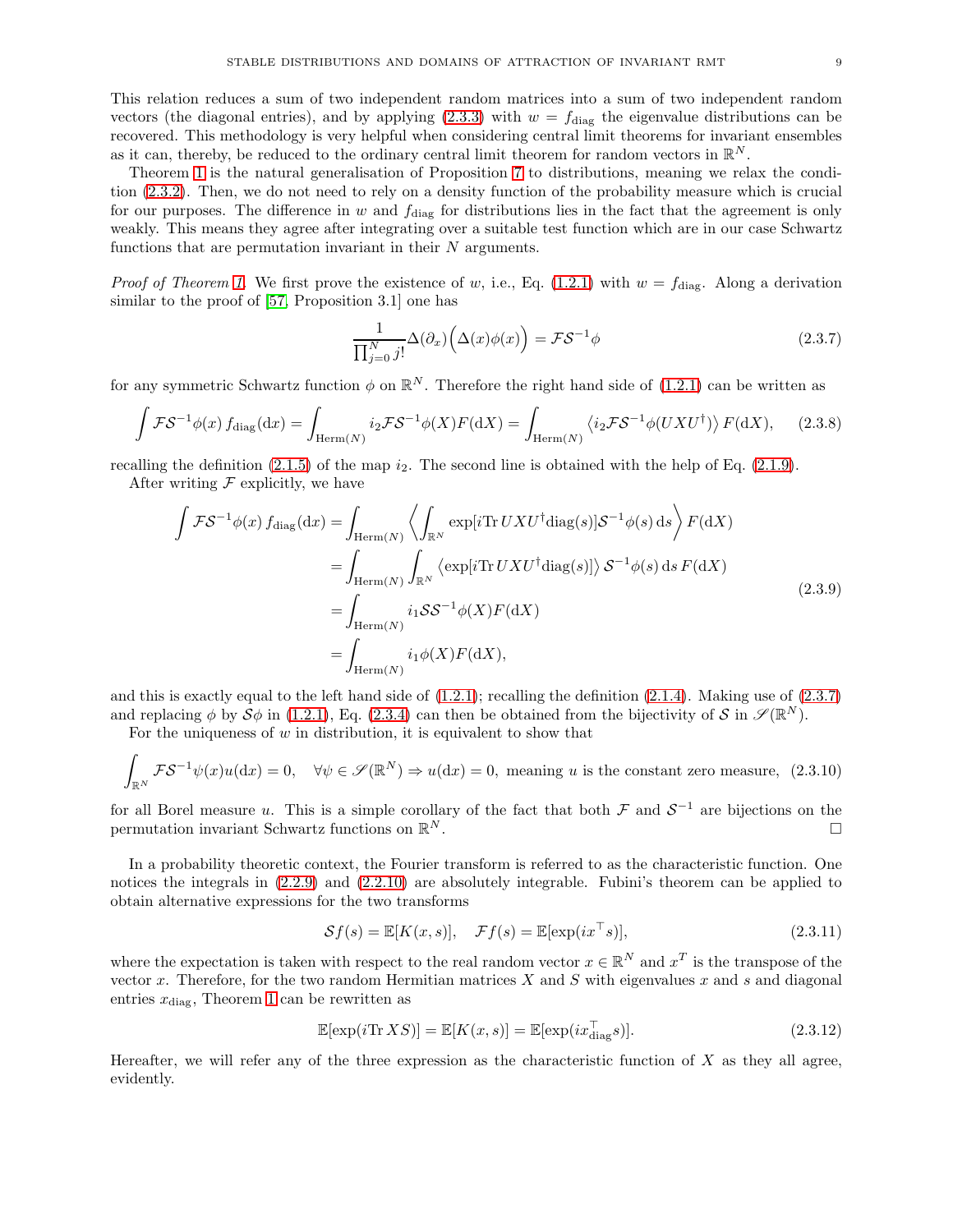#### 3. Stable Invariant Ensembles

<span id="page-9-1"></span><span id="page-9-0"></span>3.1. Identifications of Stable Invariant Ensembles. A random vector  $y \in \mathbb{R}^N$  is called stable when the sum of two statistically independent copies of this vector  $y_1 + y_2$  is equal in distribution to  $\sigma y + \delta y$  with  $\sigma > 0$  a rescaling and  $\delta y \in \mathbb{R}^N$  a non-random shift. A full classification of stable random vectors is given in terms of their characteristic functions. A random vector  $y \in \mathbb{R}^d$  is stable if and only if its characteristic function is given by [\[73\]](#page-35-23)

<span id="page-9-2"></span>
$$
\mathbb{E}[\exp(iy^\top s)] = \exp\left(-\gamma \int_{r \in \mathbb{S}^{d-1}} h(\mathrm{d}r) \nu_\alpha(s^\top r) + i y_0^\top s\right),\tag{3.1.1}
$$

where  $\gamma \geq 0$  is a scaling of the distribution, h is a Borel probability measure on the unit sphere  $\mathbb{S}^{d-1}$  in  $\mathbb{R}^d$ , called the *spectral measure*, and  $y_0 \in \mathbb{R}^d$  is a fixed vector acting as a shift. The index  $\alpha \in (0, 2]$  is the stability exponent and tells us how fast the distribution drops of at infinity. The spectral measure  $h(dr)$  describes the anisotropy of the distribution and, thence, plays the role of the asymmetry index in univariate probability theory, usually denoted by  $\beta$  for Lévy distributions which should not be confused with the Dyson index in random matrix theory. The function  $\nu_{\alpha}$  is explicitly given by

<span id="page-9-3"></span>
$$
\nu_{\alpha}(u) = \begin{cases} |u|^{\alpha} \left( 1 - i \operatorname{sgn}(u) \tan \frac{\pi \alpha}{2} \right) = \frac{(-iu)^{\alpha}}{\cos(\pi \alpha/2)}, & 0 < \alpha < 1 \text{ or } 1 < \alpha \le 2, \\ |u| \left( 1 + \frac{2i}{\pi} \operatorname{sgn}(u) \log |u| \right) = \frac{2iu}{\pi} \log(-iu), & \alpha = 1, \end{cases}
$$
(3.1.2)

with  $u \in \mathbb{R}$ . The complex root  $(.)^{\alpha}$  and the complex logarithm are their principle values with a branch cut along the negative real axis. We denote such a stable distribution by  $S(\alpha, \gamma h, y_0)$ . The combination  $\gamma h$  is born out that these two parts of the distribution come always in this combination.

For  $\alpha = 2$  we obtain the Gaussian case where  $v_0$  is equal to the mean of the random vector and the integral with the measure  $\gamma h$  creates the corresponding covariance matrix. Another trivial case is the Dirac delta distribution that can be readily regained by setting  $\gamma = 0$ . Equation [\(3.1.1\)](#page-9-2) then only contains a fixed shift, which corresponds to a fixed vector  $y = y_0$ . As this latter case is less interesting, hereafter we always consider  $\gamma > 0$ .

A particular subset of stable distributions we would like to point out are the *strictly stable distributions*. They satisfy the condition that the sum of two copies of the random vector  $y$  is in distribution equal to the rescaling of the very same random vector without adding any additional fixed shift. If  $\alpha \neq 1$ , this is achieved when the shift vector  $y_0 = 0$ . However when  $\alpha = 1$ , the spectral measure must satisfy the vector-valued equation

<span id="page-9-5"></span>
$$
\int_{||r||^2=1} h(\mathrm{d}r)r = 0\tag{3.1.3}
$$

with  $||r|| = \sqrt{\sum_{j=1}^d r_j^2}$  being the Euclidean norm on  $\mathbb{R}^d$ . This equation results from the logarithm which satisfies the rescaling property  $\log(\sigma |s^T r|) = \log |s^T r| + \log(\sigma)$  for any  $\sigma > 0$ . We underline that  $y_0$  can be indeed arbitrary in this case to get a strictly stable distribution. For more details, we refer the reader to the textbook [\[74\]](#page-35-22).

To carry the construction and classification of stable distributions over to random matrices, we identify Herm $(N)$  with  $\mathbb{R}^{N^2}$ .

### Definition 8 (Stable and Strictly Stable Random Matrix Ensembles).

A random matrix  $X \in \text{Herm}(N)$  is *stable* when for the sum  $X_1 + X_2$  of two random matrices  $X_1, X_2 \in$ Herm(N) independently drawn and identical in distribution to X there is a fixed scaling  $\sigma > 0$  and a fixed matrix  $X_0 \in \text{Herm}(N)$  such that  $X_1 + X_2$  is equal in distribution to  $\sigma X + X_0$ . The random matrix X is called *strictly stable* when  $X_0 = 0$ .

The inner product  $s^T r$  is in the current case given by the Hilbert-Schmidt inner product  $(S, R) \mapsto \text{Tr} SR$ with  $S, R \in \text{Herm}(N)$ . Especially, the norm is then  $\sqrt{\text{Tr }R^2}$ . Then, the analogue of [\(3.1.2\)](#page-9-3) for Hermitian random matrices which are stable is given by

<span id="page-9-4"></span>
$$
\mathbb{E}[\exp(i\mathrm{Tr}\,YS)] = \exp\left(-\gamma \int_{\mathbb{S}_{\mathrm{Herm}(N)}} H(\mathrm{d}R)\,\nu_{\alpha}(\mathrm{Tr}\,SR) + i\mathrm{Tr}\,Y_0S\right),\tag{3.1.4}
$$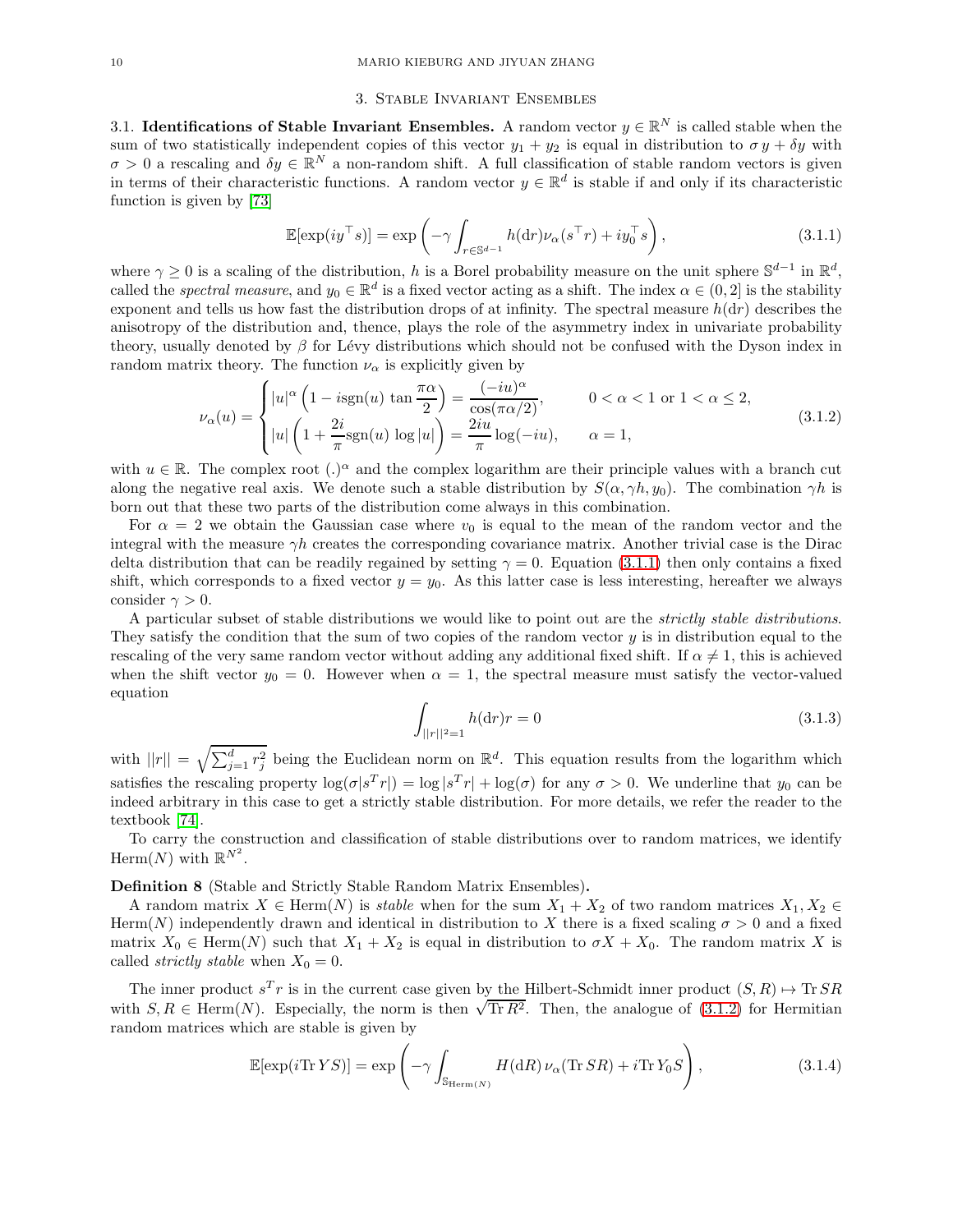with  $X_0$  being a fixed Hermitian matrix and H being a probability measure on the compact set  $\mathbb{S}_{\text{Herm}(N)}$ :  ${R \in \text{Herm}(N)|\text{Tr } R^2 = 1} \simeq \mathbb{S}^{N^2 - 1}$ , meaning the Frobenius norm defines this kind of sphere. For convenience we denote ensembles which have the characteristic function [\(3.1.4\)](#page-9-4) as  $S(\alpha, \gamma H, Y_0)$ . The spectral measure H is a Borel probability measure on  $\mathbb{S}_{\text{Herm}(N)}$ .

So far there is nothing new what we wrote as the identification of Herm $(N)$  with  $\mathbb{R}^{N^2}$  is a triviality. Indeed, the theory of Wigner matrices  $[30, 25, 13, 79, 6, 69]$  $[30, 25, 13, 79, 6, 69]$  $[30, 25, 13, 79, 6, 69]$  $[30, 25, 13, 79, 6, 69]$  $[30, 25, 13, 79, 6, 69]$  $[30, 25, 13, 79, 6, 69]$  with independent Lévy-stable distributions as entries is covered by the above definition of stability. The choice of the spectral measure in [\(3.1.4\)](#page-9-4) is given by a sum of weighted Dirac delta functions on the standard real basis of  $\text{Herm}(N)$ , i.e.,

$$
\int_{\mathbb{S}_{\text{Herm}(N)}} H(\mathrm{d}R)\Phi(R) = \sum_{a=1}^{N} [d_+\Phi(e_a) + d_-\Phi(-e_a)] + 2o \sum_{1 \le a < b \le N} \int_0^{2\pi} A(\mathrm{d}\varphi)\Phi(e_{a,b}(\varphi))
$$
(3.1.5)

for any test function  $\Phi \in \mathscr{S}(\mathbb{S}_{\text{Herm}(N)})$ . The constants  $d_+, d_-, o \geq 0$  and  $N(d_+ + d_-) + N(N - 1)o = 1$ are fixed and the two sets of Hermitian matrices are given by  $\{e_a\}_{m,n} = \delta_{m,a}\delta_{n,a}$  and  $\{e_{a,b}(\varphi)\}_{m,n}$  $(e^{i\varphi}\delta_{m,a}\delta_{n,b}+e^{-i\varphi}\delta_{m,b}\delta_{n,a})/\sqrt{2}$  where  $\delta_{a,b}$  is the Kronecker delta. The measure  $A(\mathrm{d}\varphi)$  is a Borel probability measure on  $[0, 2\pi)$  and describes how anisotropic the off-diagonal element are distributed.

The novel idea of the present work is to combine the stability condition with the invariance under the conjugate action of the unitary group  $U(N)$ . Then the eigenvectors are Haar distributed regardless which stable measure one has chosen. Thus we would like to remove this part of the information from the spectral measure  $H(dR)$ . We have summarise our findings in the Theorem [2](#page-2-0) which will be proven in subsection [3.2.](#page-12-0) Statement (3) of this theorem can be further interpreted that  $y_{\text{diag}}$  has a stable distribution, too. This is trivial, as the marginal distributions of stable distribution must be stable under matrix addition. The following theorem states the exact relationship between the spectral measures of stable ensembles and their diagonal stable distributions. It is also proven in subsection [3.2.](#page-12-0)

# <span id="page-10-4"></span>**Theorem 9** (Identification with Stable Distributions in  $\mathbb{R}^N$ ).

*We employ the notations of Theorem [2](#page-2-0) and*  $1_N = (1, \ldots, 1) \in \mathbb{R}^N$ *. The statements of Theorem 2 are equivalent to the respective claims:*

(1) When  $\alpha \neq 1$ ,  $y_{\text{diag}}$  *follows a stable distribution*  $S(\alpha, \gamma g_{\alpha}, y_0 1_N)$  *with its spectral measure*  $g_{\alpha}$  *given by* 

<span id="page-10-0"></span>
$$
\int_{r \in \mathbb{S}^{N-1}} g_{\alpha}(\mathrm{d}r) \psi(r) := \int_{0 < ||t|| \le 1} h_{\mathrm{diag}}(\mathrm{d}t) \, ||t||^{\alpha} \psi\left(\frac{t}{||t||}\right) \tag{3.1.6}
$$

*for any bounded measurable function*  $\psi \in B(\mathbb{S}^{N-1})$ *.* 

(2) When  $\alpha = 1$ ,  $y_{\text{diag}}$  *instead follows*  $S(1, \gamma g_1, (y_0 + y_1)1_N)$  *with*  $g_1$  *given by* [\(3.1.6\)](#page-10-0) *and*  $y_1$  *satisfying* 

<span id="page-10-1"></span>
$$
y_1 1_N = \frac{2}{\pi} \int_{0 < ||t|| \le 1} h_{\text{diag}}(\text{d}t) \, t \log ||t|| \tag{3.1.7}
$$

Equation [\(3.1.7\)](#page-10-1) is essentially a consequence that the unitary invariance implies the permutation invariance of  $h_{\text{diag}}$ . Therefore the right hand side of  $(3.1.7)$  must be the same for each entry of the vector. One can also check that  $g_{\alpha}$  is a positive measure, as the right hand side of [\(3.1.6\)](#page-10-0) is positive for any bounded positive function  $\psi$ . However,  $g_{\alpha}$  may not be normalised due to the additional factor  $||t||^{\alpha}$ . In particular it would be only normalised when  $h_{\text{diag}}$  is concentrated on the sphere  $\mathbb{S}^{N-1}$ , meaning  $g_{\alpha}$  and  $h_{\text{diag}}$  are the same in distribution.

Strictly stable distribution is a special case where the adding two of these only scales it. As already stated, when the stability index  $\alpha \neq 1$  we only need to set  $y_0 = 0$ . This is evidently true for when we write the characteristic function in terms of the matrix  $S \in \text{Herm}(N)$ , its diagonal entries  $s_{\text{diag}}$  or its eigenvalues  $s_{\text{eig}}$ . However, the case  $\alpha = 1$  is different. For random matrices the condition [\(3.1.3\)](#page-9-5) for the spectral measure reads inn terms of the matrix-valued equation

<span id="page-10-2"></span>
$$
\int_{\mathbb{S}_{\text{Herm}(N)}} H(\mathrm{d}R)R = 0. \tag{3.1.8}
$$

For the respective induced measures  $h_{\text{eig}}$  and  $h_{\text{diag}}$  this condition reads as follows which we prove immediately.

<span id="page-10-3"></span>**Proposition 10** (Strictly Stable Ensembles with  $\alpha = 1$ ). We use the setting in Theorem [2](#page-2-0) with  $\alpha = 1$  and Y *be the stable and invariant random matrix. The following three statements are equivalent:*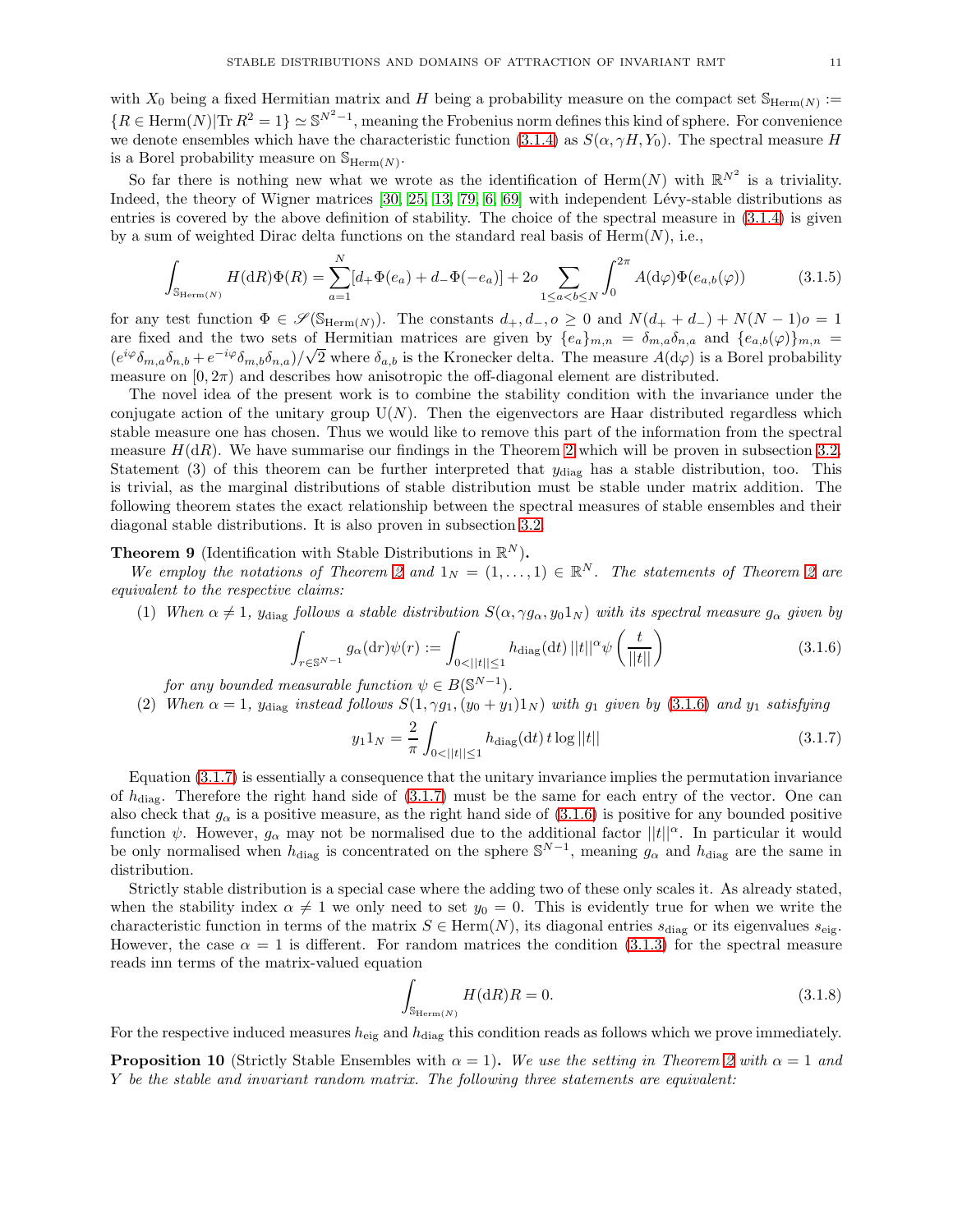- (1) Y *is strictly stable, i.e., it satisfies*  $(3.1.8)$ *;*
- $(2)$  *the spectral measure for the diagonal entries*  $h_{\text{diag}}$  *satisfies*

<span id="page-11-0"></span>
$$
\int_{||t|| \le 1} h_{\text{diag}}(\mathrm{d}t)t = 0; \tag{3.1.9}
$$

(3) *the spectral measure for the eigenvalues* heig *satisfies*

<span id="page-11-1"></span>
$$
\int_{r \in \mathbb{S}^{N-1}} h_{\text{eig}}(\text{d}r)r = 0.
$$
\n(3.1.10)

*Proof of Theorem [10.](#page-10-3)* Statement (1)⇒(2) is a triviality as one only needs to integrate over the off-diagonal entries of the matrix  $R$  to obtain  $(3.1.9)$ .

For  $(2) \Rightarrow (3)$ , we combine the integration domains  $\mathbb{S}^{N-1} \subset \mathbb{R}^N$  and  $\mathbb{D}^N = \{r \in \mathbb{R}^N : ||r|| \leq 1\}$  into the measure by defining

$$
\int_{\mathbb{R}^N} \varphi(r) \hat{h}_{\text{eig}}(\text{d}r) := \int_{\mathbb{S}^{N-1}} \varphi(r) h_{\text{eig}}(\text{d}r) \text{ and } \int_{\mathbb{R}^N} \varphi(r) \hat{h}_{\text{diag}}(\text{d}r) := \int_{\mathbb{S}^{N-1}} \varphi(r) h_{\text{diag}}(\text{d}r) \tag{3.1.11}
$$

for an arbitrary bounded measurable function  $\varphi$  on  $\mathbb{R}^N$ . What we want to do is to apply the derivative principle. The problem is that the components  $t_j$  are neither invariant under permutation nor are they Schwartz functions on  $\mathbb{R}^N$ . Hence, we consider the Schwartz function  $\varphi(r) = e^{-\epsilon||r||^2} \text{Tr } \text{diag}(r)$  for an arbitrary  $\epsilon > 0$ . Indeed, we have for any  $j = 1, \ldots, N$ 

$$
\int_{r \in \mathbb{S}^{N-1}} h_{\text{eig}}(\text{d}r) r_j = \frac{e^{\epsilon}}{N} \int_{\mathbb{R}^N} \hat{h}_{\text{eig}}(\text{d}r) e^{-\epsilon ||r||^2} \text{Tr } \text{diag}(r) \tag{3.1.12}
$$

due to the invariance of the remaining parts of the integral under permutations of the eigenvalues. Now we are prepared to apply the derivative principle [\(1.2.1\)](#page-2-1) yielding

$$
\int_{r \in \mathbb{S}^{N-1}} h_{\text{eig}}(\text{d}r) r_j = \frac{e^{\epsilon}}{N \prod_{j=0}^{N} j!} \int_{||r|| \le 1} h_{\text{diag}}(\text{d}r) \Delta(-\partial_r) \left[ \Delta(r) e^{-\epsilon ||r||^2} \text{Tr } \text{diag}(r) \right]. \tag{3.1.13}
$$

As  $\epsilon > 0$  has been arbitrary we can take the limit  $\epsilon \to 0$ . This limit commutes with the integral as the integration is over a bounded set, and the integrand is  $\Delta(-\partial_r)\left[\Delta(r)e^{-\epsilon||r||^2}\text{Tr}\operatorname{diag}(r)\right] < c < \infty$  for any  $||r|| \leq 1$  with an  $\epsilon$  independent constant. This leads us to

$$
\int_{r \in \mathbb{S}^{N-1}} h_{\text{eig}}(\text{d}r) r_j = \frac{1}{N \prod_{j=0}^N j!} \int_{||r|| \le 1} h_{\text{diag}}(\text{d}r) \Delta(-\partial_r) \left[ \Delta(r) \text{Tr } \text{diag}(r) \right]. \tag{3.1.14}
$$

When using

$$
\Delta(-\partial_r) = \det[(-\partial_{r_a})^{b-1}]_{a,b=1,\dots,N} \quad \text{and} \quad \Delta(r)\text{Tr } \text{diag}(r) = \det \left[ \begin{array}{c} r_a^{b-1} \mid r_a^N \end{array} \right]_{\substack{a=1,\dots,N\\b=1,\dots,N-1}} \tag{3.1.15}
$$

and the Laplace expansion of both determinants, one can readily check

$$
\Delta(-\partial_r)[\Delta(r)\text{Tr diag}(r)] = \prod_{j=0}^{N} j! \text{Tr diag}(r). \qquad (3.1.16)
$$

This means we are left with

$$
\int_{r \in \mathbb{S}^{N-1}} h_{\text{eig}}(\text{d}r) r_j = \frac{1}{N} \int_{||r|| \le 1} h_{\text{diag}}(\text{d}r) \text{Tr } \text{diag}(r) = 0 \tag{3.1.17}
$$

because of  $(3.1.9)$  for any  $j = 1, ..., N$ . This is equivalent to  $(3.1.10)$ .

Finally for  $(3) \Rightarrow (1)$ , we take the map diag of  $(3.1.10)$  so that it becomes a diagonal matrix and then multiply from the left with  $U \in U(N)$  and from the right with  $U^{\dagger}$  and then integrate over U with respect to the normalised Haar measure dU on  $U(N)/U^N(1)$ . Since  $H(dR) = h_{\text{eig}}(dr) dU$  with  $R = U \text{diag}(r) U^{\dagger}$ , we obtain [\(3.1.8\)](#page-10-2). This finishes the proof.  $\square$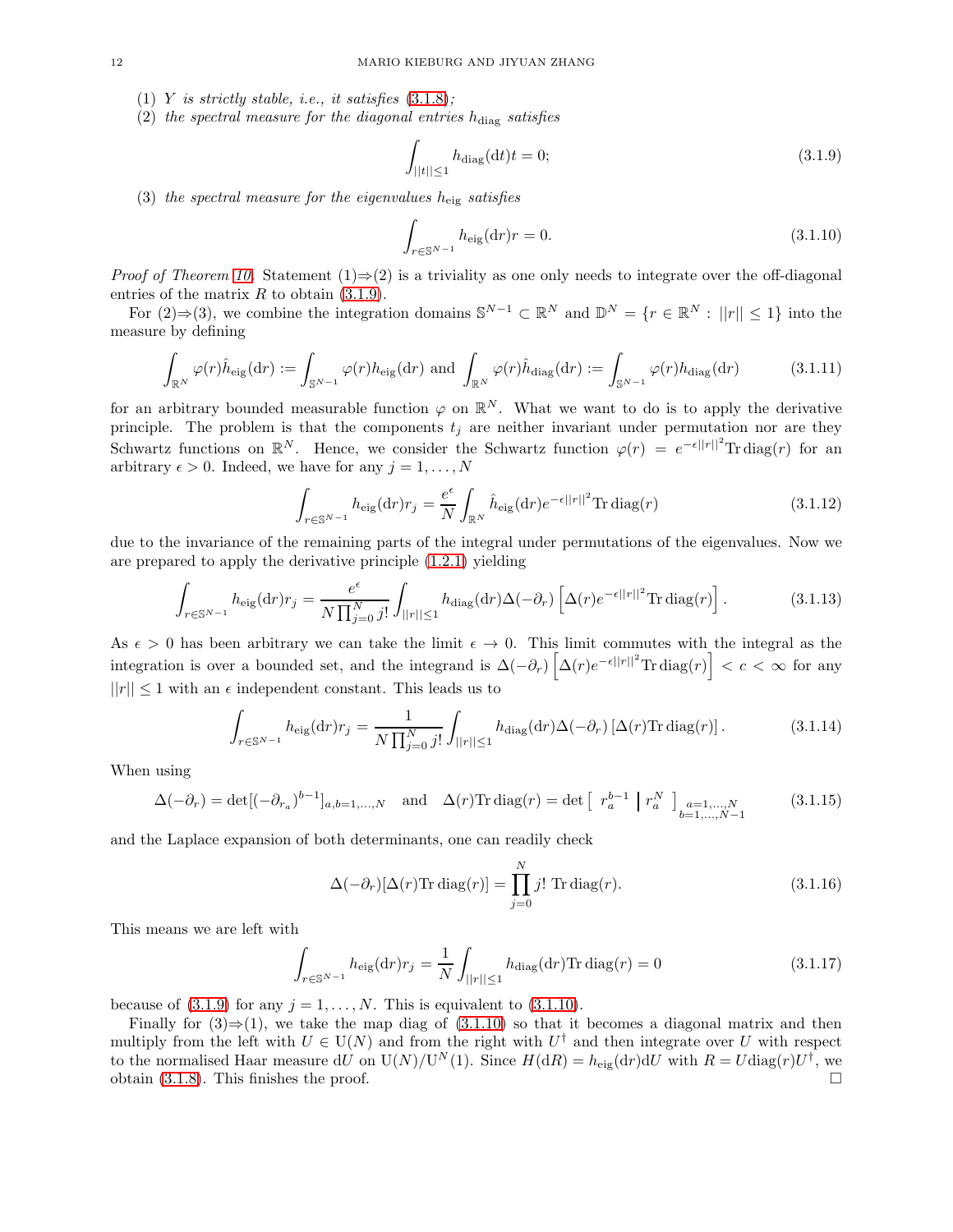<span id="page-12-0"></span>3.2. Proofs of Theorem [2](#page-2-0) and [9.](#page-10-4) The idea of proving Theorem [2](#page-2-0) is by making use of the invariance and the averages [\(2.1.7\)](#page-5-1) and [\(2.1.8\)](#page-5-6). As a preparation we are going to recall the following lemma from a well-known Fourier-Laplace transform of the modulus.

<span id="page-12-3"></span>**Lemma 11.** Let sgn be the signum function. For  $x \in \mathbb{R}$  and  $a > 0$ , one has the following identities.

<span id="page-12-4"></span>
$$
|x|^a = \frac{\Gamma(a+1)}{2\pi i} \int_{1+i\mathbb{R}} \frac{e^{zx} + e^{-zx}}{z^{a+1}} dz,
$$
\n(3.2.1)

<span id="page-12-5"></span>
$$
|x|^a \text{sgn}(x) = \frac{\Gamma(a+1)}{2\pi i} \int_{1+i\mathbb{R}} \frac{e^{zx} - e^{-zx}}{z^{a+1}} \, \mathrm{d}z. \tag{3.2.2}
$$

*The contour of both integrals is parallel to the imaginary axis starting at*  $1 - i\infty$  *and ending at*  $1 + i\infty$  *and* the complex root  $z^a$  is the principle value with the branch cut along the negative real line.

*Proof.* After writing  $|x|^a = x^a \chi_{x>0} + (-x)^a \chi_{x<0}$  and  $|x|^a \text{sgn}(x) = x^a \chi_{x>0} - (-x)^a \chi_{x<0}$  with  $\chi$  being the indicator function, it is immediate that both identities are resulting from

<span id="page-12-6"></span>
$$
\frac{\Gamma(a+1)}{2\pi i} \int_{1+i\mathbb{R}} \frac{e^{zx} dz}{z^{a+1}} = x^a \chi_{x>0},\tag{3.2.3}
$$

for all  $x \in \mathbb{R}$  and  $a > 0$ . This is a well-known Fourier-Laplace transform which can be proven via complex analysis. For  $x = 0$  the integral vanishes because the integrand drops off fast enough. In the case that  $x < 0$  we close the contour around the half axis  $(1, \infty)$  whose interior is free of any singularities and, thence, vanishes due to Cauchy's theorem. When  $x > 0$  we can rescale  $z \to z/x$  which is gives a the contour over the line  $1/x + i\mathbb{R}$ . One can shift the contour back to  $1 + i\mathbb{R}$  as no singularity is crossed. Finally we use the identity

$$
\frac{\Gamma(a+1)}{2\pi i} \int_{1+i\mathbb{R}} \frac{e^z \mathrm{d}z}{z^{a+1}} = 1, \tag{3.2.4}
$$

which can be derived by closing the contour around the negative real axis. This finishes the proof.  $\Box$ 

*Proof of Theorem [2.](#page-2-0)* Let us firstly show the equivalence of statements (1) and (2). In fact,  $(2) \Rightarrow (1)$  is trivial since the invariance is given in the statement. Thence, we only need to show its converse.

The invariance under the conjugate action of  $U(N)$  tells us that the characteristic function is unchanged under the conjugate action, too. Therefore after integrating over the action one has

$$
\log \mathbb{E}[\exp(i \text{Tr } YS)] = \int_{U \in \mathcal{U}(N)} dU \log \mathbb{E}[\exp(i \text{Tr } YUSU^{\dagger})]. \tag{3.2.5}
$$

Now we substitute [\(3.1.4\)](#page-9-4) into the right side and have

<span id="page-12-1"></span>
$$
\log \mathbb{E}[\exp(i \text{Tr } YS)] = -\gamma \int_{\mathbb{S}_{\text{Herm}(N)}} H(\text{d}R) \left\langle \nu_{\alpha}(\text{Tr } U S U^{\dagger} R) \right\rangle + i \left\langle \text{Tr } U S U^{\dagger} Y_0 \right\rangle =: -\gamma I_1 + I_2. \tag{3.2.6}
$$

The second term  $I_2$  only depends on the eigenvalues of both S and  $Y_0$ , and since the U-integral can be interchanged with the trace, one obtains

$$
I_2 = i\text{Tr diag}(s) \left\langle U^{\dagger} Y_0 U \right\rangle = \frac{i}{N} \text{Tr } s \text{Tr } Y_0.
$$
 (3.2.7)

Setting  $y_0 = \text{Tr} Y_0/N$  we notice that we could have used  $Y_0 = y_0 I_N$  from the start.

For the first term  $I_1$ , we denote  $\tilde{H}(\mathrm{d}R) := \langle H(U\mathrm{d}RU^{\dagger})\rangle$ . Because  $\nu_{\alpha}(\text{Tr} SR)$  is bounded for any R on its domain and by the properties of the average over the Haar measure of  $U(N)$ , one has

$$
I_1 = \int_{\mathbb{S}_{\text{Herm}(N)}} \tilde{H}(\mathrm{d}R) \nu_\alpha(\text{Tr} SR), \quad \tilde{H}(U \mathrm{d}RU^\dagger) = \tilde{H}(\mathrm{d}R), \tag{3.2.8}
$$

for all  $U \in U(N)$ . Substituting these into [\(3.2.6\)](#page-12-1) and taking the exponentials on both sides show that Y has the stable distribution  $S(\alpha, \gamma \tilde{H}, y_0 I_N)$ . Renaming  $\tilde{H} \to H$  finishes this part of the proof.

It is also easy to see  $(2) \Rightarrow (3)$  since the invariance of S implies

<span id="page-12-2"></span>
$$
\mathbb{E}[\exp(i\text{Tr}\,YS)] = \exp\left(-\gamma \int_{\mathbb{S}_{\text{Herm}(N)}} H(\text{d}R)\nu_{\alpha}(\text{Tr}\,U S U^{\dagger}R) + i\text{Tr}\,y_0 I_N S\right) \tag{3.2.9}
$$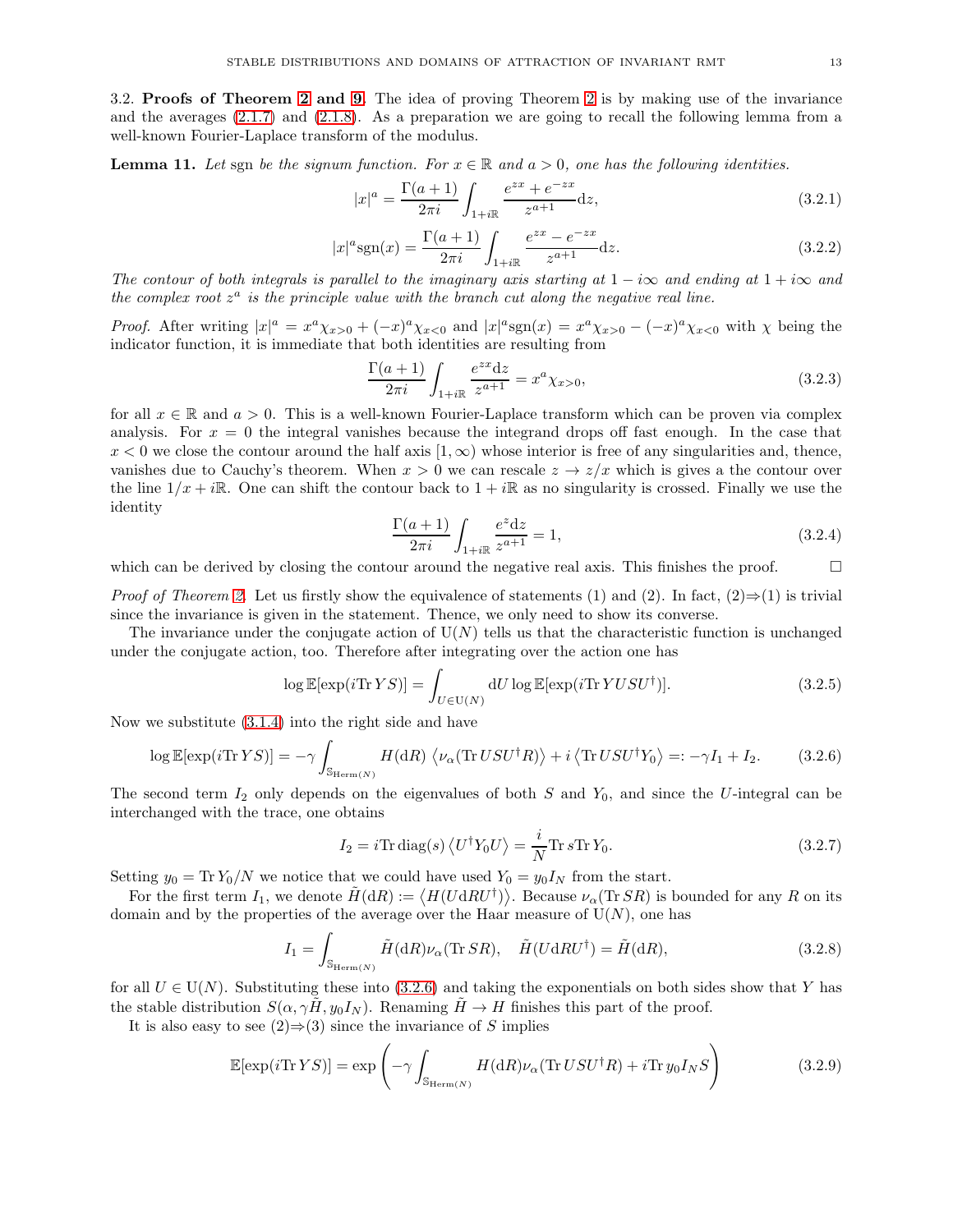for all  $U \in U(N)$ . We choose a U which diagonalises S and notice that Tr diag(s)R only depends on the diagonal entries of R. This means we can reduce the measure to the marginal distribution of the diagonal elements which is statement (3).

Next we are going to prove  $(2) \Rightarrow (4)$ . This requires only an explicit calculation of the following equation  $(3.2.10)$ , which is given by taking an average over U in  $(3.2.9)$ 

<span id="page-13-0"></span>
$$
\mathbb{E}[\exp(i\mathrm{Tr}\,YS)] = \exp\left(-\gamma \int_{\mathbb{S}_{\mathrm{Herm}(N)}} H(\mathrm{d}R) \left\langle \nu_{\alpha}(\mathrm{Tr}\,U\mathrm{diag}(s)U^{\dagger}\mathrm{diag}(r))\right\rangle + iy_0 1_N^{\top} s\right),\tag{3.2.10}
$$

where s and r are respectively the eigenvalues of S and R. We now simplify  $\langle \nu_\alpha(TrU \text{diag}(s)U^\dagger \text{diag}(r)) \rangle$ using Lemma [11.](#page-12-3) In the  $\alpha \neq 1$  case one substitutes [\(3.2.1\)](#page-12-4) and [\(3.2.2\)](#page-12-5) into [\(3.2.6\)](#page-12-1) to see

$$
\langle \nu_{\alpha}(\text{Tr } U S U^{\dagger} R) \rangle = \frac{\Gamma(\alpha + 1)}{2\pi i} \Bigg( \int_{1 + i\mathbb{R}} \frac{dz}{z^{\alpha + 1}} \Big\langle \exp[z \text{Tr } U \text{diag}(s) U^{\dagger} \text{diag}(r)] + \exp[-z \text{Tr } U \text{diag}(s) U^{\dagger} \text{diag}(r)] \Big\rangle - i \tan \frac{\pi \alpha}{2} \int_{1 + i\mathbb{R}} \frac{dz}{z^{\alpha + 1}} \Big\langle \exp[z \text{Tr } U \text{diag}(s) U^{\dagger} \text{diag}(r)] - \exp[-z \text{Tr } U \text{diag}(s) U^{\dagger} \text{diag}(r)] \Big\rangle \Bigg). \tag{3.2.11}
$$

Substituting the HCIZ integral [\(2.2.5\)](#page-6-0) into this equation and afterwards expanding the determinant give

$$
\langle \nu_{\alpha}(\text{Tr } U \text{diag}(s) U^{\dagger} \text{diag}(r)) \rangle = \frac{\prod_{j=0}^{N-1} j!}{\Delta(s)\Delta(r)} \sum_{\rho \in S_{N}} \text{sgn}(\rho) \frac{\Gamma(\alpha+1)}{2\pi i} \times \left( \int_{1+i\mathbb{R}} \frac{dz}{z^{\alpha+1+N(N-1)/2}} \left( \prod_{j=1}^{N} e^{zs_{j}r_{\rho}(j)} + (-1)^{N(N-1)/2} \prod_{j=1}^{N} e^{-zs_{j}r_{\rho}(j)} \right) \right)
$$

$$
- i \tan\left(\frac{\pi \alpha}{2}\right) \int_{1+i\mathbb{R}} \frac{dz}{z^{\alpha+1+N(N-1)/2}} \left( \prod_{j=1}^{N} e^{zs_{j}r_{\rho}(j)} - (-1)^{N(N-1)/2} \prod_{j=1}^{N} e^{-zs_{j}r_{\rho}(j)} \right) \right). \tag{3.2.12}
$$

We can now apply Lemma [11](#page-12-3) again to simplify the average to

$$
\langle \nu_{\alpha}(\text{Tr } USU^{\dagger}R) \rangle = \frac{\prod_{j=0}^{N-1} j!}{\Delta(s)} \frac{\Gamma(\alpha+1)}{\Gamma(\alpha+1+N(N-1)/2)} \sum_{\rho \in S_N} \frac{\nu_{\alpha}(s^{\top}r_{\rho})(\text{sgn}(s^{\top}r_{\rho})|s^{\top}r_{\rho}|)^{N(N-1)/2}}{\Delta(r_{\rho})}.
$$
 (3.2.13)

Notice  $sgn(s<sup>+</sup>r<sub>\rho</sub>)|s<sup>+</sup>r<sub>\rho</sub>| = s<sup>+</sup>r<sub>\rho</sub>$ . To modify this further to the form as [\(1.2.6\)](#page-2-2), one notices that the H integral after normalisation is only an expectation of eigenvalues of  $H$ . So one can replace the measure  $H$  with its eigenvalue part  $h_{\text{eig}}$ .

For  $\alpha = 1$ , we exploit the relation  $x \log |x| = \partial_{a}|_{a=1}|x|^{a}$  for  $x \neq 0$ . Again by making use of Lemma [3.2.3,](#page-12-6) one obtains

$$
\langle \nu_1(\text{Tr } U S U^{\dagger} R) \rangle = \frac{1}{2\pi i} \left( \int_{1+i\mathbb{R}} \frac{dz}{z^2} \Big\langle \exp[z \text{Tr } U \text{diag}(s) U^{\dagger} \text{diag}(h)] + \exp[-U \text{diag}(s) U^{\dagger} \text{diag}(h)] \Big\rangle \right. \\
\left. + \frac{2i}{\pi} \frac{\partial}{\partial a} \Big|_{a=1} \int_{1+i\mathbb{R}} \frac{dz}{z^{a+1}} \Big\langle \exp[z \text{Tr } U \text{diag}(s) U^{\dagger} \text{diag}(h)] + \exp[-z \text{Tr } U \text{diag}(s) U^{\dagger} \text{diag}(h)] \Big\rangle \right).
$$
\n(3.2.14)

The interchange of the U-integral and the derivative can be justified by Lebesgue's dominated convergence theorem as the integrand is uniformly bounded. Then one can obtain the result of the  $\alpha = 1$  case by the same reasoning as for  $\alpha \neq 1$ .

Finally, as we have both  $(2) \Rightarrow (3)$  and  $(2) \Rightarrow (4)$ , their converses are easily shown by the uniqueness of the derivative principle, i.e. the one-to-one relation between the invariant matrix distribution, eigenvalue distribution and diagonal entry distribution.

The proof of Theorem [9](#page-10-4) is rather straightforward, as it is evaluating the right hand side of [\(1.2.5\)](#page-2-3).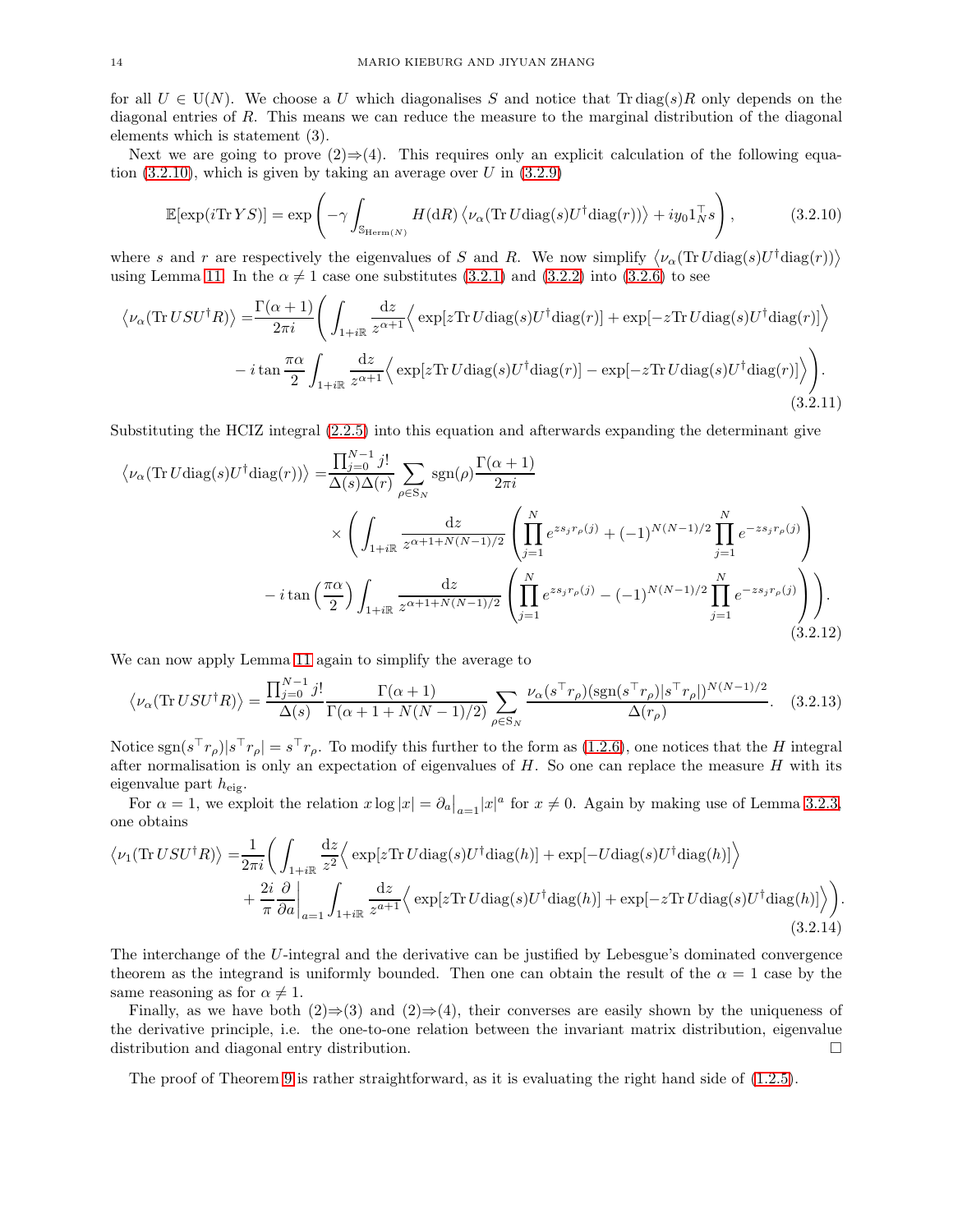*Proof of Theorem [9.](#page-10-4)* For  $\alpha \neq 1$ , we are going to show

$$
\int_{|t| \le 1} h_{\text{diag}}(\mathrm{d}t) \nu_{\alpha}(s^{\top}t) = \int_{r \in \mathbb{S}^{N-1}} g_{\alpha}(\mathrm{d}r) \nu_{\alpha}(s^{\top}r). \tag{3.2.15}
$$

This is obtained by noticing  $\nu_{\alpha}(s^{\top}t) = ||t||^{\alpha} \nu_{\alpha}(s^{\top}t/||t||)$ , and for each s the function  $\nu_{\alpha}(s^{\top}t)$  (in terms of t) is bounded inside the unit ball.

For  $\alpha = 1$ , we instead have

$$
\int_{|t| \le 1} h_{\text{diag}}(\mathrm{d}t) \nu_1(s^\top t) = \int_{r \in \mathbb{S}^{N-1}} g_1(\mathrm{d}r) \nu_1(s^\top r) + \int_{|t| \le 1} h_{\text{diag}}(\mathrm{d}t) \frac{2i}{\pi} s^\top t \log ||t||. \tag{3.2.16}
$$

This second term can be absorbed into the shift as  $iy_1 1_N^{\dagger} s$  as the permutation invariance induced by the unitary invariance of the measure H tells us that the average over  $t \log ||t||$  with respect to the measure  $h_{\text{diag}}(\text{d}t)$  must be proportional to  $1_N$ .

<span id="page-14-0"></span>The converse, meaning the statements of Theorem [9](#page-10-4) imply the third statement in Theorem [2,](#page-2-0) is simply obtained by the uniqueness of the spectral measure.

### 4. Examples

We will construct several stable invariant ensembles by choosing particular spectral measure. Theorem [2](#page-2-0) part (2) tallows us to set the shift to be  $y_0I_N$  for any  $y_0 \in \mathbb{R}$ , as well as the spectral measure following  $H(dR) = H(UdRU^{\dagger})$  for any  $U \in U(N)$ . Without loss of generality one always assumes there is no shift.

<span id="page-14-1"></span>4.1. Elliptical Stable Ensembles. In the previous section, we have discussed rather general stable and invariant ensembles. To illustrate our framework we would like to ask what the corresponding elliptical stable invariant ensembles are.

<span id="page-14-2"></span>Definition 12 (Elliptical Stable Matrix Ensemble).

An elliptical stable random matrix  $Y \in \text{Herm}(N)$  has the characteristic function

<span id="page-14-4"></span>
$$
\mathbb{E}[\exp(i\mathrm{Tr}\,YS)] = \exp\left[-\left(\sum_{a,b,c,d=1}^{N} \Sigma_{ab,cd} S_{ab} S_{cd}^*\right)^{\alpha/2} + i\mathrm{Tr}\,Y_0 S\right]
$$
(4.1.1)

with  $S_{cd}^*$  the complex conjugate of  $S_{cd}$ ,  $0 < \alpha \leq 2$ , a fixed matrix  $Y_0 \in \text{Herm}(N)$  and  $\Sigma$  is a  $N^2 \times N^2$ Hermitian positive definite matrix.

This definition is exactly the definition of elliptical ensembles for real vectors after we have identified Herm $(N)$  with  $\mathbb{R}^{N^2}$ .

These ensembles can be readily created via a Gaussian ensemble and the randomly distributed variance. The construction follows the one used in [\[18,](#page-34-0) [4,](#page-33-9) [1,](#page-33-10) [3\]](#page-33-1) where general elliptical matrix ensembles were created that have been, however, not only stable ones.

<span id="page-14-6"></span>Proposition 13 (Relation Elliptical Stable Ensembles and their Gaussian Counterparts).

Let Y be a random matrix drawn from the elliptical ensemble of Definition [12](#page-14-2) with  $\alpha \in (0, 2)$ . Then it can *be generated by a Gaussian elliptical ensemble with the density*

<span id="page-14-5"></span>
$$
P(Y|\sigma_0, Y_0, \Sigma) = \frac{1}{2^{N(N-1)/2}\pi^{N^2/2}\sigma_0^{N^2}\sqrt{\det \Sigma}} \exp\left[-\frac{1}{2\sigma_0^2} \sum_{a,b,c,d=1}^N \{\Sigma^{-1}\}_{ab,cd} (Y - Y_0)_{ab} (Y - Y_0)_{cd}^*\right], \tag{4.1.2}
$$

where  $\sigma_0^2/2 > 0$  *is a random variable drawn from the Lévy* ( $\alpha/2$ )-stable distribution with the characteristic *function*

<span id="page-14-3"></span>
$$
\mathbb{E}\left[\exp\left(-\frac{\sigma_0^2 k}{2}\right)\right] = \exp[-k^{\alpha/2}] \text{ for any } k \ge 0.
$$
 (4.1.3)

*The corresponding univariate probability density will be denoted by*  $p_{\alpha}$ .

From the point of view of this proposition, it becomes immediate that the corresponding random matrix ensemble is stable.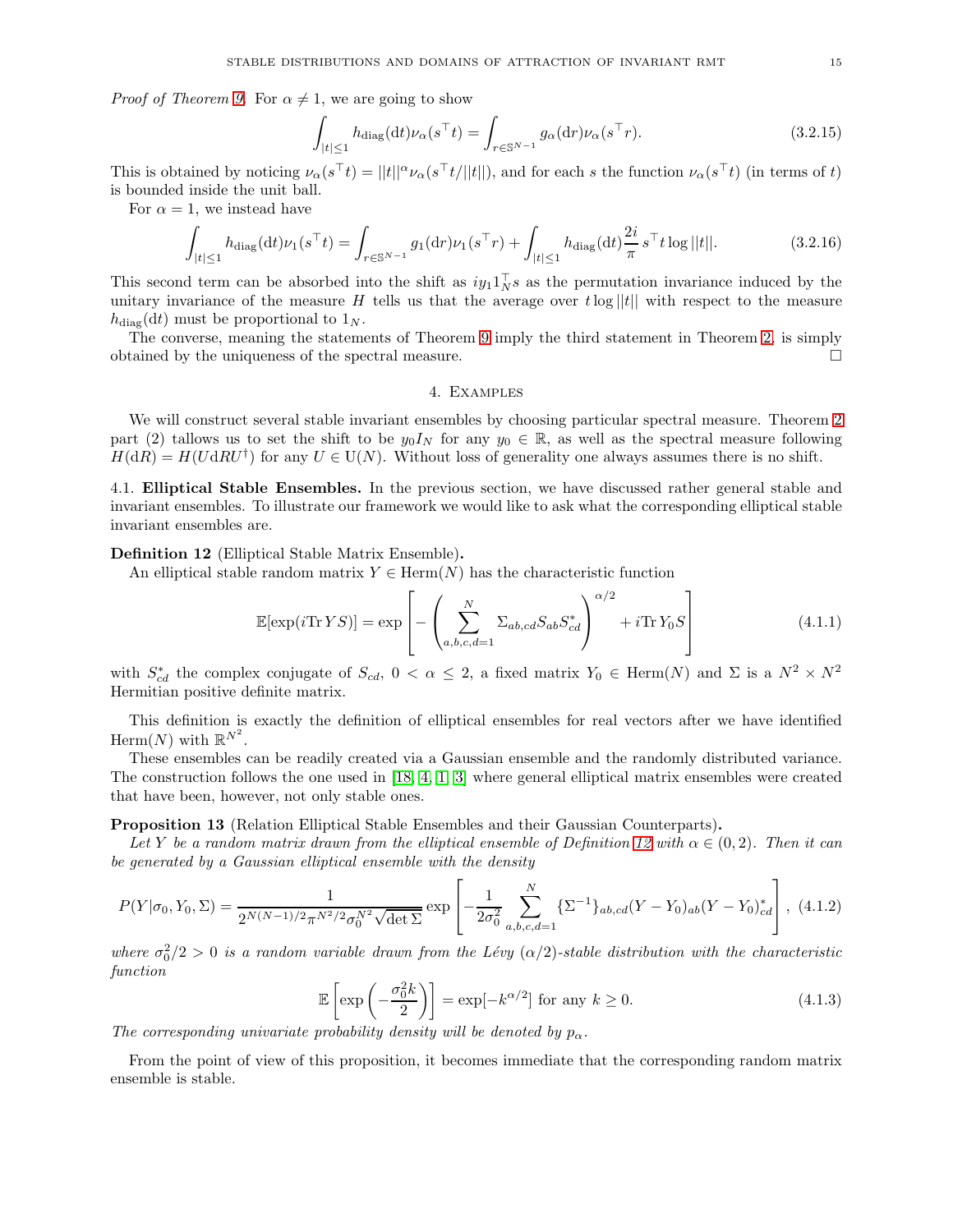*Proof.* We prove this statement with the help of the uniqueness of the characteristic function. Here we have to take into account the fact that we need to average over both Y and  $\sigma_0$ . The average over Y is trivial as it is a multivariate Gaussian integral, i.e.

$$
\mathbb{E}[e^{i\text{Tr }YS}] = \mathbb{E}\left[\exp\left(-\frac{\sigma_0^2}{2}\sum_{a,b,c,d=1}^N \Sigma_{ab,cd} S_{ab} S_{cd}^* + i\text{Tr } Y_0 S\right)\right].
$$
\n(4.1.4)

On the right hand side we still need to integrate over  $\sigma_0^2$ . In the final step we make use of [\(4.1.3\)](#page-14-3) to arrive at  $(4.1.1)$ .

As mentioned before we are interested in matrix ensembles that are invariant under the conjugate group action of  $U(N)$ . Then the matrix  $\Sigma$  simplifies drastically.

<span id="page-15-0"></span>Lemma 14 (Elliptical Stable Invariant Matrix Ensemble). *Assuming the notation of Definition [12](#page-14-2) and that* Y *is an invariant ensemble. Then, there are two constants*  $\sigma > 0$  *and*  $\kappa > -\sigma^2/N$  *such that it holds* 

<span id="page-15-1"></span>
$$
\Sigma_{ab,cd} = \frac{\sigma^2}{\alpha} \delta_{ac} \delta_{bd} + \frac{\kappa}{\alpha} \delta_{ab} \delta_{cd} \tag{4.1.5}
$$

*or equivalently*  $\sum_{a,b,c,d=1}^{N} \sum_{ab,cd} S_{ab} S_{cd}^* = \sigma^2 \text{Tr} S^2 / \alpha + \kappa (\text{Tr} S)^2 / \alpha$  and  $Y_0 = y_0 I_N$ .

This lemma follows essentially from the representation theory of  $U(N)$ .

*Proof.* We make use of the representation in terms of the elliptical Gaussian random matrix ensemble as the average over  $\sigma_0$  does not introduce any symmetry breaking of the group invariance. Hence, the invariance of the elliptical Gaussian under the conjugate action of  $U(N)$  tells us that the exponent of the right hand side of [\(4.1.2\)](#page-14-5) has to be the same for Y and any  $UYU^{\dagger}$  with  $U \in U(N)$ . As the exponent is a polynomial of order 2, we can ask for the possible invariance under this conjugate action. Those are given by the Cayley-Hamilton theorem and are given by a constant, the linear function  $c_0$ Tr Y and the two quadratic invariants  $c_1 \text{Tr} Y^2 + c_2 (\text{Tr} Y)^2$ . This is equivalent with the statement of the lemma.

The relation to the previous section can be made once we have identified the corresponding spectral measure  $H(dR)$ . We prove this in the next proposition. This statement is a drastic simplification of the spectral measure for general elliptical stable ensembles in [\[74,](#page-35-22) Proposition 2.5.8].

## <span id="page-15-2"></span>Proposition 15 (Spectral Measure of Elliptical Stable Invariant Matrix Ensembles).

*Let* N > 1 *and we assume the setting of Lemma* [\(14\)](#page-15-0)*. Then the elliptical ensemble of Lemma* [\(14\)](#page-15-0)*is drawn from the stable ensemble*  $S(\alpha, \gamma H, y_0 I_N)$  *with the spectral measure and scaling* 

<span id="page-15-3"></span>
$$
H(\mathrm{d}R) = c_3 \frac{\mu(\mathrm{d}R)}{[c_1 + c_2(\mathrm{Tr}\,R)^2]^{(\alpha + N^2)/2}} \quad \text{and} \quad \gamma = \frac{\Gamma[N^2/2]\Gamma[\alpha + 1]}{c_1^{(N^2 - 1)/2}c_3\sqrt{c_1 + Nc_2}\Gamma[(\alpha + N^2)/2]\Gamma[\alpha/2 + 1]}.
$$
(4.1.6)

*The constants are*

$$
c_1 = \frac{\alpha}{4\sigma^2}, \ c_2 = -\frac{\alpha \kappa}{4\sigma^2 (\sigma^2 + N\kappa)} > -\frac{c_1}{N}, \text{ and } c_3 = \frac{c_1^{(\alpha + N^2)/2}}{2F_1 \left(\frac{1}{2}, \frac{\alpha + N^2}{2}; \frac{N^2}{2}\right) - \frac{c_2 N^2}{c_1}\right)}.
$$
(4.1.7)

*The measure*  $\mu(dR)$  *is the normalised uniform measure on the hypersphere*  $\mathbb{S}_{\text{Herm}(N)}$  *and*  ${}_2F_1$  *is the hypergeometric function.*

*Proof.* For  $c_1 > 0$  and  $c_2 > -c_1N$ , we must compute two integrals

$$
I_1 = \int_{\mathbb{S}_{\text{Herm}(N)}} \frac{\mu(\mathrm{d}R)}{[c_1 + c_2(\text{Tr}\,R)^2]^{(\alpha + N^2)/2}}, \quad I_2 = \int_{\mathbb{S}_{\text{Herm}(N)}} \frac{|\text{Tr}\,SR|^{\alpha} \mu(\mathrm{d}R)}{[c_1 + c_2(\text{Tr}\,R)^2]^{(\alpha + N^2)/2}} \tag{4.1.8}
$$

with  $\mu$  the uniform normalised measure on the sphere  $\mathbb{S}_{\text{Herm}(N)}$ . The second condition  $c_2 > -c_1N$  results from the fact that  $(\text{Tr } R)^2 \leq N$  when  $\text{Tr } R^2 = 1$ . The maximal value is, for example, achieved by  $R = I_N/\sqrt{N}$ .

The first integral  $I_1$  is needed to find the proper normalisation and  $I_2$  shows that we indeed get the elliptical stable invariant ensemble. The signum part in  $\nu_{\alpha}$  can be omitted as it is odd under the reflection  $R \to -R$  while the measure is even. The parameters  $c_1, c_2$  and  $\gamma$  will be fixed at the end by identification with  $(4.1.1)$  and  $(4.1.5)$ .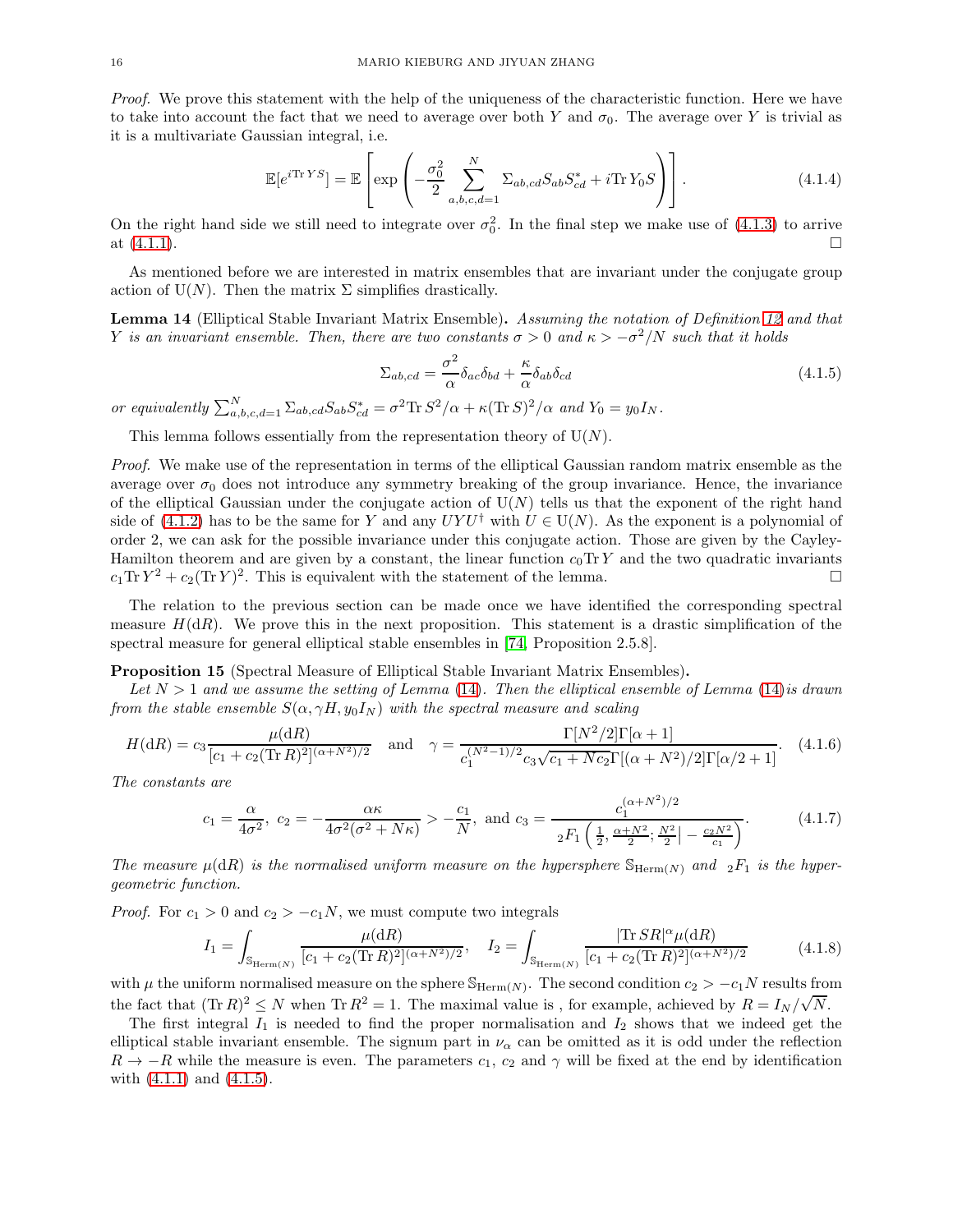In the first integral we split the matrix  $R = r_1 I_N / \sqrt{N} + \tilde{R}$  into  $r_1 \in [-1, 1]$  and its traceless part  $\tilde{R}$ , i.e., Tr  $\tilde{R} = 0$ . Then, the normalised marginal measure of  $r_1$  is given by

$$
\frac{\Gamma[N^2/2]}{\sqrt{\pi}\Gamma[(N^2-1)/2]}(1-r_1^2)^{(N^2-3)/2}dr_1.
$$
\n(4.1.9)

This can be derived by understanding that up to a constant it is  $\mu(dR) \propto \delta(1 - Tr R^2) dR$  with the Dirac delta function and the product of all differentials of the real independent elements of an arbitrary Hermitian matrix  $R \in \text{Herm}(N)$ , e.g., see [\[32,](#page-34-25) Eq. (3.113)]. Then, the integral is equal to the hypergeometric function,

$$
I_1 = \frac{\Gamma[N^2/2]}{\sqrt{\pi}\Gamma[(N^2 - 1)/2]} \int_{-1}^1 dr_1 \frac{(1 - r_1^2)^{(N^2 - 3)/2}}{[c_1 + c_2 N^2 r_1^2]^{(\alpha + N^2)/2}} = \frac{1}{c_1^{(\alpha + N^2)/2}} \,_2F_1\left(\frac{1}{2}, \frac{\alpha + N^2}{2}; \frac{N^2}{2}\right) - \frac{c_2 N^2}{c_1}\right). \tag{4.1.10}
$$

For the second integral we make use of the identity

$$
\frac{1}{[c_1 + c_2(\text{Tr } R)^2]^{(\alpha + N^2)/2}} = \frac{2}{\Gamma[(\alpha + N^2)/2]} \int_0^\infty \frac{dr}{r} r^{\alpha + N^2} \exp\left[ -(c_1 + c_2(\text{Tr } R)^2) r^2 \right]
$$

$$
= \frac{2}{\Gamma[(\alpha + N^2)/2]} \int_0^\infty \frac{dr}{r} \int_{-\infty}^\infty \frac{dt}{\sqrt{\pi}} r^{\alpha + N^2} \exp\left[ -c_1 r^2 - t^2 + 2i\sqrt{c_2} r \text{ Tr } R t \right].
$$
(4.1.11)

We define  $V = rR$  where r plays the role of the norm of V, i.e.,  $r = \sqrt{\text{Tr }V^2}$ . Then, the integration over r and R can be combined to the integration over the whole Hermitian matrices with  $r^{N^2-1}dr\mu(dR) = cdV$ the Lebesgue measure on  $\text{Herm}(N)$  (in particular the product of the differentials of all real components of  $V$ ) times a normalisation constant  $c$ . This constant can be fixed via

$$
\frac{\Gamma[N^2/2]}{2} = \int_{\mathbb{S}_{\text{Herm}(N)}} \mu(dR) \int_0^\infty \frac{\mathrm{d}r}{r} r^{N^2} \exp[-r^2] = c \int_{\text{Herm}(N)} \mathrm{d}V \exp[-\text{Tr}\, V^2] = \frac{\pi^{N^2/2}}{2^{N(N-1)/2}} c \tag{4.1.12}
$$

because the normalisation of the measure is independent of the integrand. Thence, the integral  $I_2$  is equal to

$$
I_2 = \frac{2^{N(N-1)/2} \Gamma[N^2/2]}{\pi^{N^2/2} \Gamma[(\alpha + N^2)/2]} \int_{\text{Herm}(N)} dV \int_{-\infty}^{\infty} \frac{dt}{\sqrt{\pi}} |\text{Tr}\, SV|^{\alpha} \exp\left[-c_1 \text{Tr}\, V^2 - t^2 + 2i\sqrt{c_2} \text{Tr}\, V t\right]. \tag{4.1.13}
$$

This integral can be evaluated with the help of [\(3.2.1\)](#page-12-4).

We would like to highlight that all three integrations over  $V$ ,  $t$  and  $z$  are absolutely convergent so that we can employ Fubini's theorem to interchange those integrals. The computation is as follows

$$
I_{2} = \frac{2^{N(N-1)/2} \Gamma[N^{2}/2] \Gamma[\alpha+1]}{\pi^{N^{2}/2} \Gamma[(\alpha+N^{2})/2]} \int_{\text{Herm}(N)} dV \int_{-\infty}^{\infty} \frac{dt}{\sqrt{\pi}} \int_{1+i\mathbb{R}} \frac{dz}{2\pi i z^{\alpha+1}} \left(e^{z \text{Tr} S V} + e^{-z \text{Tr} S V}\right) \times \exp\left[-c_{1} \text{Tr} V^{2} - t^{2} + 2i \sqrt{c_{2}} \text{Tr} V t\right] \n= \frac{\Gamma[N^{2}/2] \Gamma[\alpha+1]}{c_{1}^{N^{2}/2} \Gamma[(\alpha+N^{2})/2]} \int_{-\infty}^{\infty} \frac{dt}{\sqrt{\pi}} \int_{1+i\mathbb{R}} \frac{dz}{2\pi i z^{\alpha+1}} e^{-t^{2}} \n\times \left(\exp\left[-\frac{1}{c_{1}} \text{Tr}\left(\sqrt{c_{2}} t I_{N} - \frac{i}{2} z S\right)^{2}\right] + \exp\left[-\frac{1}{c_{1}} \text{Tr}\left(\sqrt{c_{2}} t I_{N} + \frac{i}{2} z S\right)^{2}\right]\right) \n= \frac{\Gamma[N^{2}/2] \Gamma[\alpha+1]}{c_{1}^{(N^{2}-1)/2} \sqrt{c_{1}+Nc_{2}} \Gamma[(\alpha+N^{2})/2]} \int_{1+i\mathbb{R}} \frac{dz}{\pi i z^{\alpha+1}} \exp\left[-\frac{c_{2}}{4(c_{1}+c_{2}N)c_{1}} (\text{Tr} S)^{2} z^{2} + \frac{\text{Tr} S^{2}}{4c_{1}} z^{2}\right].
$$
\n(4.1.14)

One can indeed readily check that the pre-factor of  $z^2$  is positive because of the condition  $c_2N > -c_1$  as it is

$$
-\frac{c_2(\text{Tr}\,S)^2}{4(c_1+c_2N)c_1} + \frac{\text{Tr}\,S^2}{4c_1} = \frac{(\text{Tr}\,S)^2}{4(c_1+c_2N)} + \frac{\text{Tr}\,(S - [\text{Tr}\,S/N]I_N)^2}{4c_1} > 0, \quad \text{for}\ S \neq 0. \tag{4.1.15}
$$

Moreover,  $z^2$  describes a contour which encloses the negative real axis. Therefore, we can substitute  $\tilde{z} = z^2$ and deform the contour of  $\tilde{z}$  again back to  $1 + i\mathbb{R}$  so that we can apply [\(3.2.1\)](#page-12-4), anew, only that now the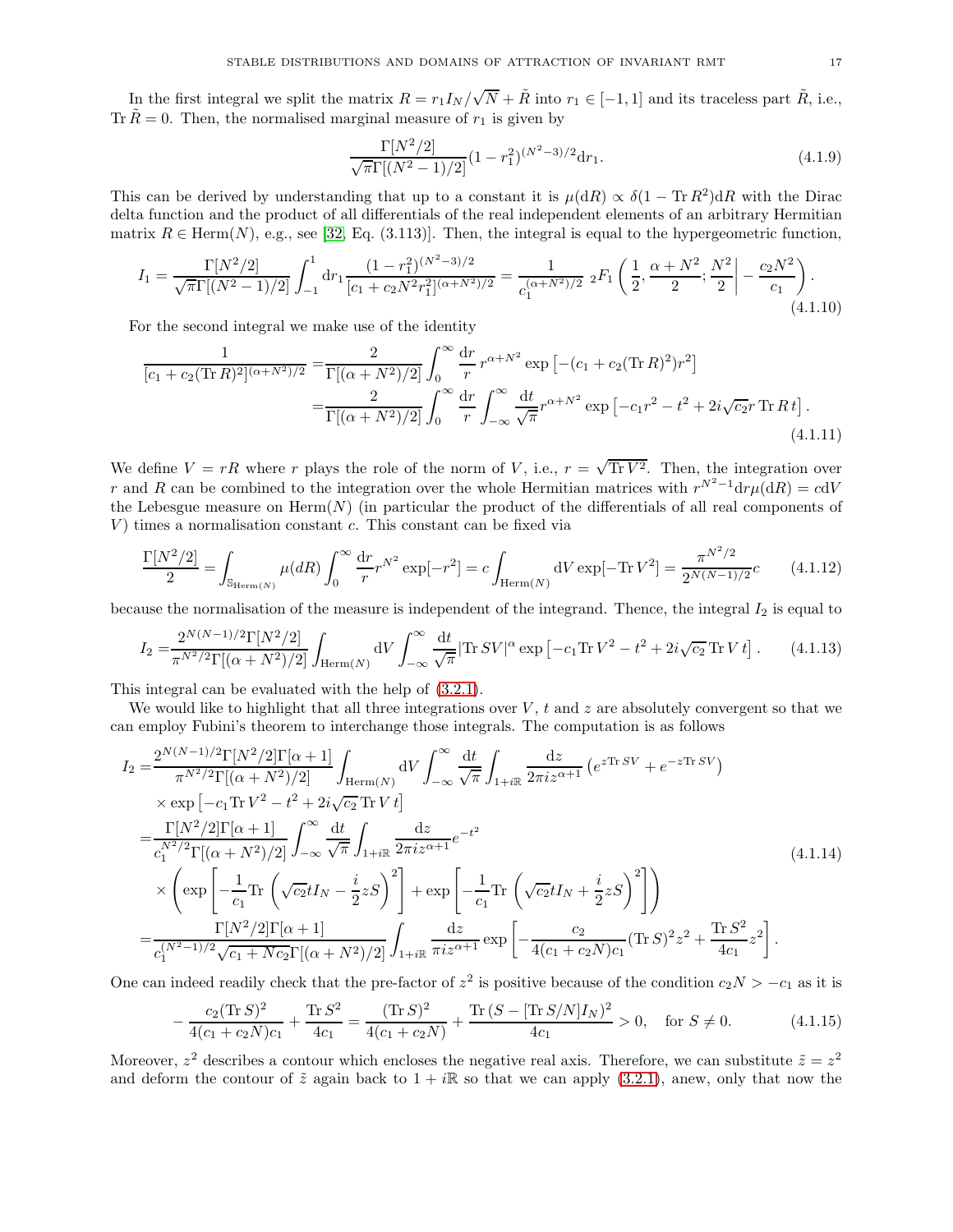exponent is  $\alpha/2$  instead of  $\alpha$  due to the rooting. Therefore, we arrive at

$$
I_2 = \frac{\Gamma[N^2/2]\Gamma[\alpha+1]}{c_1^{(N^2-1)/2}\sqrt{c_1 + Nc_2}\Gamma[(\alpha+N^2)/2]\Gamma[\alpha/2+1]} \left[ -\frac{c_2}{4(c_1+c_2N)c_1} (\text{Tr}\,S)^2 + \frac{\text{Tr}\,S^2}{4c_1} \right]^{\alpha/2}.
$$
 (4.1.16)

The identification with [\(4.1.5\)](#page-15-1), in particular

$$
\gamma \frac{I_2}{I_1} = \left(\frac{\sigma^2}{\alpha} \text{Tr} \, S^2 + \frac{\kappa}{\alpha} (\text{Tr} \, S)^2\right)^{\alpha/2},\tag{4.1.17}
$$

yields the scaling. This closes the proof.  $\square$ 

As we know now the spectral measure on the matrix level we can ask for the marginal measures for the diagonal entries and the eigenvalues of the corresponding random matrix.

Corollary 16 (Marginal Spectral Measures of Elliptical Stable Invariant Matrix Ensembles).

*Considering the setting of Proposition [15,](#page-15-2) the marginal spectral measure for the diagonal entries is given by*

<span id="page-17-0"></span>
$$
h_{\text{diag}}(\mathrm{d}t) = \frac{\Gamma[N^2/2]c_3}{\pi^{N/2}\Gamma[N(N-1)/2]} \frac{(1 - ||t||^2)^{N(N-1)/2 - 1}\mathrm{d}t}{[c_1 + c_2(t^{\top}1_N)^2]^{(\alpha + N^2)/2}}
$$
(4.1.18)

*and the one for the eigenvalues is*

<span id="page-17-1"></span>
$$
h_{\rm eig}(\mathrm{d}r) = \frac{\Gamma[N^2/2]c_3}{\Gamma[N/2]\prod_{j=0}^N j!} \frac{\Delta^2(r)\tilde{\mu}(\mathrm{d}r)}{[c_1 + c_2(r \bar{\tau}_{1N})^2]^{(\alpha + N^2)/2}}\tag{4.1.19}
$$

with  $\tilde{\mu}$  the normalised uniform measure on the hypersphere  $\mathbb{S}^{N-1}$  and  $dt = \prod_{j=1}^{N} dt_j$ .

*Proof.* The two formulas follow from  $\text{Tr } R = t^{\top} 1_N = r^{\top} 1_N$  when t contains the diagonal entries of R and r is its eigenvalues in form of a column vector. Thus, we only need to evaluate what the normalised uniform measure

$$
\mu(\mathrm{d}R) = \frac{\delta(1 - \mathrm{Tr}\,R^2)\mathrm{d}R}{\int_{\mathrm{Herm}(N)} \delta(1 - \mathrm{Tr}\,R^2)\mathrm{d}R}
$$
\n(4.1.20)

looks like. The denominator properly normalises the measure and  $dR$  is the product of all  $N^2$  differential of the matrix elements of  $R \in \text{Herm}(N)$ .

For the diagonal entries we split the matrix  $R = \text{diag}(t) + \tilde{R}$  with  $\tilde{R}$  having only zero diagonal entries. Hence it is Tr  $R^2 = ||t||^2 + \text{Tr} \tilde{R}^2$ . Rescaling  $\tilde{R} \to \sqrt{1 - ||t||^2} \tilde{R}$  factorises the measure into a normalised one for  $\tilde{R}$  and the one for t which is

$$
\frac{(1-||t||^2)^{N(N-1)/2-1}dt}{\int_{||t||^2 \le 1} (1-||t||^2)^{N(N-1)/2-1}dt} = \frac{\Gamma[N/2](1-||t||^2)^{N(N-1)/2-1}dt}{2\pi^{N/2}\int_0^1 (1-s^2)^{N(N-1)/2-1}s^{N-1}ds}
$$
\n
$$
= \frac{\Gamma[N^2/2]}{\pi^{N/2}\Gamma[N(N-1)/2]}(1-||t||^2)^{N(N-1)/2-1}dt.
$$
\n(4.1.21)

In the first equality, we have used the polar decomposition with the radius  $s = ||t||$ , and we have employed the volume of an  $(N-1)$ -dimensional sphere. This proves  $(4.1.18)$ .

For the eigenvalues, we diagonalise the matrix  $R = U \text{diag}(r) U^{\dagger}$  while the integration of the eigenvectors factorises. The measure becomes

$$
\mu(\mathrm{d}R) = \frac{\delta(1 - \mathrm{Tr}\, r^2)\Delta^2(r)\mathrm{d}r\mathrm{d}U}{\int_{\mathbb{R}^N} \delta(1 - \mathrm{Tr}\, r^2)\Delta^2(r)\mathrm{d}r}
$$
\n(4.1.22)

with dU the normalised Haar measure of  $U(N)/U^N(1)$  and  $\Delta(r)$  the Vandermonde determinant. The normalised uniform measure on  $\mathbb{S}^{N-1}$  is equal to

$$
\tilde{\mu}(\mathrm{d}r) = \frac{\delta(1 - \mathrm{Tr}\,r^2)\mathrm{d}r}{\int_{\mathbb{R}^N}\delta(1 - \mathrm{Tr}\,r^2)\mathrm{d}r}.\tag{4.1.23}
$$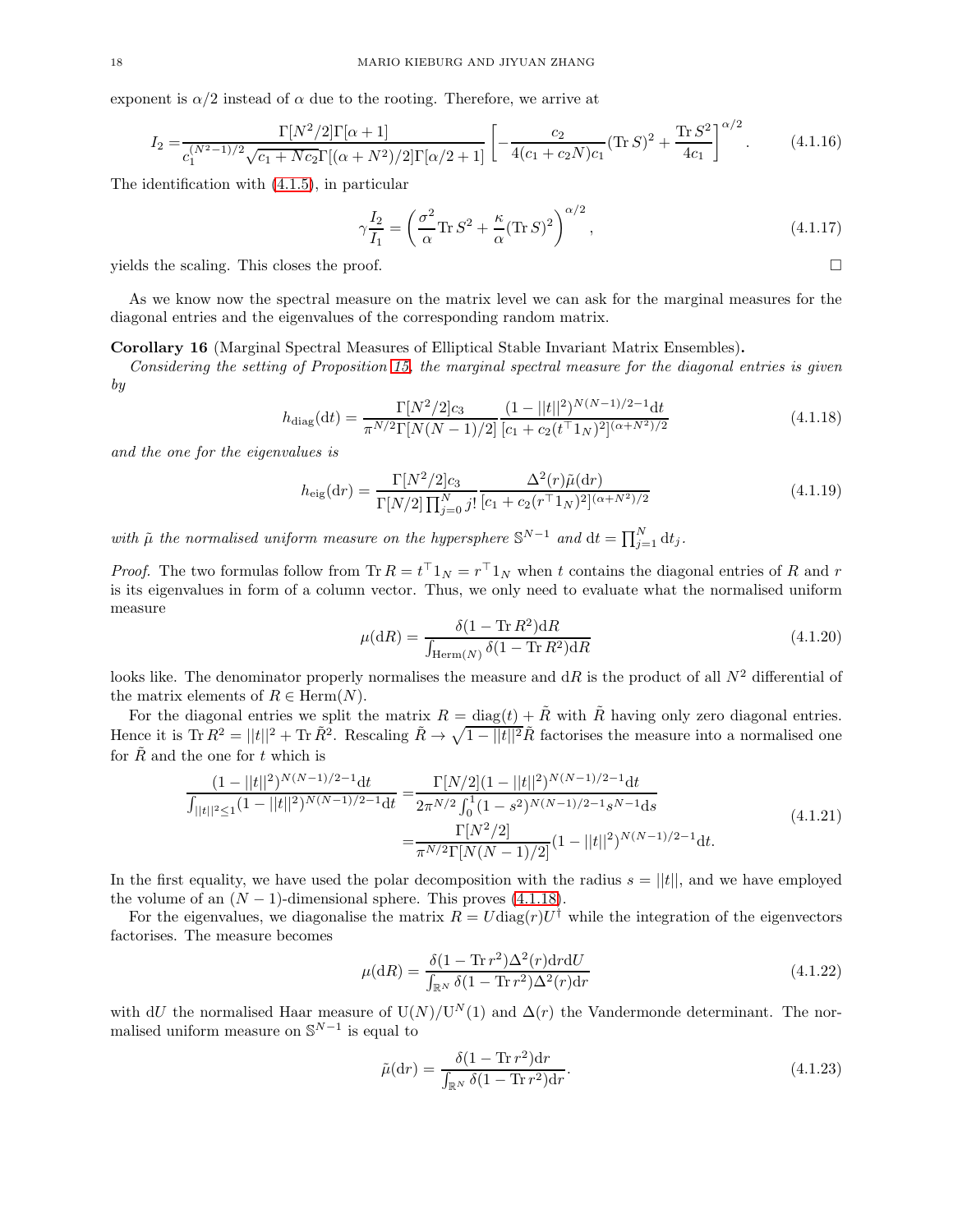Hence, we need to compute the ratio

$$
\frac{\int_{\mathbb{R}^N} \delta(1 - \text{Tr} \, r^2) \, \mathrm{d}r}{\int_{\mathbb{R}^N} \delta(1 - \text{Tr} \, r^2) \Delta^2(r) \, \mathrm{d}r} = \frac{\Gamma[N^2/2] \int_0^\infty s^{N-1} e^{-s^2/2} \, \mathrm{d}s \int_{\mathbb{R}^N} \delta(1 - \text{Tr} \, r^2) \, \mathrm{d}r}{\Gamma[N/2] \int_0^\infty s^{N^2-1} e^{-s^2/2} \, \mathrm{d}s \int_{\mathbb{R}^N} \delta(1 - \text{Tr} \, r^2) \Delta^2(r) \, \mathrm{d}r}
$$
\n
$$
= \frac{\Gamma[N^2/2] \int_{\mathbb{R}^N} e^{-||u||^2/2} \, \mathrm{d}u}{\Gamma[N/2] \int_{\mathbb{R}^N} e^{-||u||^2/2} \Delta^2(u) \, \mathrm{d}u}.
$$
\n(4.1.24)

Here, we have introduced a radial component for the normalised vector r such that  $u = sr$  is the polar decomposition applied in reverse. The numerator is a pure Gaussian integral while the denominator is a well-known Selberg integral [\[32,](#page-34-25) Chapter 4.3.2]. Such that the ratio is equal to

$$
\frac{\int_{\mathbb{R}^N} \delta(1 - \text{Tr} \, r^2) \, \mathrm{d}r}{\int_{\mathbb{R}^N} \delta(1 - \text{Tr} \, r^2) \Delta^2(r) \, \mathrm{d}r} = \frac{\Gamma[N^2/2]}{\Gamma[N/2] \prod_{j=0}^N j!}.
$$
\n(4.1.25)

This yields the proper normalisation of  $(4.1.19)$ .

The simplest elliptical stable invariant matrix ensemble is the one with a uniform spectral measure, in particular  $H(dR)$  is the uniform normalised measure on the sphere  $\mathbb{S}_{\text{Herm}(N)}$ . Employing our result [\(4.1.6\)](#page-15-3) in Proposition [15](#page-15-2) with  $\kappa = 0$ , we see that it is given by  $c_2 = 0$ . The corresponding characteristic function is

$$
\mathbb{E}[\exp(i\mathrm{Tr}\,YS)] = \exp\left[-\left(\frac{\sigma^2}{2}\mathrm{Tr}\,S^2\right)^{\alpha/2}\right].\tag{4.1.26}
$$

Recalling the notation  $p_{\alpha}$  for the Lévy  $\alpha$ -stable distribution, see [\(4.1.3\)](#page-14-3), we can write the corresponding random matrix density as follows

$$
F(Y) = \frac{1}{2^{N(N-1)/2} (\pi \sigma)^{N^2/2}} \int_0^\infty \frac{\mathrm{d}x}{x^{N^2/2}} p_\alpha(x) \exp\left[-\frac{\mathrm{Tr}\, Y^2}{2x \sigma^2}\right].\tag{4.1.27}
$$

This kind of ensemble is even strictly stable as can be shown either by direct computation of the convolution of two statistically independent copies of the corresponding random matrix or by simply showing [\(3.1.8\)](#page-10-2). Similar ensembles given as averages over the Gaussian unitary ensemble have been studied before [\[18,](#page-34-0) [3,](#page-33-1) [4,](#page-33-9) [1\]](#page-33-10).

Finally we are going to look at a special case where  $\alpha = 2$  which is the Gaussian case. From probability theory we know that an  $\mathbb{R}^d$  stable vector with  $\alpha = 2$  must follow a multivariate normal distribution. Hence, it is elliptical from the start. Moreover, its marginal distribution (the diagonal entries) must also be a multivariate normal distribution. We summarise the following classification of the  $\alpha = 2$  case.

Corollary 17 ( $\alpha = 2$ ). We consider the setting of Proposition [15](#page-15-2) for  $\alpha = 2$ . Then, every invariant stable *ensemble is elliptical with the joint probability density of the eigenvalues*

<span id="page-18-0"></span>
$$
f_{\text{eig}}(x) = \frac{1}{\prod_{j=0}^{N} j!} \Delta(x) \Delta(-\partial_x) \frac{1}{(2\pi)^{N/2} \sigma^{N-1} \sqrt{\sigma^2 + N\kappa}} \exp\left(-\frac{||x||^2}{2\sigma^2} + \frac{\kappa (x^{\top} 1_N)^2}{2(\sigma^2 + N\kappa)\sigma^2}\right)
$$
  
= 
$$
\frac{1}{(2\pi)^{N/2} \sigma^{N^2-1} \sqrt{\sigma^2 + N\kappa} \prod_{j=0}^{N} j!} \Delta(x)^2 \exp\left(-\frac{||x||^2}{2\sigma^2} + \frac{\kappa (x^{\top} 1_N)^2}{2(\sigma^2 + N\kappa)\sigma^2}\right).
$$
(4.1.28)

*Proof.* We first compute the joint probability density of the diagonal entries x which is given by the inverse Fourier transform

$$
f_{\text{diag}}(x) = \int_{\mathbb{R}^N} \frac{\mathrm{d}t}{(2\pi)^N} \exp\left[-\frac{\sigma^2}{2} ||t||^2 - \frac{\kappa}{2} (t^\top 1_N)^2 - ix^\top t\right].\tag{4.1.29}
$$

This integral can be computed readily once we shift  $t \to t + ix^{\top}1_N/[\sigma^2 + N\kappa]$ . It yields

$$
f_{\text{diag}}(x) = \frac{1}{(2\pi)^{N/2}\sigma^{N-1}\sqrt{\sigma^2 + N\kappa}} \exp\left(-\frac{||x||^2}{2\sigma^2} + \frac{\kappa(x^\top 1_N)^2}{2(\sigma^2 + N\kappa)\sigma^2}\right). \tag{4.1.30}
$$

Then, we can apply the derivative principle  $(2.3.3)$  to find the first line of  $(4.1.28)$ . The second line follows from the fact that any differentiable function of  $x<sup>†</sup>1_N$  commutes with  $\Delta(-\partial_x)$ , and the action of the latter on the remaining exponential function yields a determinant of Hermite polynomials from order 0 to order  $N-1$ . The properties of the determinant tell us that this determinant is nothing else than the second Vandermonde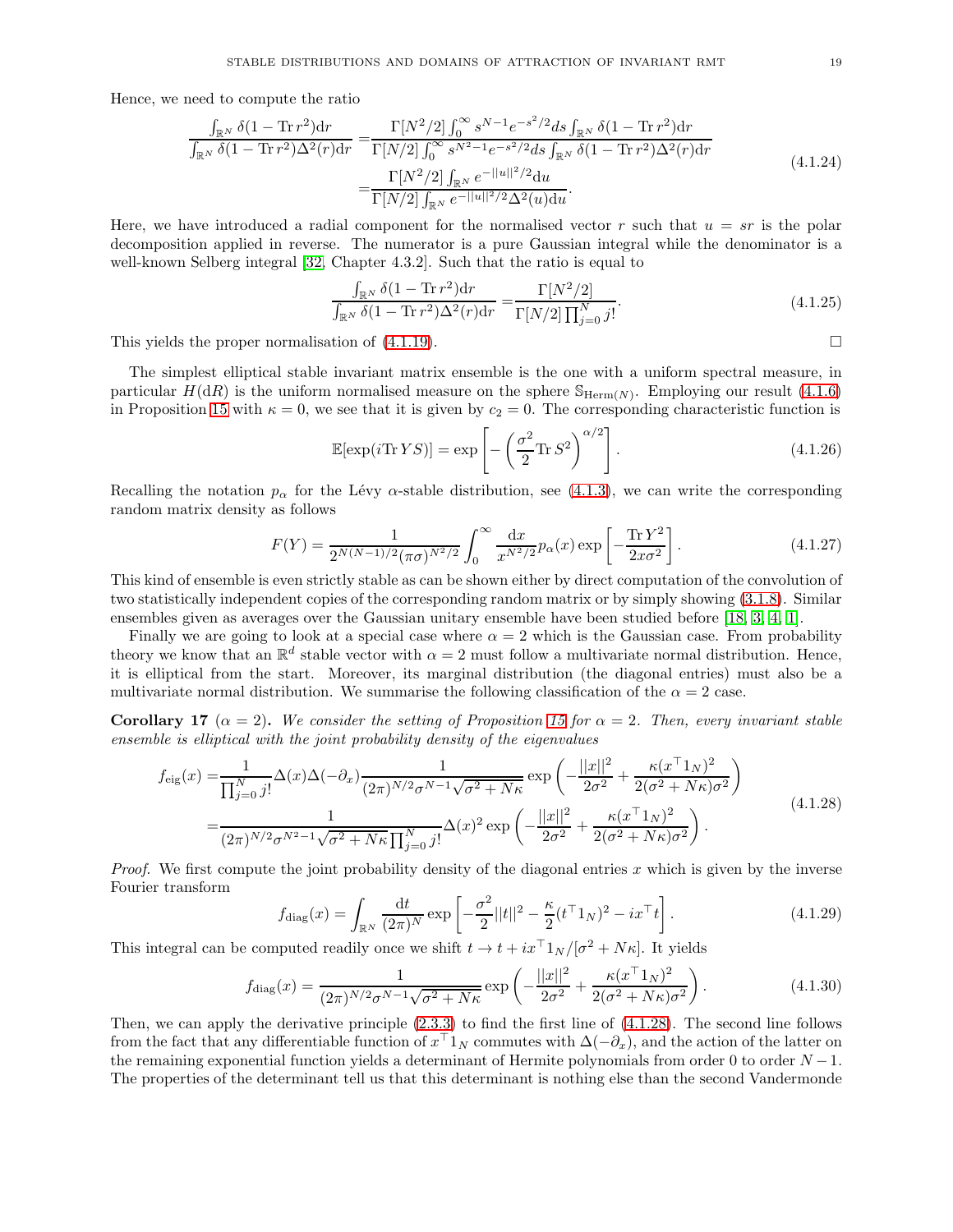determinant (This is the reverse direction as the orthogonal polynomial method in random matrix theory works).  $\square$ 

<span id="page-19-0"></span>4.2. Dirac Point Mass Spectral Measures. Another simple choice of the spectral measure is a Dirac point mass measure. Especially we consider

<span id="page-19-1"></span>
$$
\int_{\mathbb{S}_{\text{Herm}(N)}} \varphi(R) H_{\text{Dirac}}(\text{d}R) := \sum_{m=1}^{\infty} p_m \varphi(R_m)
$$
\n(4.2.1)

for any bounded measurable function  $\varphi \in B(\mathbb{S}_{\mathrm{Herm}(N)})$ . Here  $R_m$  is a point mass on the unit sphere with weight  $p_m \geq 0$ , satisfying the normalisation constraint

$$
\sum_{m=1}^{\infty} p_m = 1.
$$
\n(4.2.2)

The question is now which kind of point mass measure is also invariant under the conjugate action of  $U(N)$ . From the point of view of representation theory only a multiple of the identity matrix commutes with an arbitrary unitary matrix. However, on level of measures we need to make sure that the measure cannot absorb this matrix U. For that one needs to show that the orbit of a matrix  $X \in \text{Herm}(N)$  defined by

$$
\mathcal{O}_X := \left\{ U X U^\dagger | U \in \mathrm{U}(N) \right\},\tag{4.2.3}
$$

is always at least one-dimensional when  $X$  is not proportional to the identity matrix. Thus, the invariant spectral measure cannot be a Dirac point mass measure and  $\pm I_N/\sqrt{N}$  are the only two eligible matrices for the  $R_M$ .

### <span id="page-19-2"></span>Proposition 18 (Invariant Dirac Point Mass Spectral Measures).

*If* HDirac *is an invariant spectral measure containing only Dirac point masses, i.e., it holds* [\(4.2.1\)](#page-19-1)*. Then, there is a*  $p \in [0,1]$  *such that* 

<span id="page-19-3"></span>
$$
\int_{\mathbb{S}_{\text{Herm}(N)}} \varphi(R) H_{\text{Dirac}}(\text{d}R) = p\varphi(I_N/\sqrt{N}) + (1-p)\varphi(-I_N/\sqrt{N})
$$
\n(4.2.4)

*for any bounded measurable function*  $\varphi \in B(\mathbb{S}_{\text{Herm}(N)}))$ .

*Proof.* We will firstly show a preliminary result. For any  $X \in \text{Herm}(N)$ ,  $X \neq kI_N$  and  $\varepsilon > 0$ , there exists a  $U \in U(N)$  so that

$$
0 < \text{Tr}\,(UXU^\dagger - X)^2 < \varepsilon. \tag{4.2.5}
$$

In other words, we find a  $U \in U(N)$  such that  $UXU^{\dagger} \neq X$  is infinitesimally close to X. To show this assertion, we choose a  $H \in \text{Herm}(N)$  such that  $HX - XH \neq 0$ , which is always possible because of  $X \neq kI_N$ . Then for some small  $\delta > 0$ , we consider the unitary matrix as  $U = \exp(i\delta H)$ . As the exponential map is continuous and differentiable we have

$$
\lim_{\delta \to 0} \text{Tr}\,(UXU^{\dagger} - X)^2 = 0 \quad \text{while} \quad \lim_{\delta \to 0} \frac{\mathrm{d}}{\mathrm{d}\delta} \left( UXU^{\dagger} - X \right) = HX - XH \neq 0. \tag{4.2.6}
$$

Hence,  $UXU^{\dagger} \neq X$  for suitably small  $\delta > 0$  but it is in the infinitesimal vicinity of X due to continuity.

Now we can prove Proposition [18.](#page-19-2) Assume we have a point mass on  $X \in \mathbb{S}_{\text{Herm}(N)}$  and X is neither one of  $\pm I_N/\sqrt{N}$ . Because the spectral measure is invariant, under a unitary conjugation X can be transferred to another point mass by a unitary matrix  $U \in U(N)$ , say  $X' = U X U^{\dagger}$ . Choosing the U from above we see that X' can be arbitrarily close to X while  $\delta \to 0$ , which means there are uncountably many X' within a single orbit of  $X$  on which the measure has to be non-vanishing. This is a contradiction to our assumption that there are only countably many point masses on  $\mathbb{S}_{\text{Herm}(N)}$ .

Yet, when  $X = \pm I_N$ , unitary conjugation does not change its value. Therefore the ensemble we described eviously is the only possible ensemble induced by a Dirac point mass spectral measure. previously is the only possible ensemble induced by a Dirac point mass spectral measure.

The question which remains is what the corresponding random matrix once we have chosen the spectral measure [\(4.2.4\)](#page-19-3). It is clear that the characteristic function is equal to

<span id="page-19-4"></span>
$$
\mathbb{E}[\exp(i\operatorname{Tr}YS)] = \exp(-\gamma[p\nu_{\alpha}(\operatorname{Tr} S/\sqrt{N}) + (1-p)\nu_{\alpha}(-\operatorname{Tr} S/\sqrt{N})]).
$$
\n(4.2.7)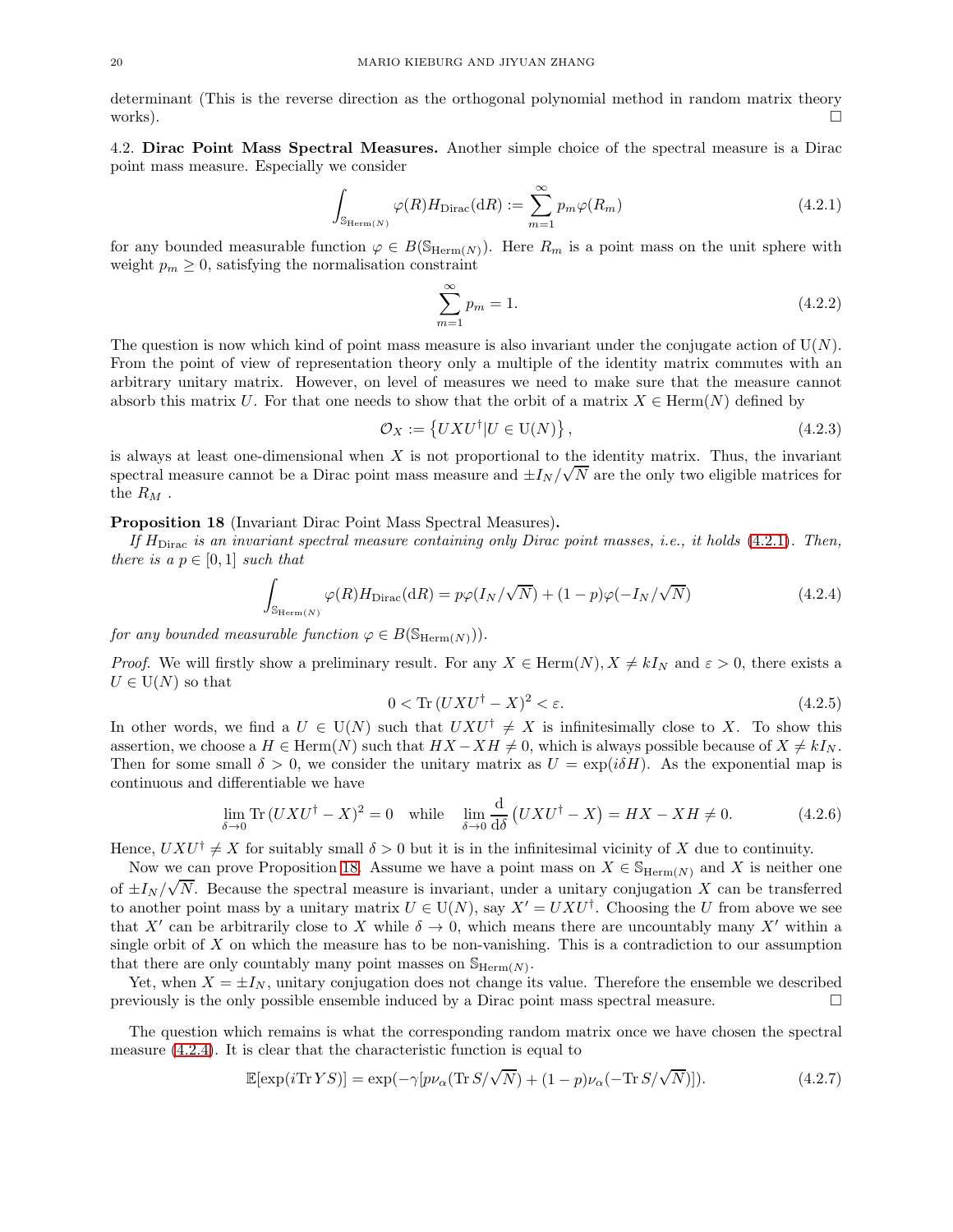However this equation already tells us what the random matrix is due to the uniqueness oof the characteristic function

Corollary 19 (Random Matrix of an Invariant Dirac Point Mass Spectral Measure).

*The invariant random matrix with the characteristic function* [\(4.2.7\)](#page-19-4) *is given by*  $Y = yI_N/\sqrt{N}$  with <sup>y</sup> <sup>∈</sup> <sup>R</sup> *being a real random variable distributed by the L´evy* <sup>α</sup>*-stable distribution corresponding to the Fourier transform*

$$
\mathbb{E}[\exp(iyk)] = \exp(-\gamma[p\nu_{\alpha}(k) + (1-p)\nu_{\alpha}(-k)]). \tag{4.2.8}
$$

*Proof.* The statement immediately follows by noting  $\exp(i\text{Tr } YS) = \exp[i\text{Tr } S/\sqrt{N}]$ . Then we only need to identify  $k = \text{Tr} S/\sqrt{N}$ .  $\overline{N}$ .

In conclusion, the Dirac spectral measure realises the simplest embedding of univariate probability theory in random matrix theory, namely a random variable times the identity matrix.

<span id="page-20-0"></span>4.3. **Orbital Spectral Measure.** We have already seen that when we want to have a matrix  $X_0 \in \mathbb{S}_{\text{Herm}(N)}$ , which is not proportional to the identity matrix, in the support of the spectral measure then the whole corresponding orbit  $O_{X_0}$  under the conjugate action of  $U(N)$  has to be in its support. Thus it is rather natural to see orbits as the smallest supports of an invariant spectral measure and not Dirac point mass measures. Actually, the identity matrix and its negative from the previous subsection are the simplest kinds of orbits which only consist of a single element.

As the orbits are invariant under unitary conjugation, a uniform measures on them are hence invariant, too. For now, let us construct the spectral measure containing a single orbit  $\mathcal{O}_{X_0}$  with  $X_0 = \text{diag}(x_1, \ldots, x_N)$ . This measure  $H_{X_0}$  is then explicitly defined by

$$
\int_{\mathbb{S}_{\text{Herm}(N)}} \varphi(R) H_{X_0}(\text{d}R) := \langle \varphi(UX_0 U^{\dagger}) \rangle, \qquad (4.3.1)
$$

for all bounded measurable function  $\varphi \in B(\mathbb{S}_{\text{Herm}(N)})$ . A comparison with  $(4.2.1)$  with  $R_m = \pm I_N$  shows that the Dirac point mass measure is indeed the simplest realisation of an orbital measure.

On the level of the eigenvalues any orbital measure is indeed a Dirac distribution that respects the permutation invariance, i.e., it is

$$
h_{\text{eig}, X_0}(\text{d}r) = \frac{1}{N!} \sum_{\rho \in S_N} \prod_{j=1}^N \delta(r_j - x_{\rho(j)}) \text{d}r_j.
$$
 (4.3.2)

Employing [\(1.2.6\)](#page-2-2), the characteristic function is explicitly

$$
\mathbb{E}[\exp(i\text{Tr}\,YU\text{diag}(s)U^{\dagger})] = \exp\left(-\gamma c_N \sum_{\rho \in S_N} \frac{\nu_{\alpha}(s^{\top} x_{\rho})(s^{\top} x_{\rho})^{N(N-1)/2}}{\Delta(s)\Delta(x_{\rho})}\right),\tag{4.3.3}
$$

where  $x_{\rho} = (x_{\rho(1)}, \ldots, x_{\rho(N)})$ . Unfortunately, this function is too involved to easily evaluate its inverse spherical or its inverse Fourier transform to get an explicit representation of the corresponding joint probability density of the eigenvalues or diagonal entries, respectively.

This complication is also already reflected in the spectral measure  $h_{\text{diag},X_0}(\text{d}t)$  for the diagonal entries. Exploiting the notation of Theorem [2,](#page-2-0) it is certainly

$$
\text{Tr } U S U^{\dagger} X_0 = s^{\top} \sum_{j=1}^{N} x_j (|u_{j,1}|^2, \dots, |u_{j,N}|^2)^{\top} = s^{\top} t \tag{4.3.4}
$$

with a Haar distributed  $U = \{u_{j,l}\} \in U(N)$ . Since we have

$$
\mathbb{E}[\exp(i\operatorname{Tr}YS)] = \exp\left(-\gamma \int_{||t|| \le 1} \nu_{\alpha}(s^{\top}t) h_{\text{diag},X_0}(\mathrm{d}t)\right),\tag{4.3.5}
$$

it holds

$$
t = \sum_{j=1}^{N} x_j (|u_{j,1}|^2, \dots, |u_{j,N}|^2)^\top.
$$
\n(4.3.6)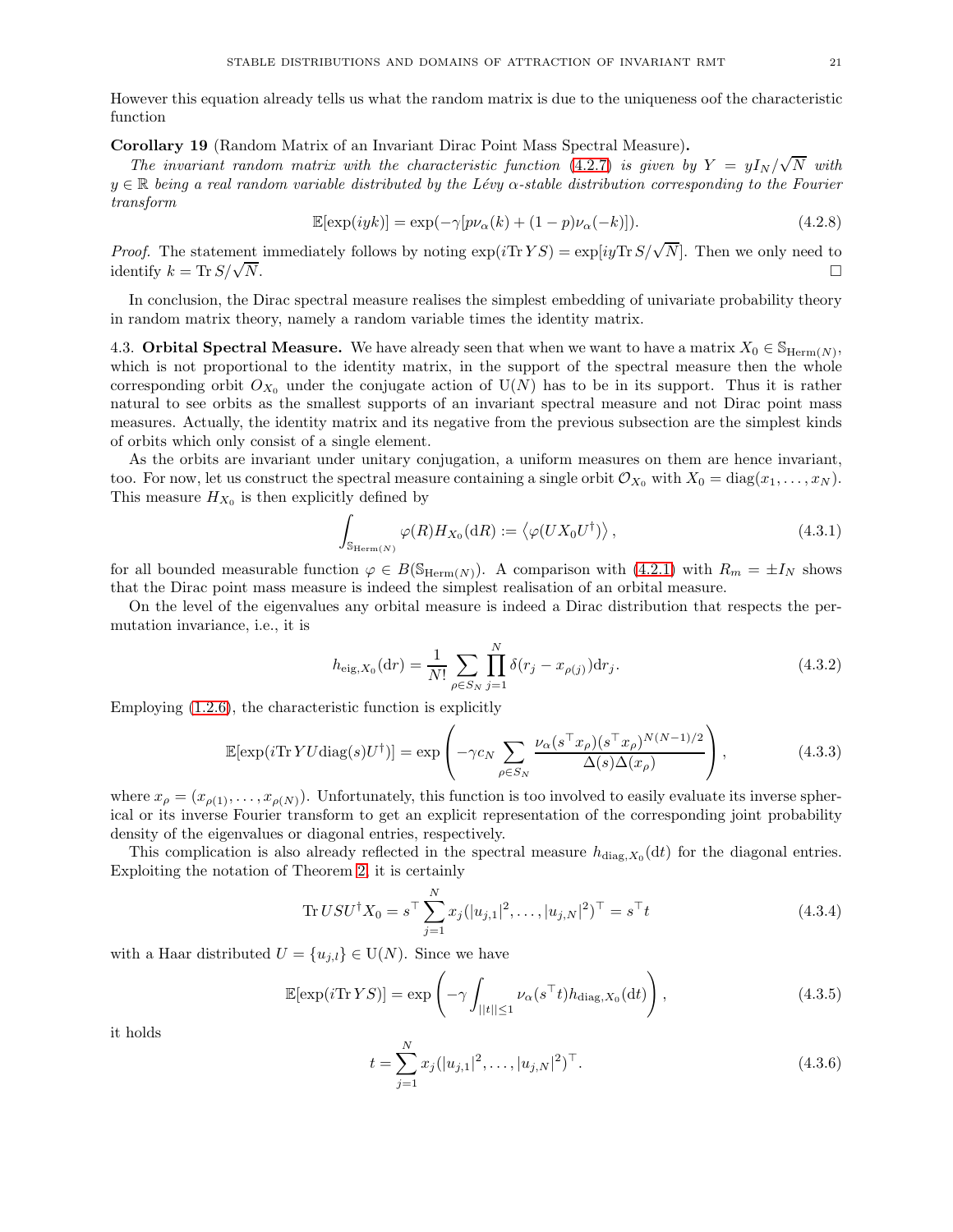In the simplest case when the orbit only contains rank-one matrices, i.e.,  $X_0 = \text{diag}(\pm 1, 0, \ldots, 0)$ , we have  $t = \pm (|u_{1,1}|^2, \ldots, |u_{1,N}|^2)^\top$  with a vector  $(u_{1,1}, \ldots, u_{1,N})$  uniformly distributed on the complex unit sphere  ${u \in \mathbb{C}^N : ||u|| = 1} = \mathbb{S}^{2N-1}$ . Defining  $t_l = ||u_{1,l}||^2$ , in particular we take the polar decomposition for each vector component, we notice that the measure becomes the flat Lebesgue measure on the polytope  $\mathcal{P} = \{t = (t_1, \ldots, t_N)^\top \in [0, 1]^N | \sum_{l=1}^N t_l = 1\}.$  Therefore, we can rewrite the characteristic function into the form

$$
\mathbb{E}[\exp(i\mathrm{Tr}\,YS)] = \exp\left(-\gamma \int_{\mathcal{P}} \nu_{\alpha}(s^{\top}t)dt\right). \tag{4.3.7}
$$

One can readily construct multiple-orbital spectral measure by a weighted sum of single-orbital measures. Given m probability weights  $p_j \in [0,1]$  with  $\sum_{j=1}^m p_j = 1$  which will be assigned to fixed diagonal matrices  $X^{(1)}, X^{(2)}, \ldots, X^{(m)}$ , respectively, we define the spectral measure via

<span id="page-21-0"></span>
$$
H_{\{X^{(1)},X^{(2)},...,X^{(m)}\}} = \sum_{j=1}^{m} p_j H_{X^{(j)}} \tag{4.3.8}
$$

In other words, this spectral measure concentrates on separate orbits  $\mathcal{O}_{X^{(j)}}$  with weights  $p_j$ , respectively, and each orbit in a uniform way. As a consequence, this gives rise to a sum of stable ensembles generated by those single-orbital measures  $H_{Xi}$ . The proof of the following proposition follows the same ideas as in [\[74,](#page-35-22) Ch. 1 Property 1.2.1].

**Proposition 20.** Let  $H_{\{X^{(1)}, X^{(2)}, ..., X^{(m)}\}}$  and  $H_{X^{(j)}}$  be defined as above. Let  $Y_{\{X^{(1)}, X^{(2)}, ..., X^{(m)}\}}$  be drawn *from the stable ensemble*  $S(\alpha, \gamma H_{\{X^{(1)}, X^{(2)}, ..., X^{(m)}\}}, 0)$  *and*  $Y_{X^{(j)}}$  *be independently drawn from the stable ensembles*  $S(\alpha, \gamma H_{X^{(j)}}, 0)$ *. Then for*  $\alpha \neq 1$ *,* 

<span id="page-21-2"></span>
$$
Y_{\{X^{(1)},X^{(2)},...,X^{(m)}\}} = \sum_{j=1}^{m} p_j^{1/\alpha} Y_{X^{(j)}}.
$$
\n(4.3.9)

*For*  $\alpha = 1$ *, it is instead* 

<span id="page-21-3"></span>
$$
Y_{\{X^{(1)}, X^{(2)}, \dots, X^{(m)}\}} = \sum_{j=1}^{m} p_j \left( Y_{X^{(j)}} - \frac{2\gamma \text{Tr} X^{(j)}}{\pi N} \log(p_j) I_N \right). \tag{4.3.10}
$$

*Proof.* For  $\alpha \neq 1$ , we start with the spectral measure [\(4.3.8\)](#page-21-0) and compute

<span id="page-21-1"></span>
$$
\int_{\mathbb{S}_{\text{Herm}(N)}} \sum_{j=1}^{m} p_j H_{X^{(j)}}(\text{d}R) \nu_\alpha(\text{Tr}SR) = \sum_{j=1}^{m} p_j \langle \nu_\alpha(\text{Tr}SUX^{(j)}U^{\dagger}) \rangle
$$
\n
$$
= \sum_{j=1}^{m} \langle \nu_\alpha(p_j^{1/\alpha} \text{Tr}SUX_jU^{\dagger}) \rangle = \sum_{j=1}^{m} \int_{\mathbb{S}_{\text{Herm}(N)}} H_{X^{(j)}}(\text{d}R) \nu_\alpha(p_j^{1/\alpha} \text{Tr}SR). \tag{4.3.11}
$$

The second line is a consequence of the scaling property  $k\nu_{\alpha}(x) = \nu_{\alpha}(k^{1/\alpha}x)$ , for any  $k > 0$ . The right hand side is indeed the characteristic function of  $Y_{\{X^{(1)},X^{(2)},...,X^{(m)}\}}$ .

For  $\alpha = 1$ , the scaling property instead becomes

$$
k\nu_1(x) = \nu_1(kx) - \frac{2i}{\pi}xk\log k, \text{ for any } k > 0.
$$
 (4.3.12)

Therefore,

$$
\int_{\mathbb{S}_{\text{Herm}(N)}} p_j H_{X^{(j)}}(\mathrm{d}R) \nu_\alpha(\text{Tr} SR) \n= \int_{\mathbb{S}_{\text{Herm}(N)}} H_{X^{(j)}}(\mathrm{d}R) \nu_\alpha(p_j \text{Tr} SR) - \frac{2i}{\pi} p_j \log p_j \text{Tr} \left( S \int_{\mathbb{S}_{\text{Herm}(N)}} RH_{X^{(j)}}(\mathrm{d}R) \right).
$$
\n(4.3.13)

For the second integral on the right hand, we have

$$
\int_{\mathbb{S}_{\text{Herm}(N)}} RH_{X^{(j)}}(\mathrm{d}R) = \left\langle UX^{(j)}U^{\dagger}\right\rangle = \frac{\text{Tr}\,X^{(j)}}{N}I_N. \tag{4.3.14}
$$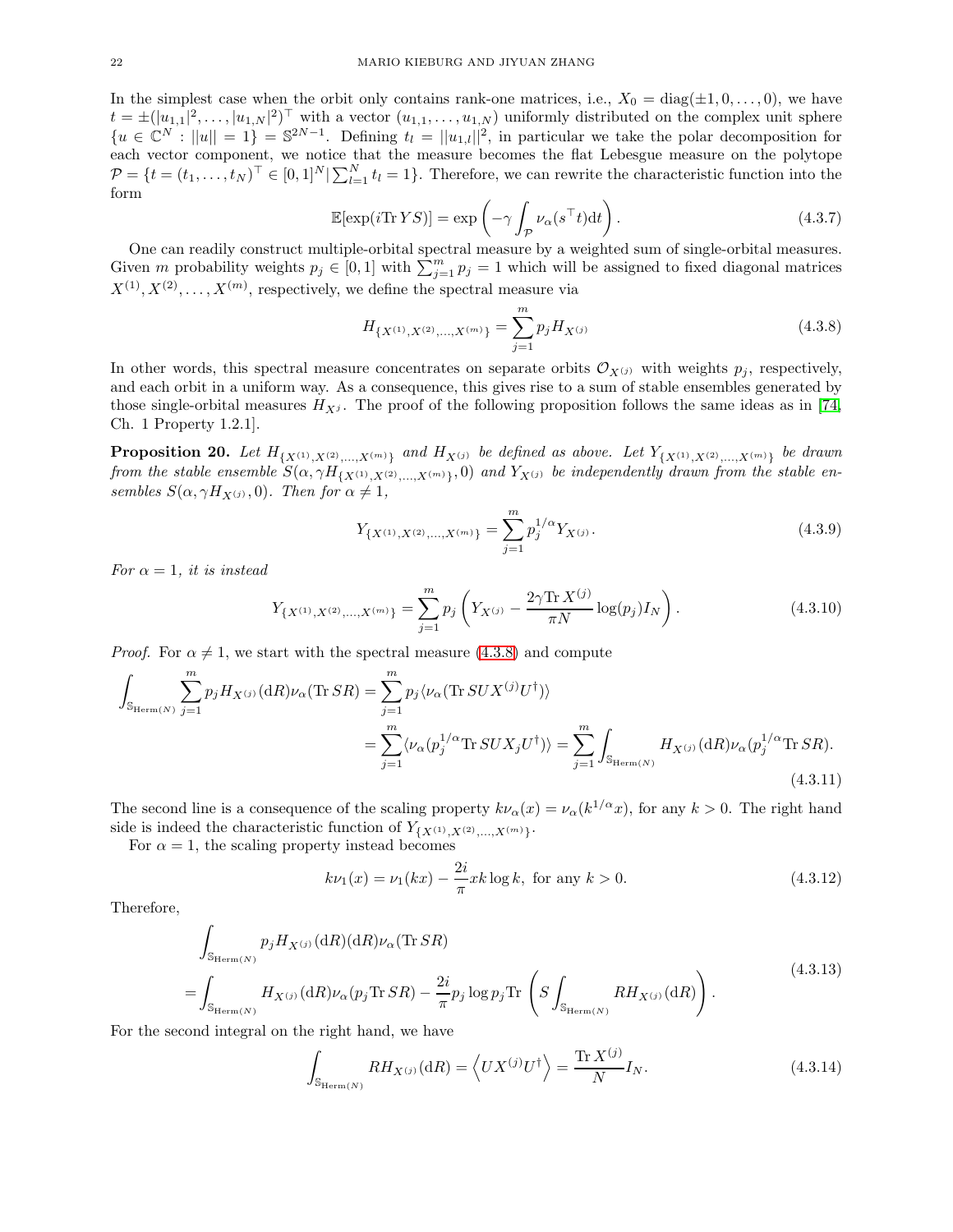When putting everything together into a calculation similar to [\(4.3.11\)](#page-21-1) we find the statement for  $\alpha = 1$ .

The number m of matrices  $X^{(j)}$  or equivalently of their random matrix counterparts  $Y_{X^{(j)}}$  can be essentially taken to infinity. The convergence holds for both sums in [\(4.3.9\)](#page-21-2) and [\(4.3.10\)](#page-21-3). This can be seen via the spectral measure as it approximates arbitrary stable distributions, compare with [\[26\]](#page-34-26). This can be exploited in simulations where a random matrix  $Y_{\{X^{(1)},X^{(2)},...,X^{(m)}\}}$  may be used to approximate any invariant stable ensemble.

# 5. The Generalised Central Limit Theorem

<span id="page-22-1"></span><span id="page-22-0"></span>5.1. Stable Laws for  $\alpha \in (0, 2)$ . The stable law (also known as generalised central limit theorem) is an analogue of the classical central limit theorem, in the case when the random variable does not have finite variance. It is important in developing a stable law, to specify its *domain of attraction*. In [\[35\]](#page-34-19), the domain of attraction is determined for each stable distribution so that whenever a random variable falls into such domains, its scaled (and possibly shifted) average converges to the corresponding stable distribution. The domain of attraction is formally defined by statement (1) in Theorem [21.](#page-22-2)

The multi-dimensional analogue was firstly proved in [\[73\]](#page-35-23) and then restated in [\[76\]](#page-35-17) (see also the following Theorem [21](#page-22-2) (1)⇒(2)). Our contribution is to give another equivalent statement (3) for classifying the domain of attraction, as we will make direct use of the latter to prove the analogue for Hermitian invariant ensembles.

<span id="page-22-2"></span>**Theorem 21** (Multivariate Central Limit Theorem; see [\[73,](#page-35-23) [76\]](#page-35-17) for  $(1) \Leftrightarrow (2)$ ).

Let  $S(\alpha, h, 0)$  be an  $\mathbb{R}^d$  stable distribution with a normalised spectral measure h and index  $0 < \alpha < 2$ . The *following statements are equivalent:*

(1) an  $\mathbb{R}^d$  random vector x belongs to the domain of attraction of  $S(\alpha, h, 0)$ , that is, there are sequences *of positive real numbers*  ${B_m}_{m \in \mathbb{N}}$  ⊂  $\mathbb{R}_+$  *and d-dimensional vectors*  ${A_m}_{m \in \mathbb{N}}$  ⊂  $\mathbb{R}^d$  *for a sequence of random vectors*  $\{x_m\}_{m\in\mathbb{N}} \in \mathbb{R}^d$  *of independent copies of* x *such that it holds* 

$$
\lim_{m \to \infty} \left( \frac{x_1 + \dots + x_m}{B_m} - A_m \right) = y \tag{5.1.1}
$$

*in distribution with* y *a random vector sampled from*  $S(\alpha, h, 0)$ *;* 

(2) an  $\mathbb{R}^d$  random vector x belongs to the domain of attraction of  $S(\alpha, h, 0)$  if for any  $k > 0$  and  $\Sigma$  being *a Borel measurable set on the unit sphere*  $\mathbb{S}^{d-1} \subset \mathbb{R}^d$  *it holds* 

<span id="page-22-3"></span>
$$
\lim_{R \to \infty} \frac{\mathbb{P}(||x|| > k, x/||x|| \in \Sigma)}{\mathbb{P}(||x|| > R)} = k^{-\alpha} \int_{s \in \Sigma} h(\mathrm{d}s); \tag{5.1.2}
$$

(3) an  $\mathbb{R}^d$  random vector x drawn from the Borel probability measure  $F(\mathrm{d}x)$  belongs to the domain of *attraction of*  $S(\alpha, h, 0)$  *if for any bounded measurable function*  $\varphi \in B(\mathbb{S}^{d-1})$  *it is* 

<span id="page-22-4"></span>
$$
\lim_{R \to \infty} \frac{\int_{||x|| > kR} \varphi(x/||x||) F(\mathrm{d}x)}{\mathbb{P}(||x|| > R)} = k^{-\alpha} \int_{\mathbb{S}^{d-1}} \varphi(s) h(\mathrm{d}s). \tag{5.1.3}
$$

*Proof.* (3)  $\Rightarrow$  (2) is trivially shown by simply letting  $\varphi$  being an indicator function on an arbitrary measurable set  $\Sigma \in \mathbb{S}^{d-1}$ .

Let us focus on showing the converse. Here it is enough to choose a non-negative bounded measurable function  $\varphi$  as the more general case is only a sum of two integrals (where the function is negative and where it is positive). One notices that statement (3) can be seen immediately with  $\varphi$  being a simple function, meaning a finite sum of indicator functions of measurable sets. Our aim is then to approximate a general bounded non-negative measurable function  $\varphi$  with such simple functions. The standard choice is via the half-open intervals  $J_{m,k} = [(k-1)/m, k/m]$  with  $k = 1, ..., m^2$  and  $m \in \mathbb{N}$ . Then, the measurable simple function

$$
\varphi_m(\theta) = \begin{cases} \frac{k-1}{m}, & \varphi(\theta) \in J_{m,k}, \\ m, & \text{otherwise} \end{cases}
$$
\n(5.1.4)

uniformly approximates  $\varphi$  as follows

$$
\sup_{\theta \in \mathbb{S}^{d-1}} |\varphi_m(\theta) - \varphi(\theta)| \le \frac{1}{m} \tag{5.1.5}
$$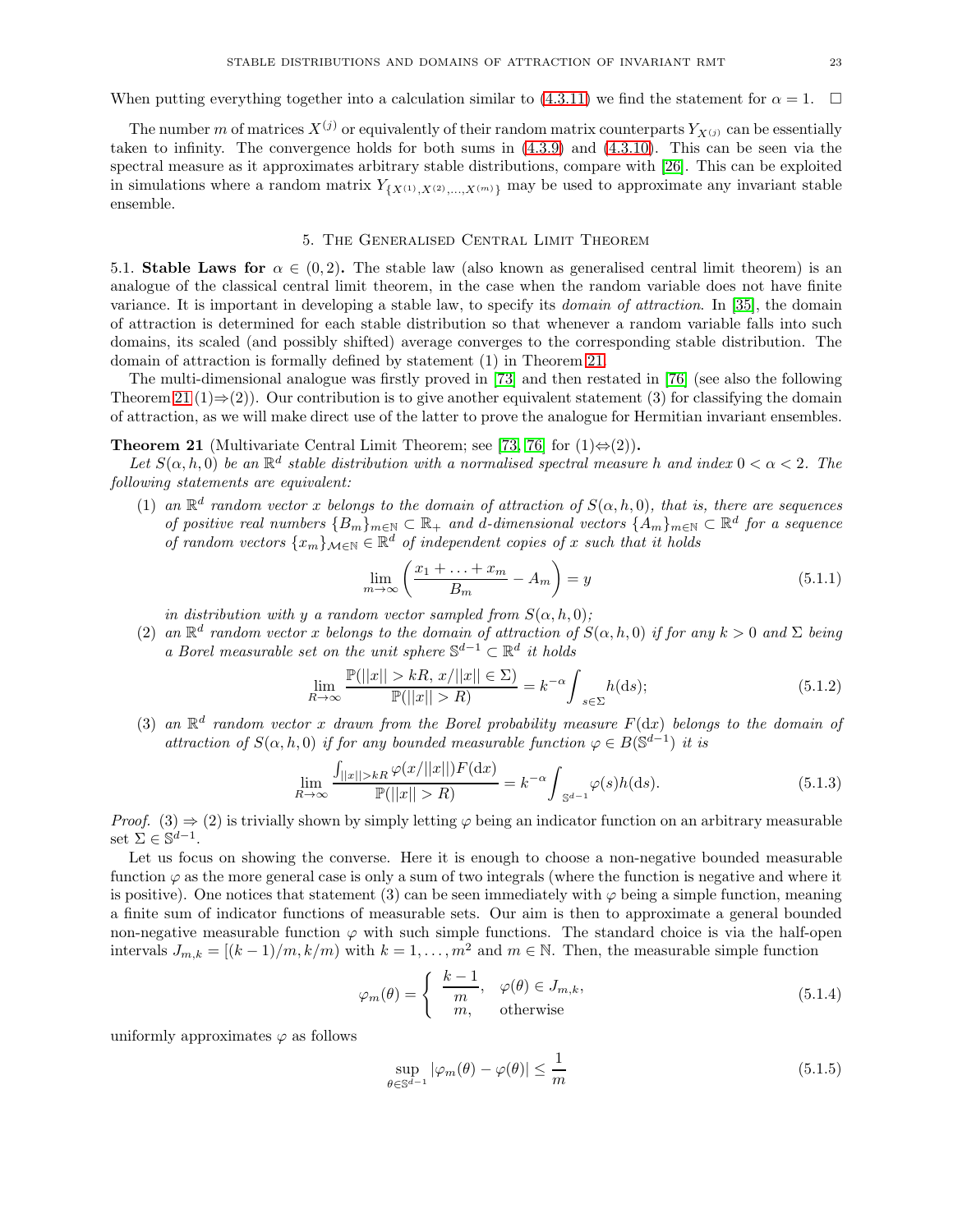for any  $m > \sup_{\theta \in \mathbb{S}^{d-1}} \varphi(\theta)$ . This implies that for any  $\varepsilon \ge 0$  there is an  $R_0 > 0$  such that

$$
\sup_{R>R_0} \left| \frac{\int_{||x||>kR} [\varphi_m(x/||x||) - \varphi_m(x/||x|)] F(\mathrm{d}x)}{\mathbb{P}(||x||>R)} \right| \leq \frac{1}{m} \sup_{R>R_0} \left| \frac{\mathbb{F}(|x||>kR)}{\mathbb{P}(|x||>R)} \right| \leq \frac{k^{-\alpha} + \varepsilon}{m}.
$$
 (5.1.6)

For the last inequality we use [\(5.1.2\)](#page-22-3) with  $\Sigma = \mathbb{S}^{d-1}$ . This inequality shows that for each given  $\varepsilon$  we have a uniform convergence in  $m \to \infty$  of the ratio  $\int_{||x||>kR} \varphi_m(x/||x||)F(\mathrm{d}x)/\mathbb{P}(||x|| > R)$  while the pointwise convergence in  $R \to \infty$  is given by [\(5.1.2\)](#page-22-3). Therefore, we can exploit the Moore-Osgood theorem to interchange the limits and obtain

$$
\lim_{R \to \infty} \frac{\int_{||x||>kR} \varphi(x/||x||)F(\mathrm{d}x)}{\mathbb{P}(||x||>R)} = \lim_{m \to \infty} \lim_{R \to \infty} \frac{\int_{||x||>kR} \varphi_m(x/||x||)F(\mathrm{d}x)}{\mathbb{P}(|x||>R)}
$$
\n
$$
= \lim_{m \to \infty} k^{-\alpha} \int \varphi_m(s)h(\mathrm{d}s) = k^{-\alpha} \int \varphi(s)h(\mathrm{d}s),\tag{5.1.7}
$$

This concludes the proof.  $\square$ 

Let us underline that also the domains of attraction of the stable ensembles  $S(\alpha, \gamma h, y_0)$ , especially with a fixed scaling  $\gamma > 0$  and a fixed shift  $y_0 \in \mathbb{R}^d$  are covered by Theorem [21.](#page-22-2) These two additional parameters are absorbed in the sequences  ${B_m}_{m\in\mathbb{N}} \in \mathbb{R}_+$  and  ${A_m}_{m\in\mathbb{N}} \in \mathbb{R}^d$ , respectively. The challenge is to derive these sequences from a given probability measure  $F(dx)$ . For instance, it holds  $\mathbb{E}[x] = A_m B_m/m$  when  $\alpha \in (1, 2)$ . Once  $A_m$  is computed in this way one can get  $B_m$  However, for a stability exponent  $\alpha \leq 1$  the first moment does not exist so that one needs to find other means.

Theorem [3](#page-3-3) is essentially a rephrasing of the theorem above into a form for invariant random matrix ensembles on Herm $(N)$ , in the case  $\alpha < 2$ . The additional content lies in the implication of the domains of attraction for the eigenvalues and the diagonal entries of the random matrix.

One should note that statement (3) of Theorem [3](#page-3-3) means adding up the vector of eigenvalues turns into the multidimensional stable distribution  $S(\alpha, h_{\text{eig}}, 0)$ . This is completely different from statement (1) where we add up matrices instead. Hence,  $y$  is not the collection of all eigenvalues of the random matrix  $Y$  in statement  $(1)$ . Also the limiting distributions in  $(1)$  and  $(3)$  are different  $(c.f. (1.2.6)$  $(c.f. (1.2.6)$  where in the former the integral with measure  $h_{\text{eig}}$  contains terms other than  $\nu_{\alpha}(s^{\dagger}r)$ ). Therefore, it comes more like a surprise that understanding the eigenvalues as an ordinary random vector in  $\mathbb{R}^N$  which we we add up in the standard way like a vector yields the very same spectral measure  $h_{\text{eig}}$  which we also encounter when understanding them as the eigenvalues of Hermitian random matrices.

We believe that the additional statement about  $C_m = 1$  for all  $m \in \mathbb{N}$  can be extended also to the case when the traces vanish. The reason is that the difference between X and  $x_{\text{eig}}$  lies in the Haar distributed eigenvectors which are bounded random variables. We do not expect that they change anything in these constants. However, we were unable to prove this in the general setting. As the proof will show, we need a non-vanishing trace to fix essentially the scaling  $C_m$  since when taking the trace of [\(1.2.8\)](#page-3-0) and [\(1.2.10\)](#page-3-2) we get expressions that are equal on the left hand side of the two equations apart from the  $C_m$ . When the trace vanishes we essentially multiply  $C_m$  with a term that vanishes faster when  $m \to \infty$  than  $C_m$  can grow. This implies that the scale, on which the distribution of the trace has its support, is much smaller than the one of the traceless part of the random matrix  $X$ .

Before we prove the theorem we need the following Lemma that essentially says that we do not need consider all bounded functions in [\(5.1.3\)](#page-22-4) but only those that are invariant under the conjugate group action of  $U(N)$  or permutation invariant, respectively.

#### <span id="page-23-0"></span>Lemma 22.

*Considering the setting of Theorem [21](#page-22-2) and a compact matrix Lie group or a finite group*  $\mathcal G$  *acting on*  $\mathbb R^d$  *as*  $isometries, meaning ||gx|| = 1$  *for all*  $x \in \mathbb{R}^d$  *and*  $g \in G$ *. Let the probability measure*  $F(dx)$  *be invariant under*  $G$ , especially it holds  $F(\text{d}x) = F(\text{d}(gx))$  for all  $g \in G$ . Then, statement (3) is equivalent with Eq. [\(5.1.3\)](#page-22-4) only *that it is now only for all bounded measurable function*  $\varphi$  *that are also group invariant, i.e.,*  $\varphi(x) = \varphi(gx)$ *for all*  $x \in \mathbb{R}^d$  *and*  $g \in \mathcal{G}$ *.* 

*Proof.* Certainly statement (3) of Theorem [21](#page-22-2) implies that also group invariant bounded measurable functions satisfy [\(5.1.3\)](#page-22-4). Thus, we need to prove the converse.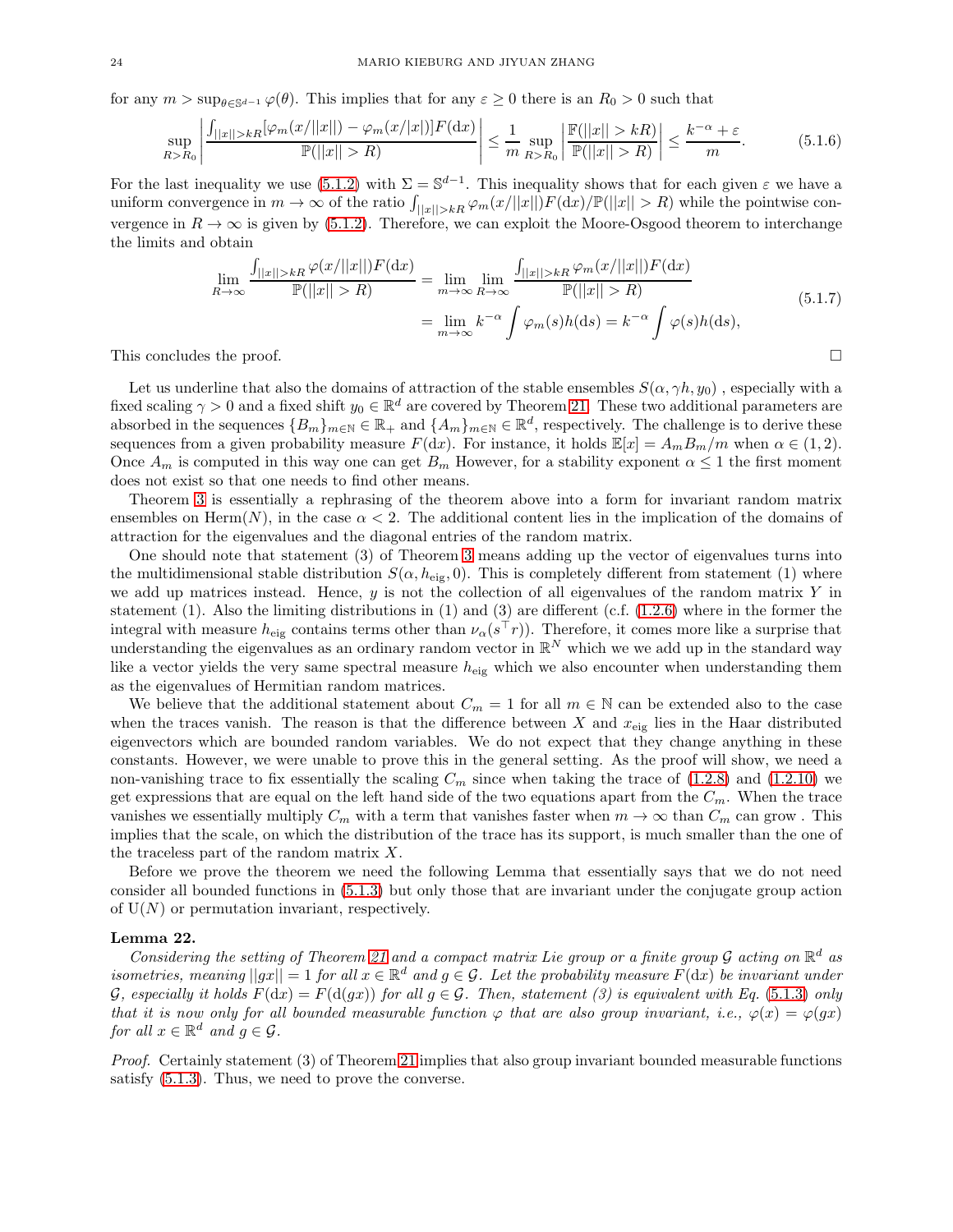We assume that Eq.  $(5.1.3)$  is up to now only satisfied for bounded measurable functions invariant under the group  $\mathcal G$ . Let dg be the Haar measure for the Lie group or the uniform Dirac measure for the finite group, respectively. When choosing an arbitrary bounded measurable function  $\varphi$  on  $\mathbb{S}^{d-1}$  then also

$$
\langle \varphi(gx/||x||)\rangle = \int_{\mathcal{G}} \mathrm{d}g \,\varphi(gx/||x||) \tag{5.1.8}
$$

is a bounded measurable function and we have

$$
\int_{||x||>kR} \varphi(x/||x||)F(\mathrm{d}x) = \int_{||gx||>kR} \varphi(gx/||gx||)F(\mathrm{d}gx) = \int_{||x||>kR} \varphi(gx/||x||)F(\mathrm{d}x) \tag{5.1.9}
$$

for any  $g \in \mathcal{G}$  because of the group invariance of the measure and that the group elements are isometries. Hence, we can integrate over the group G yielding  $\psi(x) = \langle \varphi(gx) \rangle$ . The invariance also implies the invariance of the spectral measure  $h(ds)$ , as we have for any invariant bounded measurable function  $\psi$  on  $\mathbb{S}^{d-1}$  the following

$$
k^{-\alpha} \int_{\mathbb{S}^{d-1}} \psi(s)h(\mathrm{d}s) = \lim_{R \to \infty} \frac{\int_{||x||>kR} \psi(x/||x||)F(\mathrm{d}x)}{\mathbb{P}(||x||>R)} = \lim_{R \to \infty} \frac{\int_{||x||>kR} \psi(gx/||x||)F(\mathrm{d}x)}{\mathbb{P}(||x||>R)} = k^{-\alpha} \int_{\mathbb{S}^{d-1}} \psi(gs)h(\mathrm{d}s) = k^{-\alpha} \int_{\mathbb{S}^{d-1}} \psi(s)h(\mathrm{d}g^{-1}s)
$$
\n(5.1.10)

which implies  $h(ds) = h(dg^{-1}s)$  for any  $g \in \mathcal{G}$ . Thus, we have

$$
\lim_{R \to \infty} \frac{\int_{||x||>kR} \varphi(x/||x||)F(\mathrm{d}x)}{\mathbb{P}(||x||>R)} = \lim_{R \to \infty} \frac{\int_{||x||>kR} \langle \varphi(gx/||x||) \rangle F(\mathrm{d}x)}{\mathbb{P}(||x||>R)}
$$
\n
$$
= k^{-\alpha} \int_{\mathbb{S}^{d-1}} \langle \varphi(gs) \rangle h(\mathrm{d}s) = k^{-\alpha} \int_{\mathbb{S}^{d-1}} \varphi(s)h(\mathrm{d}s),\tag{5.1.11}
$$

for an arbitrary bounded measurable function  $\varphi$  which has been the goal to show.

*Proof of Theorem [3.](#page-3-3)* First we prove  $(1) \Rightarrow (2)$  which is the simplest implication. We denote the corresponding probability measures of both sides of [\(1.2.8\)](#page-3-0) by  $F^{(m)}$  and  $F^{(\infty)}$ , respectively, and the induced marginal measures for the diagonal entries  $x_{\text{diag}}$  of the random matrix X by  $f_{\text{diag}}^{(m)}$  and  $f_{\text{diag}}^{(\infty)}$ . Then, this equation can be reinterpreted in the distributional sense. This means it holds

$$
\lim_{m \to \infty} \int_{\text{Herm}(N)} \Phi(X) F^{(m)}(\text{d}X) = \int_{\text{Herm}(N)} \Phi(X) F^{(\infty)}(\text{d}X) \tag{5.1.12}
$$

for any bounded measurable function  $\Phi$  on Herm(N). When we take a bounded measurable function  $\psi$  on  $\mathbb{R}^N$  and choose  $\varphi(X) = i_2 \psi(X)$ , see [\(2.1.5\)](#page-5-3), statement (2) follows in the form

$$
\lim_{m \to \infty} \int_{\mathbb{R}^N} \psi(x_{\text{diag}}) f_{\text{diag}}^{(m)}(\mathrm{d}x_{\text{diag}}) = \int_{\mathbb{R}^N} \Phi(x_{\text{diag}}) f_{\text{diag}}^{(\infty)}(\mathrm{d}x_{\text{diag}})
$$
\n(5.1.13)

as we only need to integrate over all off-diagonal entries. The two subsequences  ${B_m}_{m \in \mathbb{N}} \subset \mathbb{R}_+$  and  ${A_m}_{m\in\mathbb{N}}\subset\mathbb{R}$  are the same as we note that the diagonal entries of the left hand side of [\(1.2.8\)](#page-3-0) are given by the left hand side of [\(1.2.9\)](#page-3-1). Combining this inside with Theorem [9,](#page-10-4) in particular Eq. [\(3.1.6\)](#page-10-0), for the relation of the spectral measure of the random matrix and the one for the diagonal entries we find that the measure  $f_{\text{diag}}^{(\infty)}$  over  $\mathbb{R}^N$  generates the ensemble  $S(\alpha, g_\alpha, y_1)$ .

To prove the converse  $(2) \Rightarrow (1)$ , that the two sequences  ${B_m}_{m \in \mathbb{N}} \subset \mathbb{R}_+$  and  ${A_m}_{m \in \mathbb{N}} \subset \mathbb{R}$  are the same because of the very same reason as above. Moreover, the derivative principle [\(1\)](#page-1-1) gives us a way to define the joint probability measure of the vectors  $x_{eig,j}$  and  $y_{eig}$  which we can interpret as the eigenvalues of the random matrices  $X_j = U_j \text{diag}(x_{\text{eig},j}) U_j^{\dagger}$  and  $Y = U \text{diag}(y_{\text{eig}}) U^{\dagger}$  with independent Haar distributed matrices  $U, U_1, U_2, \ldots \in U(N)$ . The limit is then given because the characteristic functions of  $B_m^{-1} \sum_{j=1}^m X_j - A_m I_N$ and of  $B_m^{-1} \sum_{j=1}^m x_{\text{diag},j} - A_m 1_N$  agree with each other, and the limit of the former exists.

Next, we turn to the equivalence of (3) to the other two statements for which we need the invariance of the random matrix X under the conjugate action of  $U(N)$ . This invariance implies a permutation invariance of the diagonal entries  $x_{\text{diag}}$  and eigenvalues  $x_{\text{diag}}$ . Moreover, the conjugate action of  $U(N)$  is an isometry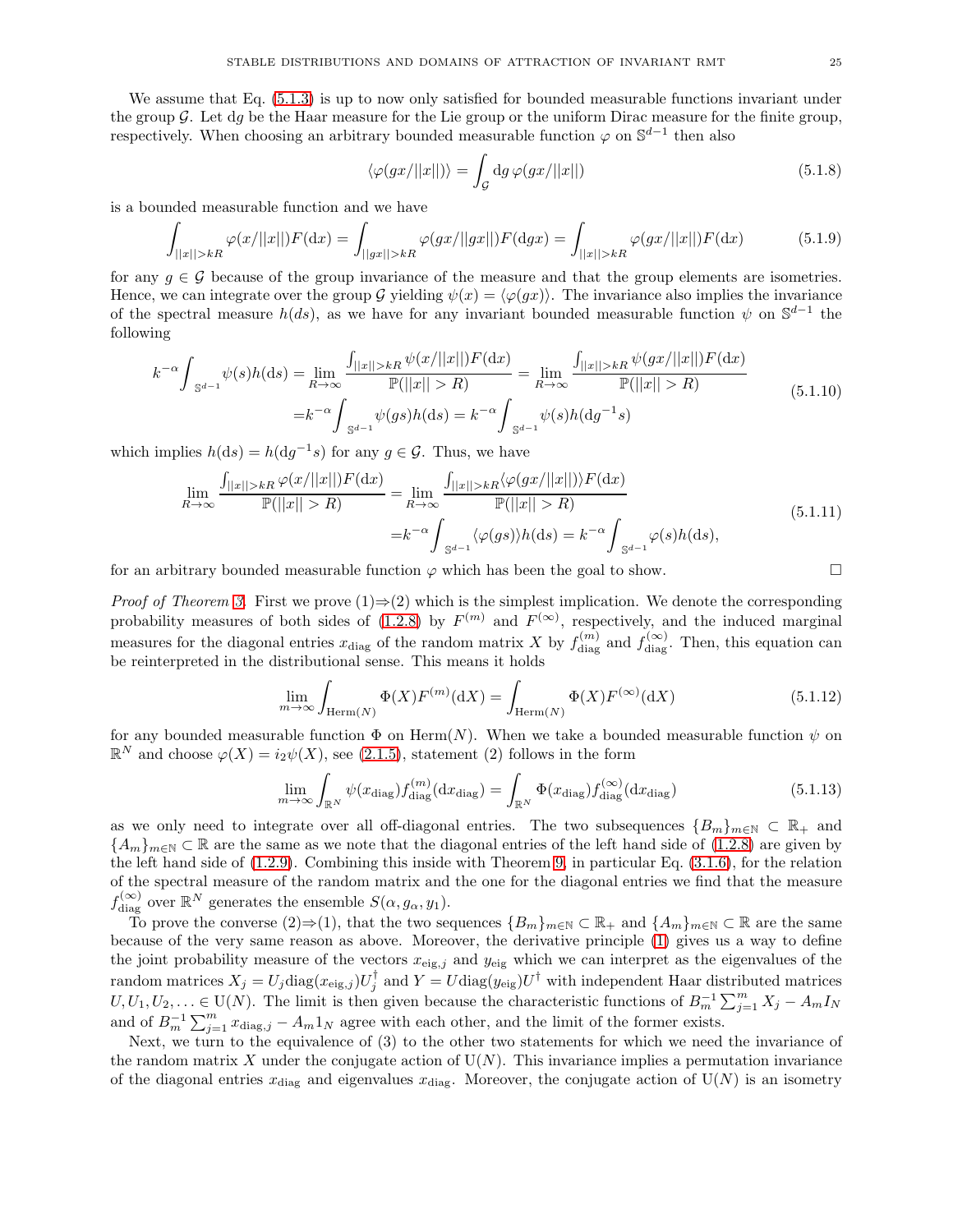on Herm $(N)$  and the symmetric group  $S_N$  acting as permutations of the vector entries is an isometric action on  $\mathbb{R}^N$ . Thus we can apply Lemma [22.](#page-23-0)

Let us first show the implication of the spectral measure  $H$  in (1) to the spectral measure in (3) which also proves the existence of the limit. By Theorem [21](#page-22-2) part (3) and Lemma [22,](#page-23-0) Eq. [\(1.2.8\)](#page-3-0) is equivalent to

<span id="page-25-0"></span>
$$
\lim_{R \to \infty} \frac{\int_{\sqrt{\text{Tr } X^2} > kR} \Phi\left(X/\sqrt{\text{Tr } X^2}\right) F(\text{d}X)}{\int_{\sqrt{\text{Tr } X^2} > R} F(\text{d}X)} = k^{-\alpha} \int_{\mathbb{S}_{\text{Herm}(N)}} \Phi(S) H(\text{d}S)
$$
(5.1.14)

for any bounded measurable function  $\Phi \in B(\mathbb{S}_{\text{Herm}(N)})$  on the sphere  $\mathbb{S}_{\text{Herm}(N)}$  that is invariant under the conjugate action of U(N). When choosing an arbitrary bounded measurable function  $\phi \in B(\mathbb{S}_{\text{Herm}(N)})$ on the sphere  $\mathbb{S}^{N-1} \subset \mathbb{R}^N$ , we can choose  $\Phi = i_1 \phi$  which is defined by Eq. [\(2.1.3\)](#page-4-3) with Haar distributed eigenvectors of the random matrix X. Then, certainly  $\Phi$  satisfies the condition of being bounded, measurable and invariant. We plug this particular  $\Phi$  into [\(5.1.14\)](#page-25-0) and diagonalise the random matrix  $X = U \text{diag}(x_{\text{eig}}) U^{\dagger}$ as well as  $S = V \text{diag}(s_{\text{eig}}) V^{\dagger}$  and exploit that  $U, V \in U(N)/U^N(1)$  are Haar distributed. This yields

<span id="page-25-1"></span>
$$
\lim_{R \to \infty} \frac{\int_{||x_{\text{eig}}||>kR} \phi(x_{\text{eig}}/||x_{\text{eig}}||) f_{\text{eig}}(\text{d}x_{\text{eig}})}{\int_{||x_{\text{eig}}||>R} f_{\text{eig}}(\text{d}x_{\text{eig}})} = k^{-\alpha} \int \phi(s_{\text{eig}}) h_{\text{eig}}(\text{d}s_{\text{eig}}),\tag{5.1.15}
$$

where  $f_{\text{eig}}$  and  $h_{\text{eig}}$  are the induced measures of F and H for the eigenvalues of X and S. By Theorem [21](#page-22-2) and Lemma [22](#page-23-0) this is equivalent with  $x_{eig}$  being a random vector in the domain of attraction of the ensemble  $S(\alpha, h_{\text{eig}}, 0).$ 

The statement about the sequences  ${A_m}_{m\in\mathbb{N}}$  and  ${B_m}_{m\in\mathbb{N}}$  follows from the trace which is for all three objects  $X$ ,  $x_{\text{diag}}$  and  $x$  the same,

$$
\text{Tr}\,X = \text{Tr}\,\text{diag}(x_{\text{diag}}) = \text{Tr}\,\text{diag}(x_{\text{eig}}),\tag{5.1.16}
$$

as we can take the trace of any of the three equations  $(1.2.8)$ ,  $(1.2.9)$ , and  $(1.2.10)$ . The trace is itself a univariate real random variable and each of the three equations say how to shift and rescale the sum of these random variables to find the univariate generalised central limit theorem. The shift  $A_m$  and the rescaling  $B_m$  are unique in the leading m asymptotics when the scaling is  $\gamma = 1$  and the shift is  $y_0 = 0$  of the corresponding stable distribution. This immediately yields the additional statement that we can choose  $C_m = 1$  for all  $m \in \mathbb{N}$  when the traces  $\text{Tr } Y = \text{Tr } \text{diag}(y_{\text{diag}}) = \text{Tr } \text{diag}(y) \neq 0$  do not vanish.

When the traces vanish it means that the distribution of the trace is given by a Dirac delta distribution at the origin because the shift in the ensemble is assumed to be vanishing, i.e.,  $y_0 = 0$  for  $S(\alpha, H, y_0I_N)$  and  $S(\alpha, h_{\text{eig}}, y_0, 1_N)$ . Thence, the rescaling with respect to  $C_m$ , respectively, cannot be fixed with the help of the trace as it is multiplied to a vanishing random variable (which is the trace). This means we cannot draw any conclusions as the scaling  $C_m$  is dominated by the traceless parts of  $\sum_{j=1}^m X_j$  and  $\sum_{j=1}^m x_{\text{eig},j}$  which are irreducible representations of the conjugate action of the unitary group and of the permutation group, respectively, especially they do not mix with the trivial representations of these two groups which is given by the trace. This also implies that the shift by  $A_m$  is solely due to the traces of  $\sum_{j=1}^m X_j$  and  $\sum_{j=1}^m x_{\text{eig},j}$ , respectively.

To prove the converse implication  $(3) \Rightarrow (1)$ , we note that the map  $i_1$  is a bijection between the set of bounded measurable functions on  $\mathbb{S}_{\text{Herm}(N)}$  invariant under the conjugate action of  $\mathrm{U}(N)$  and the bounded measurable functions on  $\mathbb{S}^{N-1}$  invariant under the symmetric group  $S_N$ . To see this we underline that any invariant bounded measurable function  $\Phi \in B(\mathbb{S}_{\text{Herm}(N)})$  only depends on the eigenvalues  $x_{\text{eig}} \in \mathbb{S}^{N-1}$  of a matrix  $X \in \mathbb{S}_{\text{Herm}(N)}$ , i.e., for  $X = U \text{diag}(x_{\text{eig}})U^{\dagger}$  with  $U \in U(N)$  it holds  $\Phi(X) = \Phi(\text{diag}(x_{\text{eig}}))$ . Defining  $\phi(x_{\text{eig}}) = \Phi(\text{diag}(x_{\text{eig}}))$  yields an invariant bounded measurable function on  $\mathbb{S}^{N-1}$  and it holds  $i_1\phi = \Phi$  giving the surjectivity of  $i_1$ . the injectivity follows because  $i_1$  is linear and applied on the zero function it yields again a zero function, anew because of [\(2.1.3\)](#page-4-3).

Thus, once we exploit Theorem [21](#page-22-2) and Lemma [22](#page-23-0) to [\(1.2.10\)](#page-3-2) we can write for an arbitrary bounded measurable function  $\phi \in B(\mathbb{S}^{N-1})$  invariant under the symmetric group  $S_N$  the integral [\(5.1.15\)](#page-25-1). Moreover, we can choose  $\phi = i_1^{-1} \Phi$  where  $\Phi \in B(\mathbb{S}_{\text{Herm}(N)})$  is an arbitrary measurable function that is bounded and invariant under the conjugate action of  $U(N)$ . Explicitly, this means

<span id="page-25-2"></span>
$$
\lim_{R \to \infty} \frac{\int_{||x_{\text{eig}}||>kR} \Phi(\text{diag}(x)/||x_{\text{eig}}||) f_{\text{eig}}(\text{d}x)}{\int_{||x_{\text{eig}}||>R} f_{\text{eig}}(\text{d}x)} = k^{-\alpha} \int \Phi(\text{diag}(s_{\text{eig}})) h_{\text{eig}}(\text{d}s_{\text{eig}}),\tag{5.1.17}
$$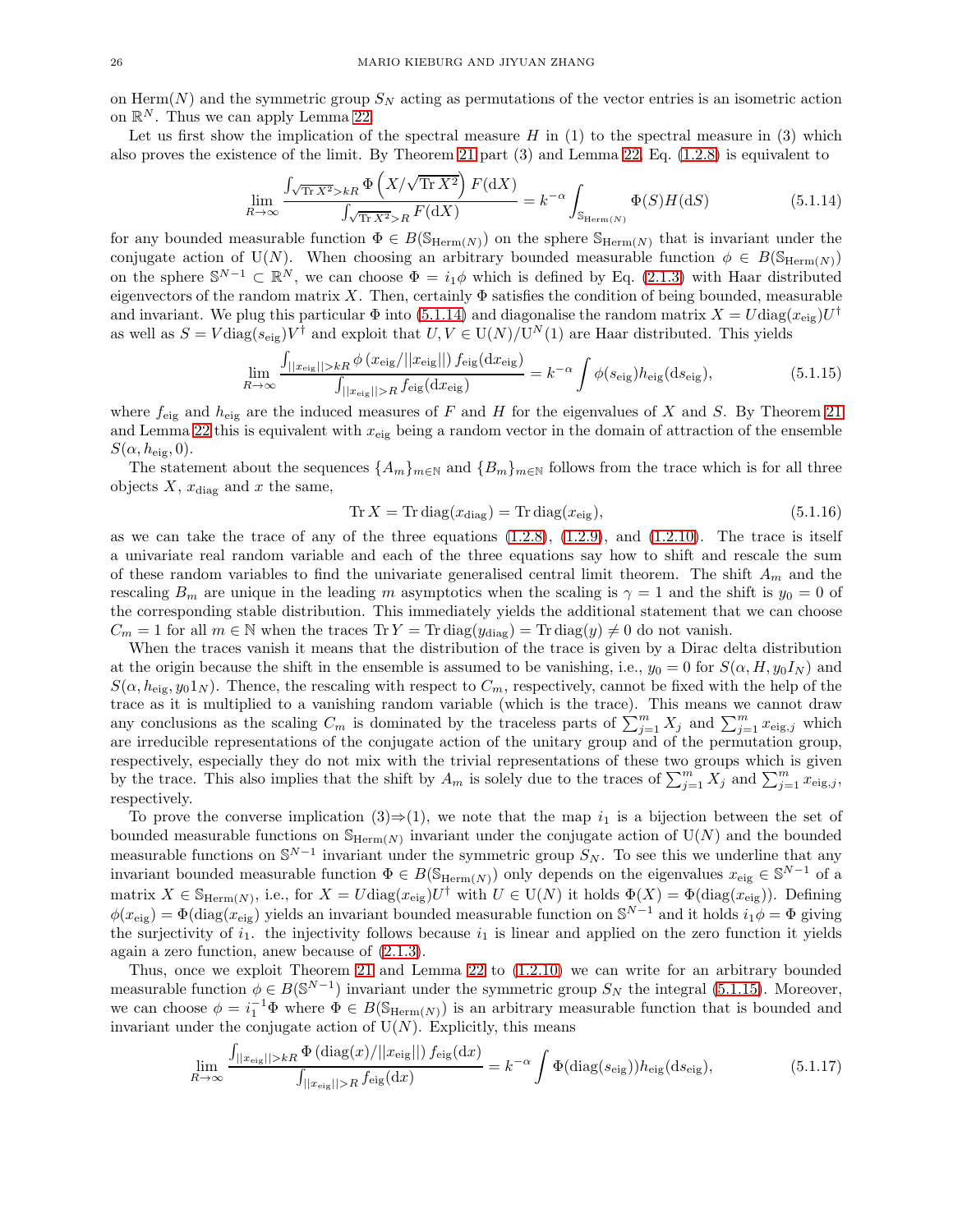Because of the invariance we can introduce a Haar distributed unitary matrix as follows

$$
\Phi\left(\text{diag}(x)/||x_{\text{eig}}||\right) = \int_{\mathcal{U}(N)/\mathcal{U}^N(1)} dU \Phi\left(U \text{diag}(x) U^\dagger / ||x_{\text{eig}}||\right) \tag{5.1.18}
$$

and similarly for the right hand side of [\(5.1.17\)](#page-25-2). For the measures we have the relations  $F(dX) = f_{\text{eig}}(dx_{\text{eig}})dU$ and  $H(\text{d}S) = h_{\text{eig}}(\text{d}S_{\text{eig}})dV$  when considering the decompositions  $X = U \text{diag}(x_{\text{eig}})U^{\dagger}$  as well as  $S =$  $V \text{diag}(s_{\text{eig}}) V^{\dagger}$  and exploit that  $U, V \in U(N)/U^N(1)$ . In this way we end up with [\(5.1.14\)](#page-25-0) which is equivalent with statement (1) (with possibly different sequences  $\{A_m\}_{m\in\mathbb{N}}$  and  $\{B_m\}_{m\in\mathbb{N}}$ ) because of Theorem [21](#page-22-2) and Lemma [22.](#page-23-0)

The sequences  ${A_m}_{m\in\mathbb{N}}$  and  ${B_m}_{m\in\mathbb{N}}$  are the same as those in statement (3) because of the same reason as before, namely that the random variable of the trace is in all three statements the same. This concludes the proof.  $\Box$ 

We want to finish this section with briefly discussing the strict domain of attraction of stable invariant distributions. The definition is as follows.

# Definition 23 (Strict Domain of Attraction [\[76\]](#page-35-17)).

The random vector  $x \in \mathbb{R}^d$  in Theorem [21\(](#page-22-2)1) is in the strict domain of attraction of the ensemble  $S(\alpha, h, 0)$ iff  $A_m = 0$ .

In [\[76\]](#page-35-17) such strict domains of attraction have been studied. For  $\alpha > 1$ , the probability measure has only to satisfy  $\mathbb{E}X = 0$  which is rather clear as the first moment still exists, see [\[76,](#page-35-17) Proposition 4.2].

For  $0 < \alpha < 1$ , each random vector which is in the domain of attraction of a stable distribution, especially satisfying [\(5.1.2\)](#page-22-3), is also in the strict domain of attraction [\[76,](#page-35-17) Theorem 3.3]. This can be readily seen when choosing an arbitrary stable distribution with stability exponent  $\alpha \in (0,1)$  and then take the sum of m copies of the corresponding random vector. The scaling parameter is  $B_m = m^{1/\alpha}$ . Exponentiating its characteristic function [\(3.1.1\)](#page-9-2) by m due to the m-fold convolution of the distribution and then rescaling  $s \to s/m^{1/\alpha}$  we notice that the linear term  $iv_0^T s$  in [\(3.1.1\)](#page-9-2) gets a prefactor  $m^{1-1/\alpha}$  which vanishes when taking the limit  $m \to \infty$ . Thus, even the stable distributions that are not strictly stable become strictly stable when we do not shift but only rescale the sum. Hence, it is no surprise that this also holds for the other random vectors that are in the domain of attraction for stable distributions with  $\alpha \in (0,1)$ .

For  $\alpha = 1$ , the sufficient and necessary condition (additional to [\(5.1.2\)](#page-22-3) or equivalently [\(5.1.3\)](#page-22-4)) for being in the strict domain of attraction is

<span id="page-26-0"></span>
$$
\lim_{R \to \infty} \frac{\int_{||x|| < R} x F(\mathrm{d}x)}{R \int_{||x|| > R} F(\mathrm{d}x)} = 0. \tag{5.1.19}
$$

We underline that we set here  $y_0 = 0$  and  $\gamma = 1$  in contrast to [\[76\]](#page-35-17) which can be always arrange after an appropriate scaling with  $B_m$  and shift with  $A_m$ .

In the setting of  $X \in \text{Herm}(N)$  being an invariant random matrix the condition [\(5.1.19\)](#page-26-0) for  $\alpha = 1$  reads

$$
\lim_{R \to \infty} \frac{\int_{\sqrt{\text{Tr } X^2} < R} X F(\text{d}X)}{R \int_{\sqrt{\text{Tr } X^2} > R} F(\text{d}X)} = 0. \tag{5.1.20}
$$

Considering only the diagonal entries it is immediate what the condition for the vector  $x_{\text{diag}}$  looks like, namely

$$
\lim_{R \to \infty} \frac{\int_{||x_{\text{diag}}|| < R} x_{\text{diag}} f_{\text{diag}}(dx_{\text{diag}})}{R \int_{||x_{\text{diag}}|| > R} f_{\text{diag}}(dx_{\text{diag}})} = 0. \tag{5.1.21}
$$

For the eigenvalues we decompose the random matrix  $X = U \text{diag}(x_{\text{eig}}) U^{\dagger}$  into its Haar distributed eigenvectors  $U \in U(N)/U^N(1)$  and its eigenvalues  $x_{\text{eig}} \in \mathbb{R}^N$ . Then we can integrate over U and find

$$
\lim_{R \to \infty} \frac{\int_{||x_{\text{eig}}|| < R} \text{Tr } \text{diag}(x_{\text{eig}}) f_{\text{eig}}(dx_{\text{eig}})}{R \int_{||x_{\text{eig}}|| > R} f_{\text{eig}}(dx_{\text{eig}})} = 0.
$$
\n(5.1.22)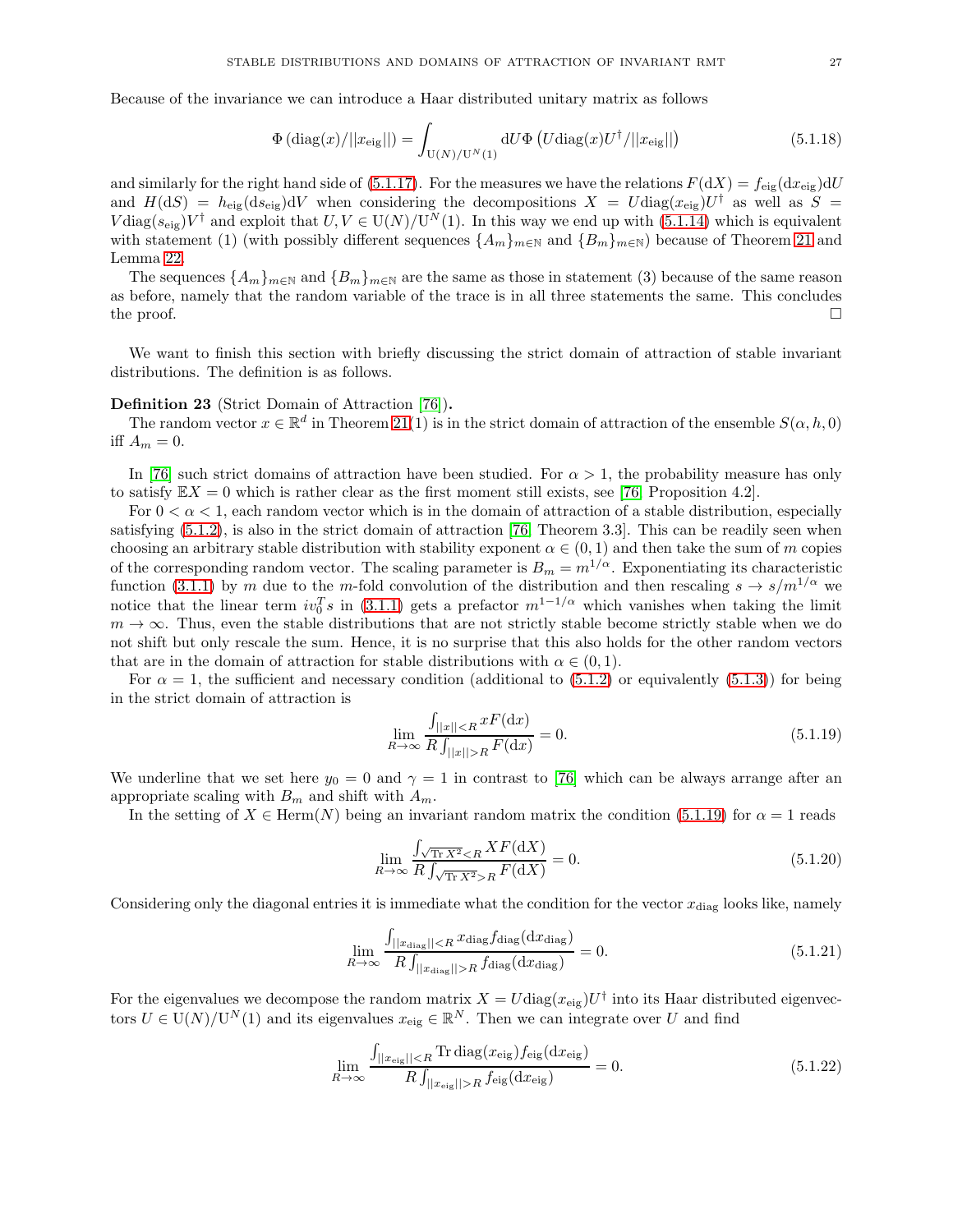It is the trace due to the average  $\bigU$ diag $(x_{\text{eig}})U^{\dagger}$  = [Tr diag $(x_{\text{eig}})I_N$ . However, the permutation invariance of the marginal measure  $f_{\text{eig}}(dx_{\text{eig}})$  tells us that it is equivalent with

$$
\lim_{R \to \infty} \frac{\int_{||x_{\text{eig}}|| < R} x_{\text{eig}} f_{\text{eig}}(dx_{\text{eig}})}{R \int_{||x_{\text{eig}}|| > R} f_{\text{eig}}(dx_{\text{eig}})} = \frac{1_N}{N} \lim_{R \to \infty} \frac{\int_{||x_{\text{eig}}|| < R} \text{Tr } \text{diag}(x_{\text{eig}}) f_{\text{eig}}(dx_{\text{eig}})}{R \int_{||x_{\text{eig}}|| > R} f_{\text{eig}}(dx_{\text{eig}})} = 0. \tag{5.1.23}
$$

<span id="page-27-1"></span>Thus, it again agrees with the condition derived in [\[76\]](#page-35-17) as it should due to Theorem [3.](#page-3-3)

5.2. The Gaussian Case  $(\alpha = 2)$ . The case  $\alpha = 2$  is as particular as the case  $\alpha = 1$ . It is the case of Gaussian probability distributions. We will anew prove the equivalence of domains of attraction for the random matrix, its diagonal entries and its eigenvalues.

Let us briefly recall what situation in the multivariate case a random vectors  $x$  distributed along the Borel probability measure  $F$  belongs to the domain of attraction of a normal distribution with characteristic function  $\exp(-\gamma s^{\dagger} \Sigma s/2)$  with  $\gamma$  a scaling parameter and  $\Sigma$  the covariance matrix, if and only if [\[73,](#page-35-23) [76\]](#page-35-17)

<span id="page-27-2"></span>
$$
\lim_{R \to 0} \frac{R^2 \int_{||x||>R} F(\mathrm{d}x)}{\int_{||x||\n(5.2.1)
$$

$$
\lim_{R \to 0} \frac{\int_{||x|| < R} (t^{\top} x)^2 F(\mathrm{d} x)}{\int_{||x|| < R} (s^{\top} x)^2 F(\mathrm{d} x)} = \frac{t^{\top} \Sigma t}{s^{\top} \Sigma s} \qquad \text{for all } s, t \in \mathbb{R}^d. \tag{5.2.2}
$$

We would like to point out that the overall scaling  $\gamma > 0$  is not fixed by this classification. The reason why this is done in this way is that it can be always absorbed in the rescaling sequence  ${B_m}_{m \in N}$ . Thus we can set it equal to  $\gamma = 1$ . For most probability distributions one would compute the second moment to obtain the covariance matrix  $\Sigma$ . This would also allow to fix  $\gamma$ , appropriately. However, there are distributions, like the one with the density proportional to  $1/(1+||x||^2)^{(d+2)/2}$ , which have no second moment but still converge to a Gaussian distribution. This is the reason why one needs to express these non-trivial conditions in terms of limits like in the heavy-tailed case with  $\alpha < 2$ .

In the case of invariant Hermitian random matrices, we prove the following classification of the domain of attraction to a centred Gaussian which replaces Theorem [3](#page-3-3) for  $\alpha < 2$ . Note that the centred Gaussians are the strictly stable distributions for  $\alpha = 2$ . For invariant Hermitian random matrices, the conditions [\(5.2.1\)](#page-27-2) and [\(5.2.2\)](#page-27-2) take the form

<span id="page-27-3"></span>
$$
\lim_{R \to 0} \frac{R^2 \int_{\sqrt{\text{Tr } X^2} > R} F(\text{d}X)}{\int_{\sqrt{\text{Tr } X^2} < R} \text{Tr } X^2 F(\text{d}X)} = 0, \quad \lim_{R \to 0} \frac{\int_{\sqrt{\text{Tr } X^2} < R} (\text{Tr } TX)^2 F(\text{d}X)}{\int_{\sqrt{\text{Tr } X^2} < R} (\text{Tr } SX)^2 F(\text{d}X)} = \frac{\sigma^2 \text{Tr } T^2 + \kappa (\text{Tr } T)^2}{\sigma^2 \text{Tr } S^2 + \kappa (\text{Tr } S)^2}
$$
(5.2.3)

for all  $S, T \in \text{Herm}(N)$ . Representation theory dictates that there are essentially only two parameters that can create the covariance matrix, the trace and the traceless part of the Hermitian matrices. This will be at the heart of the proof for one part of the ensuing theorem.

<span id="page-27-0"></span>**Theorem 24** (Gaussian Domain of Attraction). Let  $\alpha = 2$ , and the characteristic function of the stable in*variant ensemble* Y *and, equivalently, of its diagonal entries has the characteristic function*  $\exp[-\sigma^2 ||s||^2/2 \kappa(s^{\top}1_N)^2/2$  with  $\sigma > 0$  and  $\kappa > -\sigma^2/N$ . With the notations used in Theorem [3,](#page-3-3) the following statements *are equivalent:*

- (1) the invariant random matrix  $X \in \text{Herm}(N)$  belongs to the domain of attraction of the ensemble Y;
- (2) the diagonal entries  $x_{\text{diag}}$  of X belong to the domain of attraction of  $y_{\text{diag}}$ ;
- (3) *the eigenvalues* xeig *of* X *belong to the domain of attraction of the Gaussian with the characteristic*  $function \exp[-(N+1)\sigma^2||s||^2/2-(\kappa-\sigma^2)(s^{\top}1_N)^2/2]$ *, where we take the sum of*  $m \to \infty$  *independent copies of*  $x_{eig}$  *like in Theorem [3\(](#page-3-3)3).*

Again let us emphasise that the sum of the eigenvalues of the  $m$  independent copies of Theorem [24\(](#page-27-0)3) does not yield the eigenvalues of the sum of the m independent copies of the random matrix  $X$ . It is, thence, not surprising that the limit does not follow the joint probability density [\(4.1.28\)](#page-18-0) but a the Gaussian distribution of the diagonal entries.

*Proof.* Again,  $(1) \Rightarrow (2)$  follows from the same reasoning as in the proof of Theorem [3,](#page-3-3) namely we only need to take the diagonal entries of  $(1.2.8)$ . The covariance follows from choosing diagonal matrices T and S in the second condition in [\(5.2.3\)](#page-27-3) and integrating over all non-diagonal entries yielding the marginal measure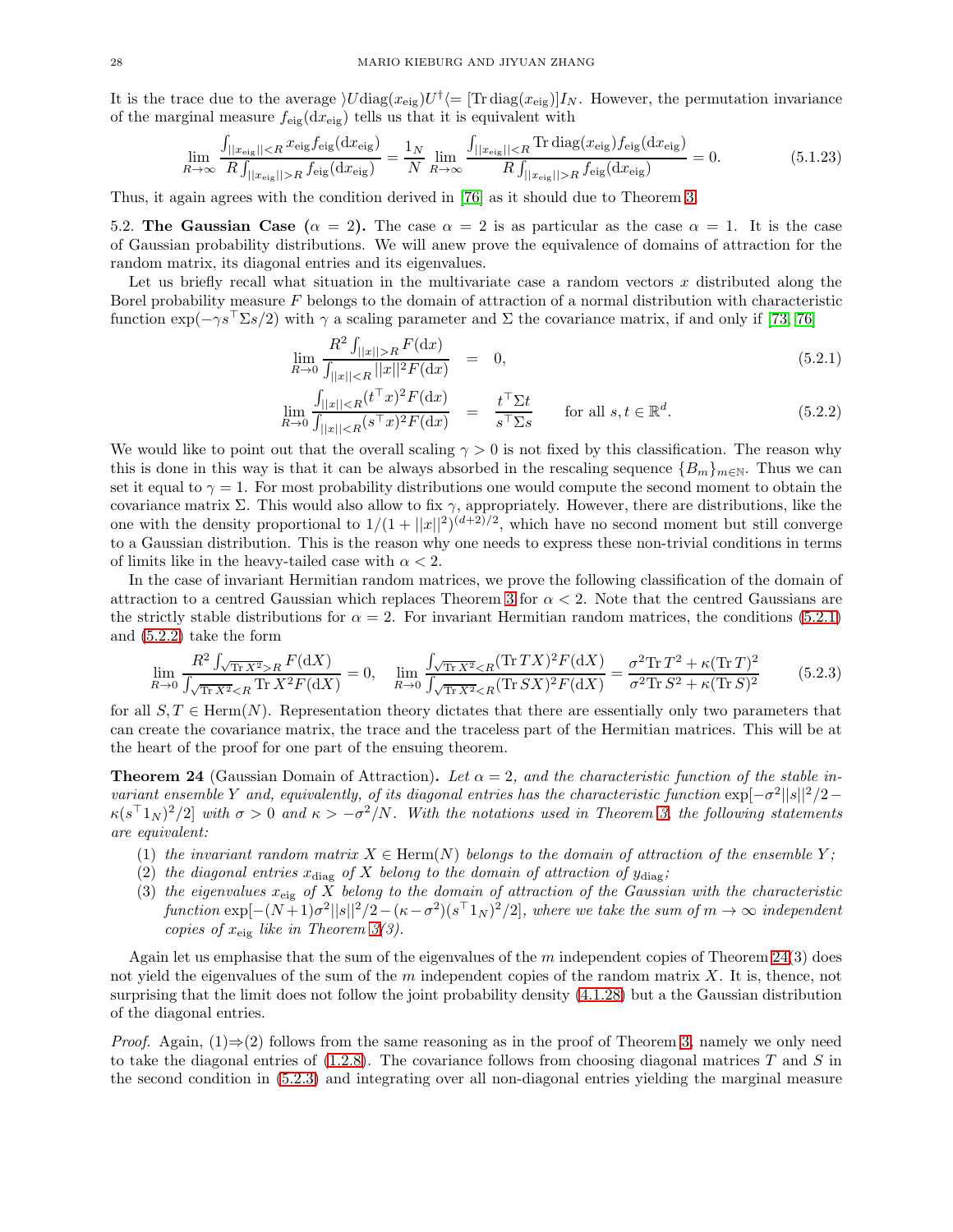$f_{\text{diag}}$  for the diagonal entries. The opposite direction  $(2) \Rightarrow (1)$  is again a direct consequence of the derivative principle [\(1.2.1\)](#page-2-1) and its uniqueness [\(1.2.3\)](#page-2-4).

To show the equivalence of (1) and (3), we split the three matrices in [\(5.2.3\)](#page-27-3)  $T = T_1 + T_tI_N/N$ ,  $S =$  $S_1 + S_t I_N/N$ , and  $X = X_1 + X_t I_N/N$  in their traces  $T_t = \text{Tr } T$ ,  $S_t = \text{Tr } S$ , and  $X_t = \text{Tr } X$  and their traceless parts  $T_1, S_1, X_1$ , respectively. The same we can do for the corresponding eigenvalues  $t_{\text{eig}} = t_{\text{eig,1}} +$  $t_{\text{eig,t}}1_N/N$ ,  $s_{\text{eig}} = s_{\text{eig,1}} + s_{\text{eig,t}}1_N/N$ , and  $x_{\text{eig}} = x_{\text{eig,1}} + x_{\text{eig,t}}1_N/N$  with  $t_{\text{eig,1}}^{\perp}1_N = s_{\text{eig,1}}^{\perp}1_N = x_{\text{eig,1}}^{\perp}1_N = 0$ and  $t_{\text{eig},t}$ ,  $s_{\text{eig},t}$ ,  $x_{\text{eig},t} \in \mathbb{R}$ . Due to the invariance, either under the conjugate action of  $\widetilde{U}(N)$  on Herm $(N)$  or the symmetric group  $S_N$  on  $\mathbb{R}^N$ , it is immediate that

$$
\int_{\sqrt{\text{Tr } X^2} \in (a,b)} X_t X_1 F(\text{d}X) = \frac{I_N}{N} \int_{\sqrt{\text{Tr } X^2} \in (a,b)} X_t \text{ Tr } X_1 F(\text{d}X) = 0,
$$
\n
$$
\int_{\sqrt{\text{Tr } X^2} \in (a,b)} x_{\text{eig},t} x_{\text{eig},1} f_{\text{eig}}(\text{d}x_{\text{eig}}) = \frac{1_N}{N} \int_{||x_{\text{eig}}|| \in (a,b)} x_{\text{eig},t} x_{\text{eig},1}^\top 1_N f_{\text{eig}}(\text{d}x_{\text{eig}}) = 0
$$
\n(5.2.4)

for any  $0 \le a < b \le \infty$ . The measure  $f_{\text{eig}}$  is the induced measure for the eigenvalues of X. Thus, conditions [\(5.2.2\)](#page-27-2) with  $\Sigma$  and F replaced by  $\tilde{\sigma}^2 I_N + \tilde{\kappa} 1_N 1_N^{\top}$  and  $f_{\text{eig}}$  and the second condition in [\(5.2.3\)](#page-27-3) read as follows

<span id="page-28-1"></span>
$$
\lim_{R \to 0} \frac{\int_{||x|| < R} (t_1^\top x_{\text{eig,1}})^2 f_{\text{eig}}(\mathrm{d}x_{\text{eig}}) + (t_t/N)^2 \int_{||x|| < R} x_{\text{eig,t}}^2 f_{\text{eig}}(\mathrm{d}x_{\text{eig}})}{\int_{||x|| < R} (s_1^\top x_{\text{eig,1}})^2 f_{\text{eig}}(\mathrm{d}x_{\text{eig}}) + (s_t/N)^2 \int_{||x|| < R} x_{\text{eig,t}}^2 f_{\text{eig}}(\mathrm{d}x_{\text{eig}})} = \frac{\tilde{\sigma}^2 ||t_1||^2 + (\tilde{\sigma}^2/N + \tilde{\kappa}) t_t^2}{\tilde{\sigma}^2 ||s_1||^2 + (\tilde{\sigma}^2/N + \tilde{\kappa}) s_t^2},
$$
\n
$$
\lim_{R \to 0} \frac{\int_{\sqrt{\text{Tr } X^2} < R} (\text{Tr } T_1 X_1)^2 F(\mathrm{d}X) + (T_1/N)^2 \int_{\sqrt{\text{Tr } X^2} < R} X_t^2 F(\mathrm{d}X)}{\int_{\sqrt{\text{Tr } X^2} < R} (\text{Tr } S_1 X_1)^2 F(\mathrm{d}X) + (S_1/N)^2 \int_{\sqrt{\text{Tr } X^2} < R} X_t^2 F(\mathrm{d}X)} = \frac{\sigma^2 \text{Tr } T_1^2 + (\sigma^2/N + \kappa) T_t^2}{\sigma^2 \text{Tr } S_1^2 + (\sigma^2/N + \kappa) S_t^2}.
$$
\n(5.2.5)

We have not employed  $s_{\text{eig}}$  and  $t_{\text{eig}}$  here since  $t = t_1 + t_1 \cdot 1_N/N$ ,  $s = s_1 + s_1 \cdot 1_N/N \in \mathbb{R}^N$  with  $t_1^{\top} 1_N = s_1^{\top} 1_N = 0$ are not the eigenvalues of  $T$  and  $S$ , respectively.

Next, we perform an eigenvalue decompositions  $X = U \text{diag}(x_{\text{eig}}) U^{\dagger}$ ,  $S = V_1 \text{diag}(s_{\text{eig}}) V_1^{\dagger}$  and  $T =$  $V_2 \text{diag}(t_{\text{eig}}) V_2^{\dagger}$  with  $x_{\text{eig}}, s_{\text{eig}}, t_{\text{eig}} \in \mathbb{R}^N$  and  $U, V_1, V_2 \in U(N)/U^N(1)$  for the matrix integral. Since U is Haar distributed it can absorb the unitary matrices  $V_1$  and  $V_2$ , respectively. The unitary integral that is needed for the second equation in [\(5.2.5\)](#page-28-1) is [\[31,](#page-34-27) Theorem 2.1]

$$
\langle (\text{Tr diag}(t_{\text{eig,l}})U \text{diag}(x_{\text{eig,l}})U^{\dagger})^2 \rangle = \frac{1}{N^2 - 1} ||t_{\text{eig,l}}||^2 ||x_{\text{eig,l}}||^2
$$
 (5.2.6)

with the notation [\(2.1.7\)](#page-5-1). There is a similar equation when averaging over the symmetric group  $S_N$  on the left hand side of the first equation in [\(5.2.5\)](#page-28-1), namely

$$
\frac{1}{N!} \sum_{\rho \in S_N} (t_1^\top x_{\text{eig},l,\rho})^2 = \frac{1}{N-1} ||t_1||^2 ||x_{\text{eig},l}||^2 \tag{5.2.7}
$$

For this purpose, we exploit the invariance of  $f_{\text{eig}}$  under  $S_N$ . Thus the two equations read

$$
\lim_{R \to 0} \frac{\frac{||t_{1}||^{2}}{||s||^{2}} \int_{||x_{\text{eig}}|| < R} ||x_{\text{eig},1}||^{2} f_{\text{eig}}(dx_{\text{eig}}) + \frac{t_{\text{t}}^{2}}{N^{2}} \int_{||x_{\text{eig}}|| < R} x_{\text{eig},t}^{2} f_{\text{eig}}(dx_{\text{eig}})}{||s||^{2} + (\tilde{\sigma}^{2}/N + \tilde{\kappa})t_{\text{t}}^{2}},
$$
\n
$$
\lim_{R \to 0} \frac{\frac{||t_{\text{eig}}||^{2}}{||s||^{2}} \int_{||x_{\text{eig}}|| < R} ||x_{\text{eig},1}||^{2} f_{\text{eig}}(dx_{\text{eig}}) + \frac{s_{\text{t}}^{2}}{N^{2}} \int_{||x_{\text{eig}}|| < R} x_{\text{eig},t}^{2} f_{\text{eig}}(dx_{\text{eig}})}{||s||^{2} + (\tilde{\sigma}^{2}/N + \tilde{\kappa})s_{\text{t}}^{2}},
$$
\n
$$
\lim_{R \to 0} \frac{\frac{||t_{\text{eig},1}||^{2}}{N^{2} - 1} \int_{||x_{\text{eig}}|| < R} ||x_{\text{eig},1}||^{2} f_{\text{eig}}(dx_{\text{eig}}) + \frac{t_{\text{eig},t}^{2}}{N^{2}} \int_{||x_{\text{eig}}|| < R} x_{\text{eig},t}^{2} f_{\text{eig}}(dx_{\text{eig}})}{||x_{\text{eig},1}||^{2} + (\tilde{\sigma}^{2}/N + \kappa)t_{\text{eig},t}^{2}}{|\tilde{\sigma}^{2}||s_{\text{eig},1}||^{2} + (\tilde{\sigma}^{2}/N + \kappa)t_{\text{eig},t}^{2}}.
$$
\n
$$
(5.2.8)
$$

Comparison of the two equations with  $t_1 = t_{\text{eig},l}/\sqrt{N+1}$ ,  $s_1 = s_{\text{eig},l}/\sqrt{N+1}$ ,  $t_t = t_{\text{eig},t}$ ,  $s_t = s_{\text{eig},t}$ ,  $\tilde{\sigma}^2 =$  $(N+1)\sigma^2$  and  $\tilde{\kappa} = \kappa - \sigma^2$  yields the equivalence. We would like to point out that the uniqueness of the Haar measure of  $U(N)/U^N(1)$  is also employed for this conclusion.

<span id="page-28-0"></span>5.3. Heavy-tailed Random Matrices. As we now have a feeling what the stable distributions and their domains of attraction are, we want to relate them to heavy-tailed random matrices. For this purpose, we define this kind of matrices, first.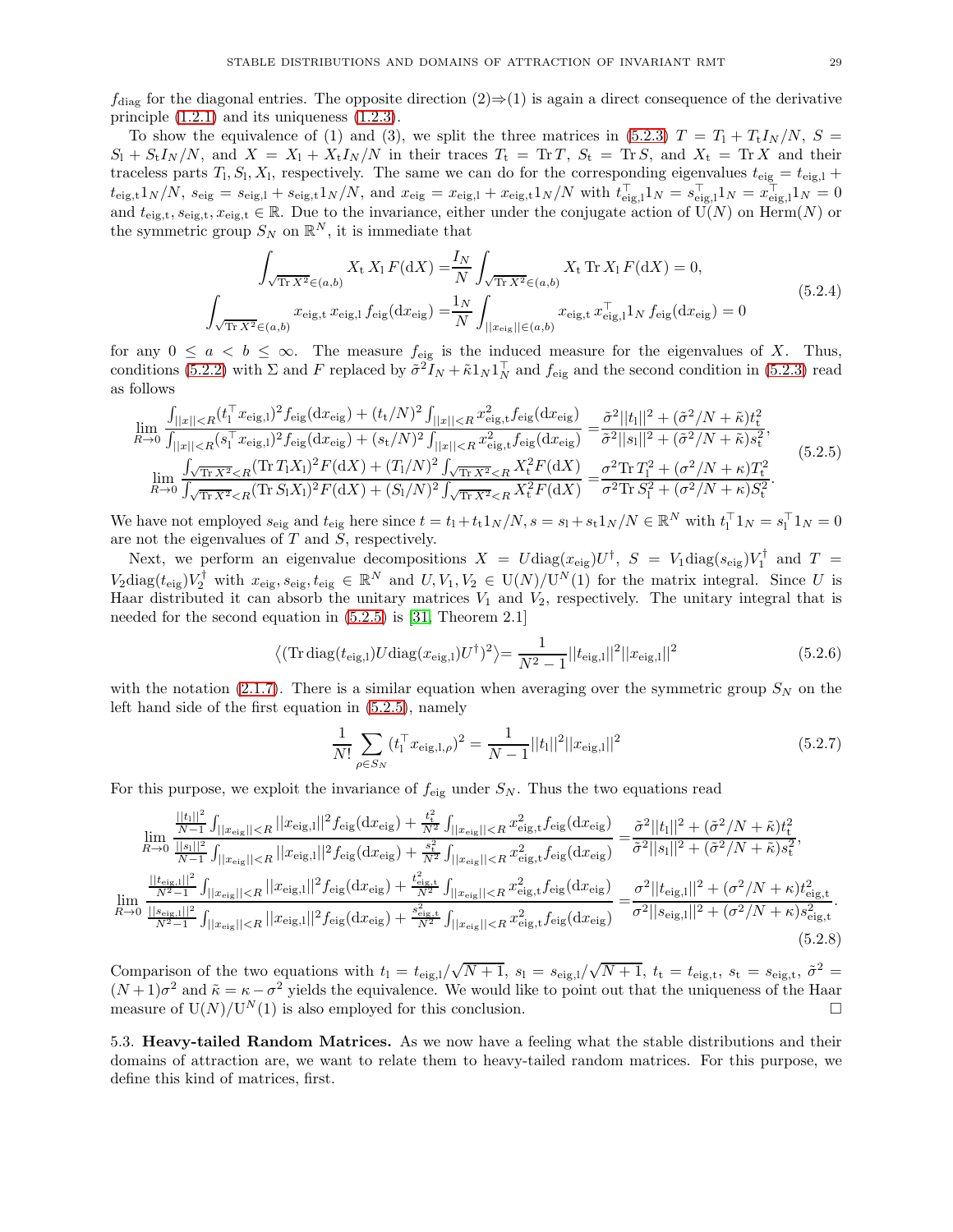<span id="page-29-0"></span>Definition 25 (Heavy-tailed Random Vectors and Matrices).

A random vector  $x \in \mathbb{R}^d$  is called heavy-tailed if it has the finite index

$$
\tilde{\alpha} = \sup \left\{ m \ge 0 \, \middle| \mathbb{E} \left[ \sup_{a \in \mathbb{S}^{d-1}} |a^{\top} x|^m \right] < \infty \right\} < \infty. \tag{5.3.1}
$$

A Hermitian random matrix  $X \in \text{Herm}(N)$  is heavy-tailed when the index

$$
\tilde{\alpha} = \sup \left\{ m \ge 0 \, \middle| \mathbb{E} \left[ \sup_{A \in \mathbb{S}_{\mathrm{Herm}(N)}} |\text{Tr } AX|^m \right] < \infty \right\} < \infty. \tag{5.3.2}
$$

These definitions are equivalent to some other statements, in particular those that involve other norms. Essentially, these equivalences only reflect that the norms generate the same topology.

### <span id="page-29-1"></span>Lemma 26 (Equivalence to other norms).

Let  $x \in \mathbb{R}^N$  be a random vector in  $\mathbb{R}^d$ ,  $m > 0$ , and  $q \in [1, \infty) \cup \{\infty\}$ . The following four statements are *equivalent*

 $(1) \mathbb{E} \left[ \begin{array}{c} 1 \end{array} \right]$  $\sup_{a\in\mathbb{S}^{d-1}}|a^{\top}x|^m\bigg]<\infty;$  $(2)$   $\mathbb{E}\left[\left|a^{\top}x\right|^m\right] < \infty$  for any  $a \in \mathbb{R}^d$ ;  $(3)$   $\mathbb{E}[|x_j|^m] < \infty$  *for all*  $j = 1, ..., d;$ (4)  $\mathbb{E}[||x||_q^m] < \infty$ ,

*where*  $||a||_q$  *is the*  $l^q$ -norm. In particular, the definition of  $\tilde{\alpha}$  *with each of the above norms is equivalent, i.e.* α˜ *is the supremum of the set of the index* m *such that any one of the previous four statements is satisfied.*

*Proof.* The implication  $(1) \Rightarrow (2)$  is trivial as for  $a = 0$  the average vanishes and for  $a \neq 0$  we divide  $\mathbb{E} \left[ |a^{\top} x|^m \right]$ by the mth power of the Euclidean norm of a, and  $|a^{\top}x|^m/||a||_2^m \leq \sup_{a \in \mathbb{S}^{d-1}} |a^{\top}x|^m$ .

The claim (2)⇒(3) follows from choosing the vector a to have a 1 at the j-th position and 0 otherwise. For  $(3) \Rightarrow (4)$ , one notices that

$$
\mathbb{E}[||x||_{\infty}^{m}] = \mathbb{E}\left[\left(\max_{j=1,...,d} |x_{j}|\right)^{m}\right] = \mathbb{E}[|x_{d}|^{m} \chi_{x_{1},...,x_{d-1} < x_{d}}] < \mathbb{E}[|x_{d}|^{m}] < \infty
$$
\n(5.3.3)

with  $\chi$  the indicator function. Moreover, each  $l_p$ -norm generates the same topology meaning that when  $\mathbb{E}[||x||_{\infty}^{m}] < \infty$  it holds  $\mathbb{E}[||x||_{q}^{m}] < \infty$  for all  $1 \leq q \leq \infty$ .

This equivalence of norm allows us to choose  $q = 2$  when proving  $(4) \Rightarrow (1)$ . We make use of the Cauchy-Schwartz inequality to obtain

$$
\mathbb{E}\left[\sup_{a\in\mathbb{S}^{d-1}}|a^{\top}x|^m\right] \leq \mathbb{E}\left[\sup_{a\in\mathbb{S}^{d-1}}||a||_2^m||x||_2^m\right] = \mathbb{E}[||x||_2^m] < \infty.
$$
 (5.3.4)

This finishes the proof.  $\square$ 

In the case of random matrices, Lemma [\(26\)](#page-29-1) with  $q = 2$  actually states that

$$
\tilde{\alpha} = \sup \left\{ m \ge 0 \, \middle| \mathbb{E} \left[ \sup_{A \in \mathbb{S}_{\text{Herm}(N)}} |\text{Tr} \, AX|^m \right] < \infty \right\}
$$
\n
$$
= \sup \left\{ m \ge 0 \, \middle| \mathbb{E} \left[ |\text{Tr} \, AX|^m \right] < \infty \text{ for all } A \in \text{Herm}(N) \right\}
$$
\n
$$
= \sup \left\{ m \ge 0 \, \middle| \mathbb{E} \left[ |X_{ab}|^m \right] < \infty \text{ for all } a, b = 1, \dots, N \right\}
$$
\n
$$
= \sup \left\{ m \ge 0 \, \middle| \mathbb{E} \left[ (\text{Tr} \, X^2)^{m/2} < \infty \text{ for all } a, b = 1, \dots, N \right\} \right\}.
$$
\n(5.3.5)

<span id="page-29-2"></span>with  $x_{\text{eig}} \in \mathbb{R}^N$  the eigenvalues of X. Thence, any of these equations can be used to find the heavy-tail exponent  $\tilde{\alpha}$ .

We would like to underline that  $\tilde{\alpha}$  should not be confused with the stability exponent  $\alpha$ . As we will show at the end of this subsection, being in the domain of attraction of a stable distribution with the stability exponent  $\alpha$  implies  $\alpha = \tilde{\alpha}$  but the converse is not true. Indeed,  $\tilde{\alpha}$  is always defined as an element of  $[0, \infty)$ while  $\alpha$  is only an element in  $(0, 2]$  and is only defined when a corresponding central limit theorem exists.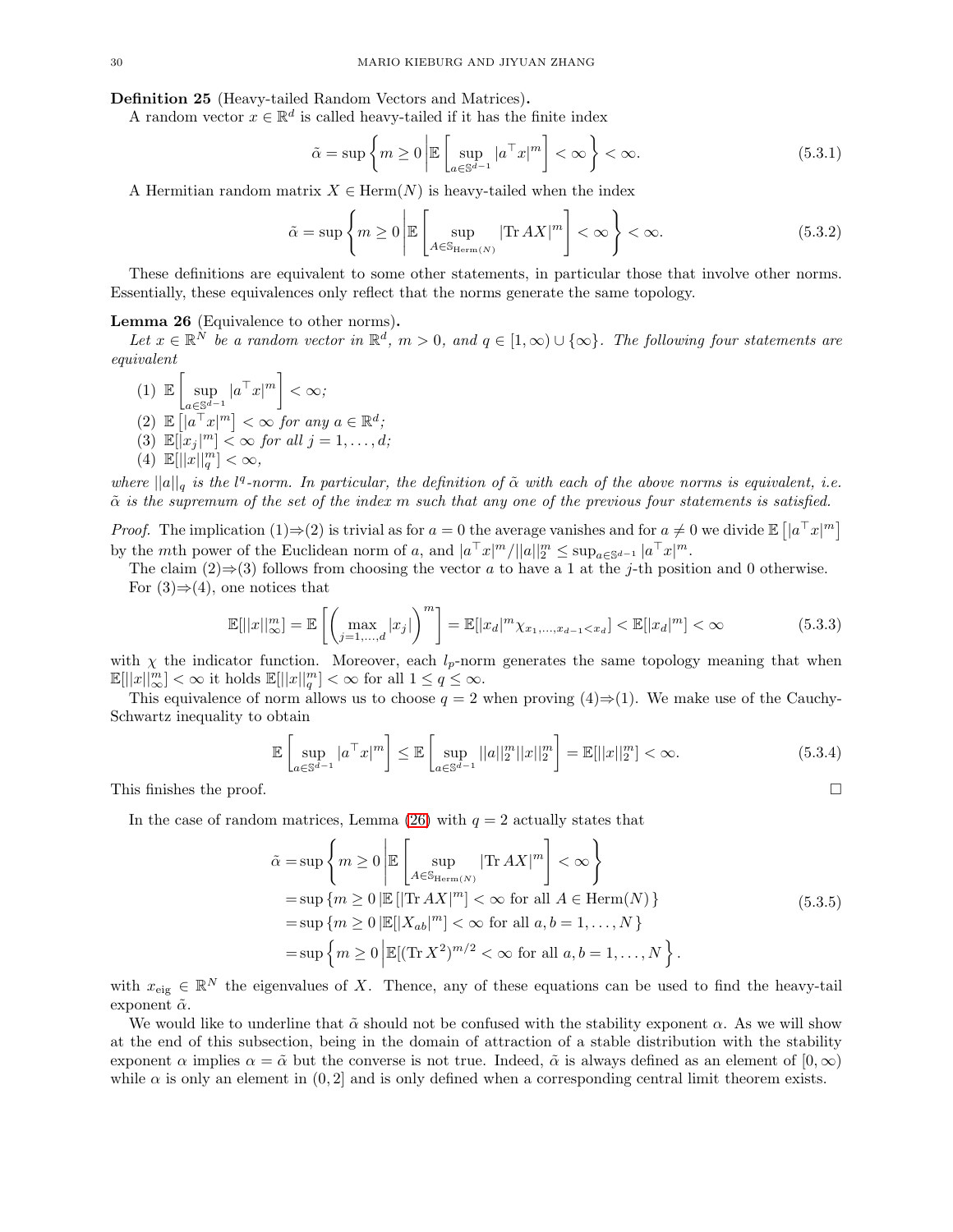Before we come to this point, we would like to highlight that the definition of  $\tilde{\alpha}$  agrees for invariant random matrices with the one of the diagonal entries or the eigenvalues.

<span id="page-30-0"></span>Corollary 27 (Equivalence to Diagonal Entries and Eigenvalues).

Let X be an invariant random matrix with its diagonal entries  $x_{\text{diag}} \in \mathbb{R}^N$  and its eigenvalues  $x_{\text{eig}} \in \mathbb{R}^N$ . *Then the following statements are equivalent:*

- (1) X has a heavy tail with index  $\tilde{\alpha}$ ;
- (2)  $x_{\text{diag}}$  *has a heavy tail with index*  $\tilde{\alpha}$ *;*
- (3) x has a heavy tail with index  $\tilde{\alpha}$ .

*Proof.* The implication of (1) to (2), is clear due to the second line of [\(5.3.5\)](#page-29-2). Any  $A \in \text{Herm}(N)$  can be diagonalised and the invariance of the random matrix under the conjugate action of  $U(N)$  absorbs the eigenvectors of A. Thus, it holds

$$
\mathbb{E}\left[|\text{Tr}\,AX|^m\right] = \mathbb{E}\left[|\text{Tr}\,a_{\text{eig}}X|^m\right] = \mathbb{E}\left[|a_{\text{eig}}^\top x_{\text{diag}}|^m\right] \tag{5.3.6}
$$

with  $a_{\text{eig}} \in \mathbb{R}^N$  the eigenvalues of A and  $x_{\text{diag}}$  the diagonal entries of X. This equation is exactly our claim when combined with Lemma [26.](#page-29-1)

The equivalence of (1) and (3) is also a consequence of the invariance and the fourth line of [\(5.3.5\)](#page-29-2). Indeed the corresponding equation is now

$$
\mathbb{E}\left[\left|\text{Tr}\,X^2\right|^{m/2}\right] = \mathbb{E}\left[\left|\left|x_{\text{eig}}\right|\right|_2^m\right] \tag{5.3.7}
$$

in combination with the uniqueness of the Haar measure for  $U(N)/U^N(1)$  which shows the equivalence.  $\Box$ 

As we have seen in the introduction we have pointed out, a particular class of invariant ensembles which have a rich analytic and algebraic structure are the Pólya ensembles. There are different kinds of these ensembles, multiplicative ones [\[53,](#page-35-21) [52,](#page-35-20) [34,](#page-34-18) [51,](#page-34-28) [50,](#page-34-29) [49,](#page-34-30) [54\]](#page-35-27) with additive ones [\[55,](#page-35-28) [34,](#page-34-18) [48\]](#page-34-31). We are naturally interested in those which are related to the additive convolution on  $\text{Herm}(N)$  that have a joint probability density of the eigenvalues

$$
p(x) = \frac{1}{\prod j = 0^N j!} \Delta(x) \det[(-\partial_{x_a})^{b-1} \omega(x_a)]_{a,b=1,...,N},
$$
\n(5.3.8)

in particular it holds  $f_{\text{diag}}(x) = \prod_{j=1}^{N} \omega(x_j)$  with  $\omega$  a suitably differentiable and integrable probability density on  $\mathbb R$  for the joint density of the diagonal entries in  $(2.3.3)$ , see [\[55,](#page-35-28) [34,](#page-34-18) [48\]](#page-34-31). Thus, a natural question is whether those additive Pólya ensembles can be heavy-tailed. Unfortunately, this is not the case as the positivity of the probability density enforces an exponential tail decay as we show in the next statement.

**Proposition 28** (No-go Statement for Pólya Ensembles).

*For*  $N \geq 2$ *, Pólya ensembles do not have a heavy tail.* 

This proposition implies that the Gaussian Unitary Ensemble (GUE) is the only stable Pólya ensemble.

*Proof.* Let us recall that for a Pólya ensemble the marginal distribution of the diagonal entries factorises,

$$
f_{\text{diag}}(x) = \prod_{j=1}^{N} w(x_j)
$$
\n(5.3.9)

with w a univariate probability density  $N-1$  times differentiable. In [\[55,](#page-35-28) [52\]](#page-35-20), it was shown that w must be a Pólya frequency function [\[47,](#page-34-32) [70,](#page-35-29) [71,](#page-35-30) [75\]](#page-35-31) of order  $N$ , especially it has to satisfy

$$
\Delta(x)\Delta(y)\det[w(x_a - y_b)]_{a,b=1,...,n} \ge 0
$$
\n(5.3.10)

for all  $x, y \in \mathbb{R}^n$  and  $n = 1, ..., N$ . A consequence is that it also holds [\[53,](#page-35-21) [34\]](#page-34-18)

$$
\Delta(x) \det[(-\partial_{x_a})^{b-1} w(x_a)]_{a,b=1,\dots,n} \ge 0 \tag{5.3.11}
$$

for all  $x \in \mathbb{R}^n$  and  $n = 1, ..., N$ . For  $n = 2$ , we obtain that w is log-concave, in particular it holds

$$
\partial_{x_2} \log[w(x_2)] \ge \partial_{x_1} \log[w(x_1)] \tag{5.3.12}
$$

whenever  $x_1 \geq x_2$ . Combined with the absolute integrability of w on R implying log[w(x)]  $\rightarrow -\infty$  for  $|x| \to \infty$ , there are two constants  $C, \tau > 0$  such that  $w(x) \leq Ce^{-\tau|x|}$  for all  $x \in \mathbb{R}$ . Therefore, all generalised moments exist.  $\square$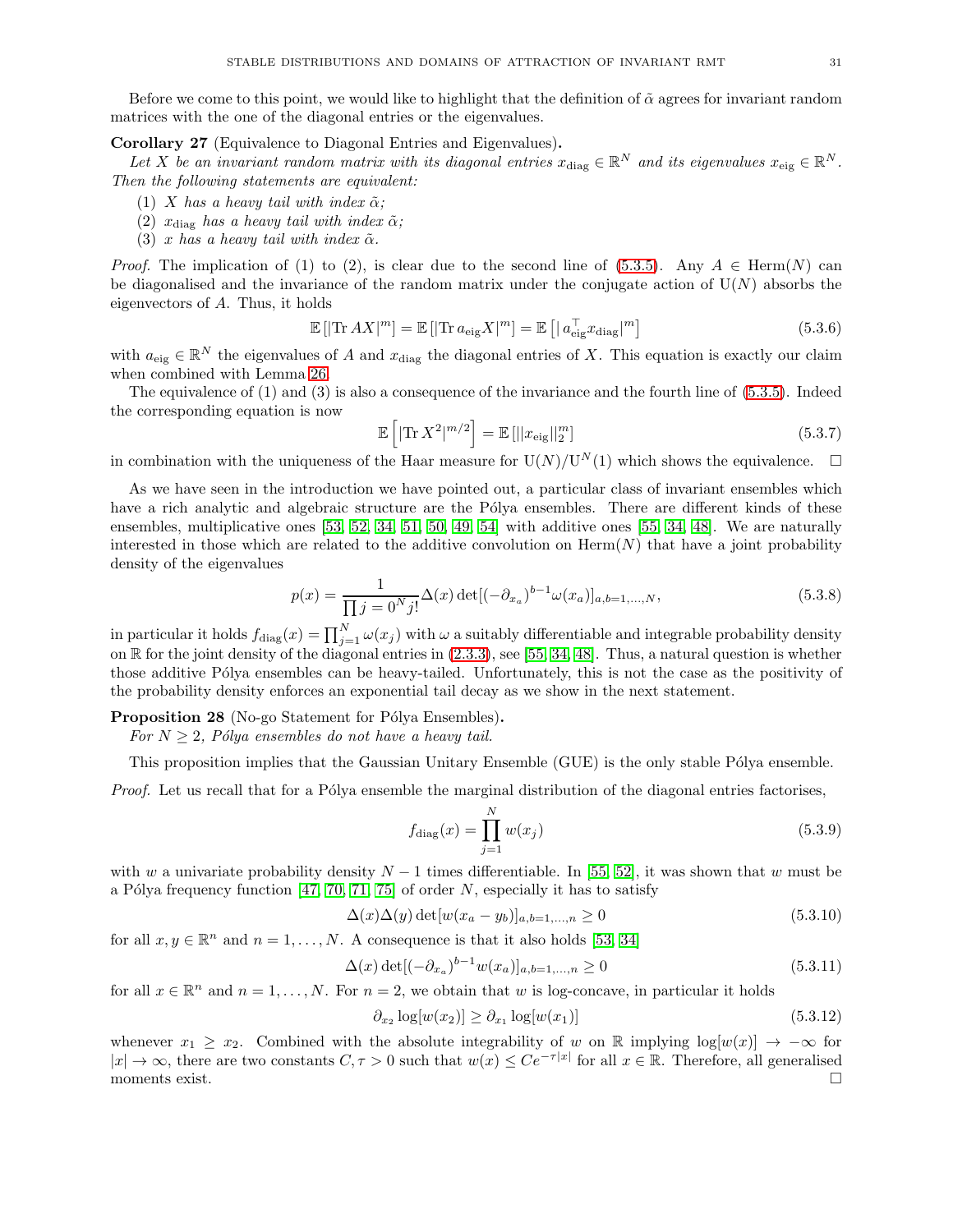Let us turn to the relation between stable laws and heavy tail random variables. This connection was discussed in [\[35,](#page-34-19) Pg. 179 Thm. 3]. It has been shown that if a random variable is in the domain of attraction of some stable distribution with stability exponent  $\alpha$ , then it has a heavy tail with index  $\tilde{\alpha}$  which is at least  $\alpha$ . Actually, it can be strengthened to a statement that indeed  $\tilde{\alpha} = \alpha$ . Despite we think that this fundamental statement has been shown somewhere in the literature, we could not find it. Therefore, we prove it here for the multivariate case.

# <span id="page-31-2"></span>Proposition 29 (Relation between Domains of Attraction and Heavy-Tailed Random Vectors).

If an  $\mathbb{R}^d$  random vector x is in the domain of attraction of some stable distribution with stability exponent  $0 \leq \alpha < 2$ , *it has heavy tail with index*  $\tilde{\alpha} = \alpha$ .

*Proof.* The proof consists of two parts. The first part is to show that  $\alpha \leq \tilde{\alpha}$ . Due to Lemma [26,](#page-29-1) this inequality is equivalent with

$$
\mathbb{E}[|x_j|^{\delta}] < \infty, \quad \text{for all } j = 1, \dots, d \quad \text{and} \quad \delta < \alpha. \tag{5.3.13}
$$

which indeed holds because each marginal distributions for the entry  $x_j$  of the random vector  $x \in \mathbb{R}^d$  is in the domain of attraction of a stable distribution with the stability exponent  $\alpha$  (as a simple corollary of that fact that marginal distributions of a stable distribution is again stable with the same stability parameter see also [\[74,](#page-35-22) Thm. 2.1.2]). Then we can use the result [\[35,](#page-34-19) Pg. 179 Thm. 3] which states that these generalised moments exist.

In the second part of the proof we show that the generalised moments do not exist for any exponent  $\delta > \alpha$ . This can again be reduced to the univariate case because of Lemma [26.](#page-29-1) Let us assume that  $X \in \mathbb{R}$  is a scalar random variable which satisfies

<span id="page-31-0"></span>
$$
\lim_{R \to \infty} \frac{\mathbb{P}(|X| > kR)}{\mathbb{P}(|X| > R)} = k^{-\alpha}
$$
\n(5.3.14)

for any  $k > 0$ . We combine this with the Markov inequality for

$$
\mathbb{E}\left[|X|^{\delta}\right] \ge (kR)^{\delta} \mathbb{P}(|X| > kR),\tag{5.3.15}
$$

which holds true for any  $k > 0$  and  $R > 0$ . Thus multiplying [\(5.3.14\)](#page-31-0) with  $k^{\delta}$  and extending the ratio by  $R^{\delta}$ and additionally choosing  $k > 1$  we have

$$
\lim_{R \to \infty} \frac{(kR)^{\delta} \mathbb{P}(|X| > kR)}{R^{\delta} \mathbb{P}(|X| > R)} = k^{\delta - \alpha} > k^{(\delta - \alpha)/2}.
$$
\n(5.3.16)

As we have the limit we can find an  $R_k > 0$  such that for all  $R > R_k$ , it is

<span id="page-31-1"></span>
$$
\frac{(kR)^{\delta}\mathbb{P}(|X|>kR)}{R^{\delta}\mathbb{P}(|X|>R)} > k^{(\delta-\alpha)/2}.
$$
\n(5.3.17)

When choosing  $k = 2$  we see that  $R > R_2$  also encompasses  $2^j R > R_2$  for any  $j \in \mathbb{N}_0$ . Therefore, substituting  $R \to 2^{j}R$  and  $k = 2$  in [\(5.3.17\)](#page-31-1) we have

$$
\frac{(2^{j+1}R)^{\delta}\mathbb{P}(|X| > 2^{j+1}R)}{2^jR^{\delta}\mathbb{P}(|X| > 2^jR)} > 2^{(\delta - \alpha)/2}.
$$
\n(5.3.18)

This can be rewritten in terms of a telescopic product when multiplying this inequality from  $j = 0$  up to  $j = m - 1$ , yielding

$$
\frac{(2^m R)^{\delta} \mathbb{P}(|X| > 2^m R)}{R^{\delta} \mathbb{P}(|X| > R)} > 2^{(\delta - \alpha)m/2} \quad \Leftrightarrow \quad (2^m R)^{\delta} \mathbb{P}(|X| > 2^m R) > 2^{(\delta - \alpha)m/2} R^{\delta} \mathbb{P}(|X| > R) \tag{5.3.19}
$$

for all  $R > R_2$  and  $m \in \mathbb{N}$ . This implies for the Markov-inequality

$$
\mathbb{E}[|X|^{\delta}] > (2^m R)^{\delta} \mathbb{P}(|X| > 2^m R) > 2^{(\delta - \alpha)m/2} R^{\delta} \mathbb{P}(|X| > R)
$$
\n(5.3.20)

for any  $R > R_2$  and  $m \in \mathbb{N}$ . Taking the limit  $m \to \infty$  on the right hand side shows that the moment is unbounded because of  $\delta > \alpha$ . This implies that  $\alpha \geq \tilde{\alpha}$ . In combination with the first part of the proof, we have  $\alpha = \tilde{\alpha}$  which has been our assertion. have  $\alpha = \tilde{\alpha}$  which has been our assertion.

The following corollary is the specialisation of this proposition in terms of invariant random matrix ensembles on  $\text{Herm}(N)$ . One can easily see this by making use of the equivalent definition given in Proposition [27](#page-30-0) part (2).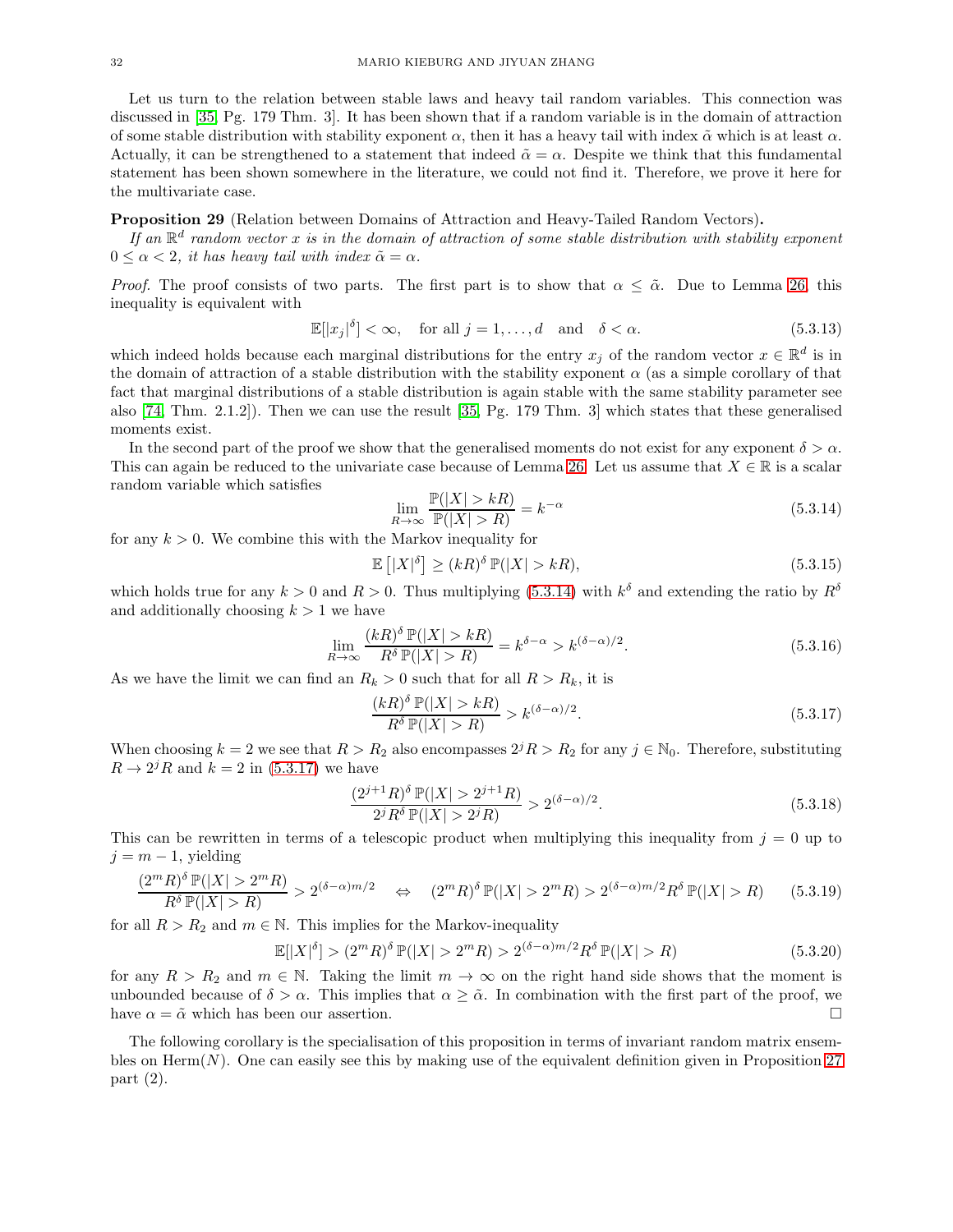<span id="page-32-1"></span>Corollary 30 (Relation between Domains of Attraction and Heavy-Tailed Random Matrices).

*An invariant random matrix ensemble that is in the domain of attraction of some stable ensemble with stability exponent*  $0 < \alpha < 2$  *has a heavy tail with index*  $\tilde{\alpha} = \alpha$ *.* 

Finally let us point out, once again, that the condition [\(5.1.2\)](#page-22-3) for the domain of attraction is also referred to as regular variation [\[8,](#page-33-13) [9\]](#page-33-14). Thus, Proposition [29](#page-31-2) and Corollary [30](#page-32-1) tell us that regular variation implies a heavy tail with a very specific index. As not each measure is of regular variation it already shows that not each heavy-tailed matrix with an index  $\tilde{\alpha}$  is in the domain of attraction of a stable ensemble with stability exponent  $\alpha = \tilde{\alpha}$ . To illustrate this we would like to consider a very simple univariate example. It is a probability measure of a sum of Dirac delta functions acting as follows on a bounded function  $\varphi \in B(\mathbb{R})$ 

$$
\mathbb{E}[\varphi] = \sum_{j=1}^{\infty} 2^{-j} \varphi(2^j) \quad \text{or equivalently} \quad \mathbb{P}(X) = \begin{cases} 2^{-j}, & X = 2^j, j \in \mathbb{N}, \\ 0, & \text{otherwise.} \end{cases} \tag{5.3.21}
$$

It is clear that it has generalised moments up to order 1. However it can be verified that this does not satisfy [\(5.1.2\)](#page-22-3). For example, taking  $\Sigma = \{1\}$  in (5.1.2) it holds

$$
\lim_{j \to \infty} \frac{\mathbb{P}(X > 2^{k+j})}{\mathbb{P}(X > 2^j)} = \frac{1}{2^{\lfloor k \rfloor}} \neq \frac{1}{2^k}
$$
\n(5.3.22)

for any  $k \geq 0$ . We have exploited the floor function |k| which yields the smallest integer which is larger than or equal to k. The reason for breaking down of the statements above is that significant parts of probability are distributed on events that are too far apart. This prevents some kind of self-averaging effect that lies behind the generalised central limit theorems.

All distributions we have used so far are regularly varying when they have heavy tails. For instance, let us consider the invariant elliptical distribution, see Proposition [13,](#page-14-6)

$$
P_p(X|y_0, \Sigma) := \int_0^\infty P(X|\sqrt{t}, y_0 \mathbf{1}_N, \Sigma) p(\mathrm{d}t)
$$
\n(5.3.23)

with  $\Sigma > 0$  as in [\(4.1.5\)](#page-15-1),  $y_0 \in \mathbb{R}$ , and p being a Borel probability measure on  $\mathbb{R}_+$ . Let us denote by  $*$  the additive convolution of two distributions, then it can be readily shown that

$$
P_{p_1}(.|y_0, \Sigma) * P_{p_2}(.|y_1, \Sigma) = P_{p_1*p_2}(.|y_0+y_1, \Sigma). \tag{5.3.24}
$$

This means that the convolution of invariant elliptical random matrix ensembles can be traced back to the convolution of the corresponding univariate distribution. Therefore, when  $p$  is in the domain of attraction of the univariate Levi  $(\alpha/2)$ -stable distribution  $p_\alpha$ , given by [\(4.1.3\)](#page-14-3), then  $P_p(.\vert y_0, \Sigma)$  is in the domain of attraction of the stable random matrix ensemble with distribution  $P_{p_\alpha}(.|0,\Sigma)$ . Note, that the origin of taking twice the stability exponent of  $p_{\alpha}$  is due to the Gaussian form of the characteristic function of [\(4.1.2\)](#page-14-5), cf., Proposition [13.](#page-14-6)

#### 6. Concluding Remarks

<span id="page-32-0"></span>We classified and analysed stable random matrix ensembles on  $\text{Herm}(N)$  that are invariant under the conjugate action of  $U(N)$  at fixed matrix dimension. In particular, we have traced back the suitable and necessary conditions to the corresponding marginal statistics for the eigenvalue as well as the diagonal entries. Both sets of quantities contain the full information about the spectral statistics since the eigenvectors are always distributed via the Haar measure on the coset  $U(N)/U^N(1)$ . This omission of redundant information can play a crucial role in further investigations, for instance the asymptotic analysis in the limit of large matrix dimensions  $N \to \infty$ . Although the highly involved expression of the characteristic function must be first overcome. Specific spectral quantities are macroscopic level density as well as the local spectral statistics like the level spacing distribution.

A first full classification of the macroscopic level density that correspond to free variables has been already performed in [\[17\]](#page-34-33). The point is that one needs almost surely asymptotically free stable random matrices to find these kinds of level densities, see [\[65\]](#page-35-32). For instance some elliptical stable invariant random matrix ensembles do not belong to this class [\[56\]](#page-35-14). Then, one obtains deviations from the free probability results. Nevertheless, the macroscopic level density is still stable under matrix addition though it is not freely stable any more. Therefore, one needs too be careful to to identify all stable random matrix ensembles we have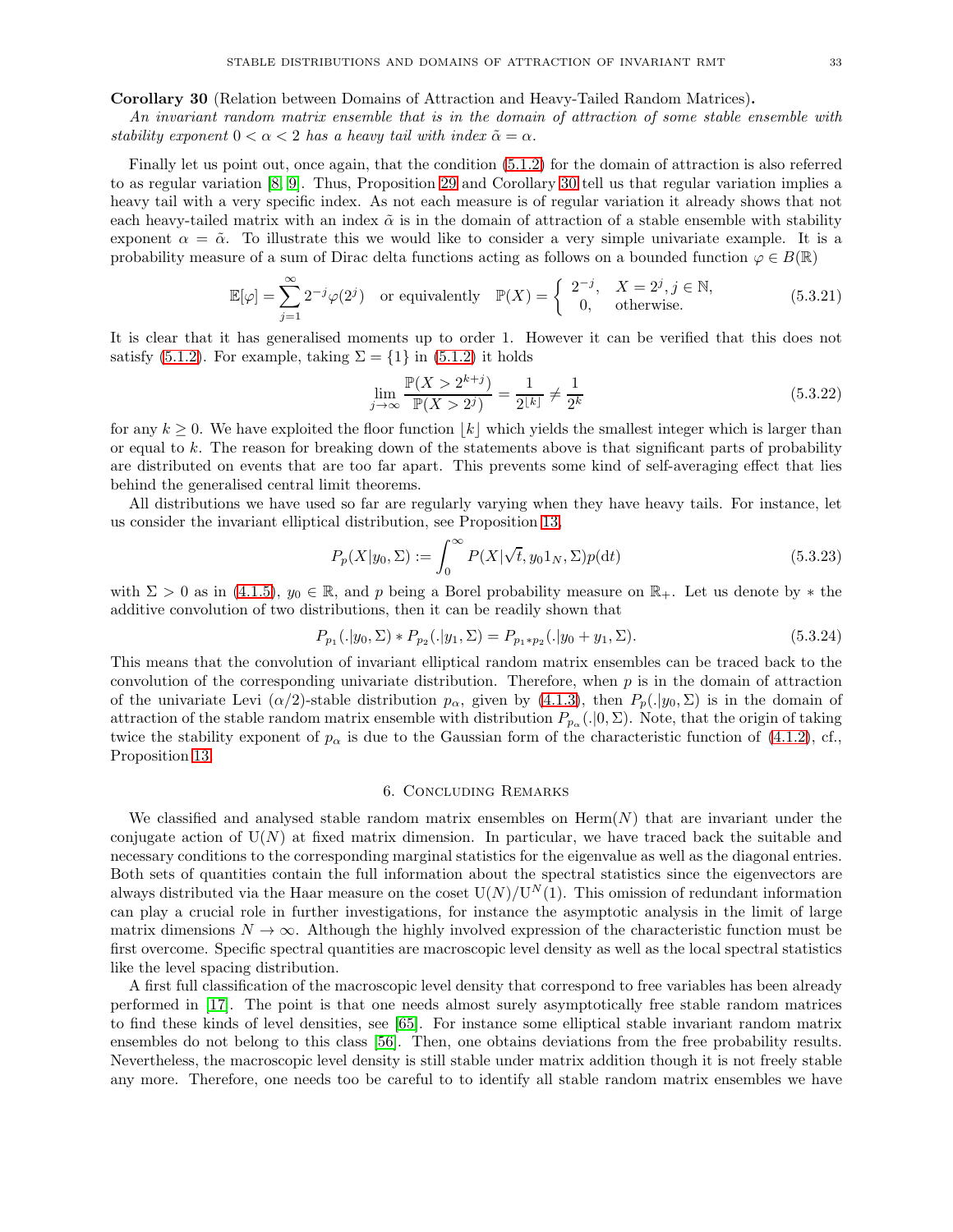classified in the present work with freely stable ones. The latter will be only a subset of all stable ones, and it is a task for further investigations to identify the necessary and sufficient conditions that the spectral measure has to satisfy for this subset. An intimately related question will be about the domain of attraction of this subset. Certainly this would be even more involved as double scaling limits between the number of matrices  $m$  added and the matrix dimension  $N$  are possible. It is quite likely that other emergent spectral statistics are possible that can be approached that are not covered when taking first  $m \to \infty$  (as we have done in the present work) and, then,  $N \to \infty$ . Especially the phenomena of an emerging non-trivial mesoscopic statistics observed in [\[56\]](#page-35-14) seems to corroborate this guess.

Another direction of study is to generalise the discussion in the present article to the other nine symmetry classes in the Altland-Zirnbauer classification scheme [\[5,](#page-33-15) [85\]](#page-35-33). Indeed it seems to be rather straightforward to three of those, namely random matrices invariant under their respective conjugate group actions that are imaginary anti-symmetric, Hermitian anti-self-dual, and Hermitian chiral. The reason is that there are derivative principle for all three classes [\[57\]](#page-35-25). Those can be traced back to known group integrals. In the present case of invariant Hermitian matrices this has been the Harish-Chandra-Itzykson-Zuber integral [\[39,](#page-34-23) [44\]](#page-34-24). For the other classes the corresponding group integrals are only explicitly known for very particular cases so that it is very hard to reduce the random matrix statistics to the eigenvalues.

#### **ACKNOWLEDGEMENTS**

We thank Zdzisław Burda, Tianshu Cong and Holger Kösters for fruitful discussion. We especially thank Holger Kösters for proofreading the first version.

#### **DECLARATIONS**

All authors contributed equally to this work. JZ acknowledges financial support of a Melbourne postgraduate award and an ACEMS top up scholarship. MK is supported by the Australian Research Council via the grant DP210102887.

#### **REFERENCES**

- <span id="page-33-10"></span>[1] A. Y. Abul-Magd, G. Akemann, and P. Vivo (2009): Superstatistical generalisations of Wishart-Laguerre ensembles of random matrices, J. Phys. A 42, 175207 [\[arXiv:0811.1992\]](http://arxiv.org/abs/0811.1992).
- <span id="page-33-12"></span>[2] K. Adhikari, N. K. Reddy, T. R. Reddy, and K. Saha (2016): *Determinantal point processes in the plane from products of* random matrices, Ann. Inst. H. Poincaré Probab. Statist. 52, 16-46 [\[arXiv:1308.6817\]](http://arxiv.org/abs/1308.6817).
- <span id="page-33-1"></span>[3] G. Akemann, J. Fischmann, and P. Vivo (2010): Universal Correlations and Power-Law Tails in Financial Covariance Matrices, Physica A 389, 2566–2579 [\[arXiv:0906.5249\]](http://arxiv.org/abs/0906.5249).
- <span id="page-33-9"></span>[4] G. Akemann, and P. Vivo (2008): Power-law deformation of Wishart-Laguerre ensembles of random matrices, J. Stat. Mech. 0809, P09002 [\[arXiv:0806.1861\]](http://arxiv.org/abs/0806.1861).
- <span id="page-33-15"></span>[5] A. Altland and M. R. Zirnbauer (1997): Novel Symmetry Classes in Mesoscopic Normal-Superconducting Hybrid Structures, Phys. Rev. 55, 1142 [\[arXiv:cond-mat/9602137\]](http://arxiv.org/abs/cond-mat/9602137).
- <span id="page-33-7"></span><span id="page-33-5"></span>[6] M. Araujo and E. Medina (2001): Spectral properties of Levy matrices, CIENCIA 9, 427–432.
- [7] A. Auffinger, G. Ben Arous, and S. Péché (2009): Poisson convergence for the largest eigenvalues of heavy tailed random matrices, Ann. 1 H. Poincaré-Pr. 45, 589–610 [\[arXiv:0710.3132\]](http://arxiv.org/abs/0710.3132).
- <span id="page-33-14"></span><span id="page-33-13"></span>[8] B. Basrak (2000): The sample autocorrelation function of non-linear time series, PhD Thesis, University of Groningen.
- [9] B. Basrak,R. A. Davis, and T. Mikosch (2002): A characterization of multivariate regular variation, Ann. Appl. Probab. 12, 908–920.
- <span id="page-33-2"></span>[10] G. Biroli, J. Bouchaud, and M. Potters (2007): On the top eigenvalue of heavy-tailed random matrices, EPL 78, 10001 [\[arXiv:cond-mat/0609070\]](http://arxiv.org/abs/cond-mat/0609070).
- <span id="page-33-11"></span>[11] G. Biroli, J.-P. Bouchaud, and M. Potters (2007): The Student ensemble of correlation matrices: eigenvalue spectrum and Kullback-Leibler entropy, Acta Physica Polonica B 38, 4009–4026 [\[arXiv:0710.0802\]](http://arxiv.org/abs/0710.0802).
- <span id="page-33-0"></span>[12] G. Biroli and M. Tarzia (2012): The Lévy-Rosenzweig-Porter random matrix ensemble, Phys. Rev. B 103, 104205 [\[arXiv:2012.12841\]](http://arxiv.org/abs/2012.12841).
- <span id="page-33-4"></span>[13] G. Ben Arous and A. Guionnet (2008): The Spectrum of Heavy Tailed Random Matrices, Comm. Math. Phys. 278, 715–751 [\[arXiv:0707.2159\]](http://arxiv.org/abs/0707.2159).
- <span id="page-33-3"></span>[14] F. Benaych-Georges, A. Guionnet, and C. Male (2014): Central Limit Theorems for Linear Statistics of Heavy Tailed Random Matrices, Comm. Math. Phys. 329, 641–686 [\[arXiv:1301.0448\]](http://arxiv.org/abs/1301.0448).
- <span id="page-33-6"></span>[15] F. Benaych-Georges and A. Maltsev (2016): Fluctuations of linear statistics of half-heavy-tailed random matrices, Stoch. Process. Their Appl. 126, 3331–3352 [\[arXiv:1410.5624\]](http://arxiv.org/abs/1410.5624).
- <span id="page-33-8"></span>[16] F. Benaych-Georges and S. Péché (2014): Localization and delocalization for heavy tailed band matrices, Ann. Inst. H. Poincaré Probab. Statist. 50, 1385–1403 [\[arXiv:1210.7677\]](http://arxiv.org/abs/1210.7677).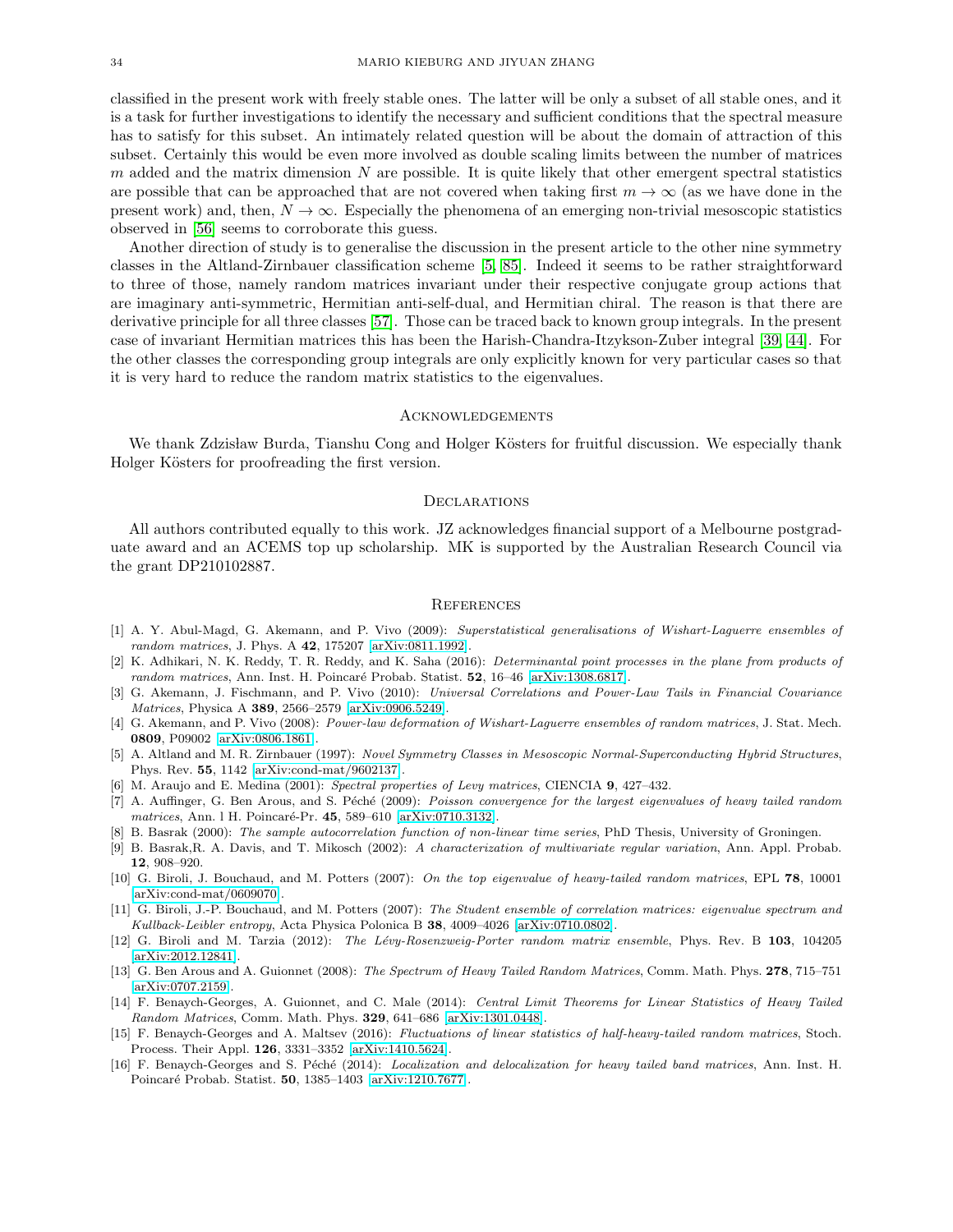- <span id="page-34-33"></span>[17] H. Bercovici and V. Pata (1999): Stable laws and domains of attraction in free probability theory, with an appendix by P. Biane, Ann. of Math. 149, 1023–1060. [\[arXiv:math/9905206\]](http://arxiv.org/abs/math/9905206).
- <span id="page-34-0"></span>[18] O. Bohigas, J. X. de Carvalho, and M. P. Pato (2008): Disordered ensembles of random matrices, Phys. Rev. E 77, 011122 [\[arXiv:0711.3719\]](http://arxiv.org/abs/0711.3719).
- <span id="page-34-11"></span>[19] C. Bordenave and A. Guionnet (2017): Delocalization at small energy for heavy-tailed random matrices, Commun. Math. Phys. 354, 115–159 [\[arXiv:1603.08845\]](http://arxiv.org/abs/1603.08845).
- <span id="page-34-4"></span>[20] Z. Burda, A. T. Görlich, and B. Wacław (2006): Spectral properties of empirical covariance matrices for data with power-law tails, Phys. Rev. E 74, 041129 [\[arXiv:physics/0603186\]](http://arxiv.org/abs/physics/0603186).
- <span id="page-34-13"></span>[21] Z. Burda, R. A. Janik, J. Jurkiewicz, M. A. Nowak, G. Papp, and I. Zahed (2002): Free Random Levy Matrices, Phys. Rev. E 65, 021106 [\[arXiv:cond-mat/0011451\]](http://arxiv.org/abs/cond-mat/0011451).
- <span id="page-34-9"></span>[22] Z. Burda and J. Jurkiewicz (2011): Heavy-tailed random matrices, chapter 13 in The Oxford Handbook of Random Matrix Theory, ed. G. Akemann, J. Baik and P. di Francesco, Oxford University Press, Oxford [\[arXiv:0909.5228\]](http://arxiv.org/abs/0909.5228).
- <span id="page-34-2"></span>[23] Z. Burda, J. Jurkiewicz, M. A. Nowak, G. Papp, and I. Zahed (2001): Lévy Matrices and Financial Covariances, Acta Physica Polonica Series B 34, 4747 [\[arXiv:cond-mat/0103108\]](http://arxiv.org/abs/cond-mat/0103108).
- <span id="page-34-3"></span>[24] Z. Burda, J. Jurkiewicz, M. A. Nowak, G. Papp, and I. Zahed (2004): Free Lévy Matrices and Financial Correlations, Physica A 343, 694–700 [\[arXiv:cond-mat/0103109\]](http://arxiv.org/abs/cond-mat/0103109).
- <span id="page-34-10"></span>[25] Z. Burda, J. Jurkiewicz, M. A. Nowak, G. Papp, and I. Zahed (2007): Random Lévy Matrices Revisited, Phys. Rev. E 75, 051126 [\[arXiv:cond-mat/0602087\]](http://arxiv.org/abs/cond-mat/0602087).
- <span id="page-34-26"></span>[26] T. Byczkowski, J. P. Nolan, and B. Rajput (1993): Approximation of multidimensional stable densities, J. Multivariate Anal. 46, 13–31.
- <span id="page-34-14"></span>[27] J. Choi and K. A. Muttalib (2009): Rotationally invariant family of Lévy like random matrix ensembles, J. Phys. A  $42$ , 152001 [\[arXiv:0903.5266\]](http://arxiv.org/abs/0903.5266).
- <span id="page-34-15"></span>[28] J. Choi and K. A. Muttalib (2010): Universality of a family of Random Matrix Ensembles with logarithmic soft-confinement potentials, Phys. Rev. B 82, 104202[\[arXiv:1006.1141\]](http://arxiv.org/abs/1006.1141).
- <span id="page-34-21"></span>[29] M. Christandl, B. Doran, S. Kousidis, and M. Walter (2014): Eigenvalue distributions of reduced density matrices, Comm. Math. Phys. 332, 1–52. [\[arXiv:1204.0741\]](http://arxiv.org/abs/1204.0741).
- <span id="page-34-27"></span><span id="page-34-8"></span>[30] P. Cizeau and J. P. Bouchaud (1994): Theory of Lévy Matrices, Phys. Rev. E  $50$ , 1810–1822.
- [31] B. Collins (2003): Moments and Cumulants of Polynomial random variables on unitary groups, the Itzykson-Zuber integral and free probability, Int. Math. Res. Not. 17, 953–982 [\[arXiv:math-ph/0205010\]](http://arxiv.org/abs/math-ph/0205010).
- <span id="page-34-25"></span><span id="page-34-17"></span>[32] P. J. Forrester (2010): Log-gases and random matrices, Princeton University Press, Princeton, NJ.
- <span id="page-34-18"></span>[33] P. J. Forrester (2014): Eigenvalue statistics for product complex Wishart matrices, J. Phys. A 47, 345202 [\[arXiv:1401.2572\]](http://arxiv.org/abs/1401.2572).
- [34] Y.-P. Förster, M. Kieburg, H. Kösters (2021): Polynomial Ensembles and Pólya Frequency Functions, Journal of Theoretical Probability 34, 1917–1950 (2021) [\[arXiv:1710.08794\]](http://arxiv.org/abs/1710.08794).
- <span id="page-34-19"></span>[35] B. V. Gnedenko and A. N. Kolmogorov (1968): Limit distributions for sums of independent random variables, 2nd ed. Addison-Wesley, Cambridge, Mass.
- [36] O. Guédon, A. E. Litvak, A. Pajor, and N. Tomczak-Jaegermann (2017): On the interval of fluctuation of the singular values of random matrices, J. Eur. Math. Soc. 19, 469–1505 [\[arXiv:1509.02322\]](http://arxiv.org/abs/1509.02322).
- <span id="page-34-12"></span>[37] T. Guhr and A. Schell (2020): Matrix Moments in a Real, Doubly Correlated Algebraic Generalization of the Wishart Model, J. Phys A 54, 125203 [\[arXiv:2011.07573\]](http://arxiv.org/abs/2011.07573).
- <span id="page-34-22"></span>[38] J. Faraut (2006): Infinite dimensional harmonic analysis and probability, Probability measures on groups: recent directions and trends, Proceedings of the CIMPA-TIFR School, Narosa Publishing House, TIFR, Mumba: Tata Inst. Fund. Res., 179– 254.
- <span id="page-34-23"></span>[39] Harish-Chandra (1956): Invariant Differential operators on a semisimple Lie algebra, Proc. Natl. Acad. Sci. USA 42, 252–253.
- <span id="page-34-7"></span><span id="page-34-6"></span>[40] J. Heiny (2019): Random Matrix Theory for Heavy-Tailed Time Series, Journal of Mathematical Sciences 237, 652–666.
- [41] J. Heiny and T. Mikosch (2017): Eigenvalues and Eigenvectors of Heavy-Tailed Sample Covariance Matrices with General Growth Rates: the iid Case, Stoch. Process. Their Appl. 127, 2179–2207 [\[arXiv:1608.06977\]](http://arxiv.org/abs/1608.06977).
- <span id="page-34-5"></span>[42] J. Heiny and T. Mikosch (2019): The eigenstructure of the sample covariance matrices of high-dimensional stochastic volatility models with heavy tails, Bernoulli 25, 3590-3622 [\[arXiv:2001.04964\]](http://arxiv.org/abs/2001.04964).
- <span id="page-34-20"></span>[43] S. Helgason (2000): Groups and Geometric Analysis. Integral geometry, invariant differential operators, and spherical functions, Corrected reprint of the 1984 original, Mathematical Surveys and Monographs 83, American Mathematical Society, Providence, RI.
- <span id="page-34-24"></span><span id="page-34-16"></span>[44] C. Itzykson and J. B. Zuber (1980): The planar approximation II, J. Math. Phys. 21, 411–421.
- [45] A. H. Joarder and Mir M. Ali (1996): On the characteristic function of the multivariate t-distribution, Pakistan J. Statist. 12, 55–62.
- <span id="page-34-32"></span><span id="page-34-1"></span>[46] T. Kanazawa (2016): Heavy-tailed chiral random matrix theory, JHEP 2016, 166 [\[arXiv:1602.05631\]](http://arxiv.org/abs/1602.05631).
- <span id="page-34-31"></span>[47] S. Karlin (1968): Total Positivity, volume I, Stanford University Press, Stanford, CA.
- [48] M. Kieburg (2019): Additive Matrix Convolutions of Pólya Ensembles and Polynomial Ensembles, Random Matrices: Theory and Applications 09, 2150002 [\[arXiv:1710.09481\]](http://arxiv.org/abs/1710.09481).
- <span id="page-34-30"></span><span id="page-34-29"></span>[49] M. Kieburg (2019): Hard Edge Statistics of Products of Pólya Ensembles and Shifted GUE's, [\[arXiv:1909.04593\]](http://arxiv.org/abs/1909.04593).
- [50] M. Kieburg (2020): Products of Complex Rectangular and Hermitian Random Matrices, Advances in Pure and Applied Mathematics 11, 33–65 [\[arXiv:1908.09408\]](http://arxiv.org/abs/1908.09408).
- <span id="page-34-28"></span>[51] M. Kieburg, P. J. Forrester, and J. R. Ipsen (2019): Multiplicative Convolution of Real Asymmetric and Real Antisymmetric Matrices, Advances in Pure and Applied Mathematics 10, 467–492 [\[arXiv:1712.04916\]](http://arxiv.org/abs/1712.04916).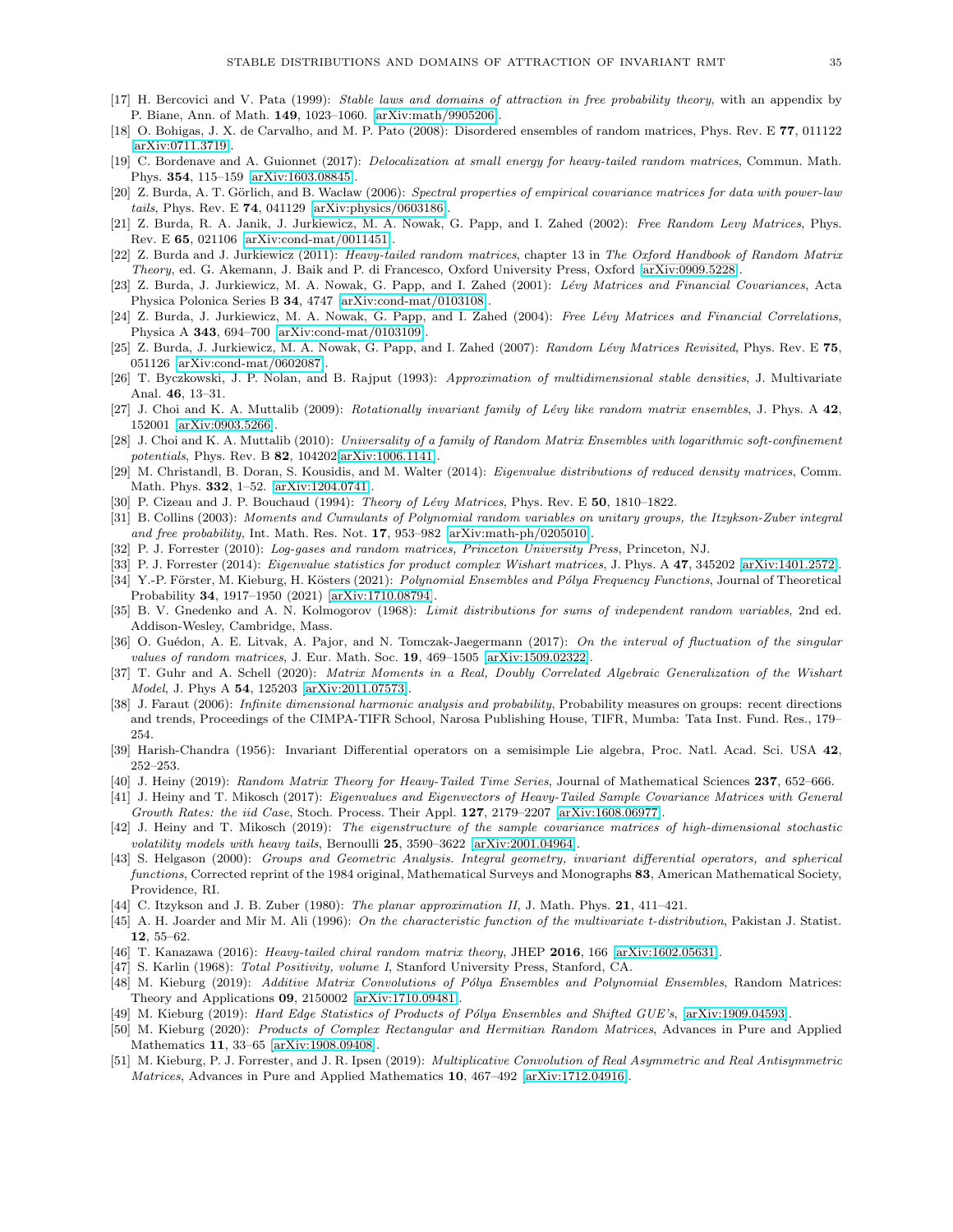- <span id="page-35-20"></span>[52] M. Kieburg and H. Kösters (2016): Exact relation between the singular value and eigenvalue statistics, Random Matrices: Theory Appl. 05, 1650015. [\[arXiv:1601.02586\]](http://arxiv.org/abs/1601.02586).
- <span id="page-35-21"></span>[53] M. Kieburg and H. Kösters (2019): Products of random matrices from polynomial ensembles, Ann. Inst. Henri Poincaré Probab. Stat. 55, 98–126 [\[arXiv:1601.02586\]](http://arxiv.org/abs/1601.02586).
- <span id="page-35-27"></span>[54] M. Kieburg, S.-H. Li, J. Zhang, and P. J. Forrester (2020): Cyclic Pólya Ensembles on the Unitary Matrices and their Spectral Statistics, [\[arXiv:2012.11993\]](http://arxiv.org/abs/2012.11993).
- <span id="page-35-28"></span>[55] A. B. J. Kuijlaars and P. Román (2019): Spherical functions approach to sums of random Hermitian matrices, Int. Math. Res. Not. 2019, 1005–1029 [\[arXiv:1611.08932\]](http://arxiv.org/abs/1611.08932).
- <span id="page-35-14"></span>[56] M. Kieburg and A. Monteleone (2021): Local Tail Statistics of Heavy-Tailed Random Matrix Ensembles with Unitary Invariance, J. Phys. A 54, 325201 [\[arXiv:2103.00817\]](http://arxiv.org/abs/2103.00817).
- <span id="page-35-25"></span><span id="page-35-19"></span>[57] M. Kieburg and J. Zhang (2020): *Derivative principles for invariant ensembles*, [\[arXiv:2007.15259\]](http://arxiv.org/abs/2007.15259)
- [58] D.-Z. Liu, D. Wang, and L. Zhang (2016): Bulk and soft-edge universality for singular values of products of Ginibre random matrices, Ann. Inst. H. Poincaré Probab. Statist. **52**, 1734–1762 [\[arXiv:1412.6777\]](http://arxiv.org/abs/1412.6777).
- <span id="page-35-9"></span>[59] C. Male (2017): The limiting distributions of large heavy Wigner and arbitrary random matrices, J. Funct. Anal. 272, 1–46 [\[arXiv:1209.2366\]](http://arxiv.org/abs/1209.2366).
- <span id="page-35-16"></span><span id="page-35-0"></span>[60] V. A. Marčenko and L. A. Pastur(1967): Distribution of eigenvalues for some sets of random matrices, Math. USSR Sbornik 1, 457–483, translated from the Russian in Mat. Sb. 72, 507–536.
- [61] C. H. Martin and M. W. Mahoney (2019): Traditional and Heavy-Tailed Self Regularization in Neural Network Models, Proceedings of the 36th International Conference on Machine Learning, Long Beach, California, PMLR 97 (2019) [\[arXiv:1901.08276\]](http://arxiv.org/abs/1901.08276).
- <span id="page-35-1"></span>[62] C. H. Martin and M. W. Mahoney (2021): Implicit Self-Regularization in Deep Neural Networks: Evidence from Random Matrix Theory and Implications for Learning, Journal of Machine Learning Research 22, 1–73 [\[arXiv:1810.01075\]](http://arxiv.org/abs/1810.01075).
- <span id="page-35-2"></span>[63] M. M. Meerschaert and H.-P. Scheffler (2003): Portfolio Modeling with Heavy Tailed Random Vectors, Chapter 15 in Handbook of Heavy Tailed Distributions in Finance, S. T. Rachev ed., Elsevier, Amsterdam.
- <span id="page-35-24"></span>[64] J. Mejia, C. Zapata, and A. Botero (2017): The difference between two random mixed quantum states: exact and asymptotic spectral analysis, J. Phys. A 50, 025301 [\[arXiv:1511.07278\]](http://arxiv.org/abs/1511.07278).
- <span id="page-35-32"></span><span id="page-35-5"></span>[65] J. A. Mingo and R. Speicher (2017): Free Probability and Random Matrices, Schwinger Verlag, Saarbrücken.
- [66] S. Minsker (2018): Sub-Gaussian Estimators of the Mean of a Random Matrix with Heavy-Tailed Entries, The Annals of Statistics 46, 2871–2903 (2018) [\[arXiv:1605.07129\]](http://arxiv.org/abs/1605.07129).
- <span id="page-35-3"></span>[67] M. C. Münix, R. Schäfer, and T. Guhr (2014): A Random Matrix Approach to Credit Risk, PLoS ONE 9, e98030 [\[arXiv:1102.3900\]](http://arxiv.org/abs/1102.3900).
- <span id="page-35-4"></span>[68] S. Oymak, J. A. Tropp: Universality laws for randomized dimension reduction, with applications, Information and Inference: A Journal of the IMA 7, 337–446 (2017) [\[arXiv:1511.09433\]](http://arxiv.org/abs/1511.09433).
- <span id="page-35-10"></span>[69] M. Politi, E. Scalas, D. Fulger, and G. Germano (2010): Spectral densities of Wishart-Levy free stable random matrices: Analytical results and Monte Carlo validation, European Physical Journal B 79, 13–22 [\[arXiv:0903.1629\]](http://arxiv.org/abs/0903.1629).
- <span id="page-35-30"></span><span id="page-35-29"></span> $[70]$  G. Pólya (1913): Über Annäherung durch Polynome mit lauter reellen Wurzeln, Rend. di Palermo 36, 279–295.
- [71] G. Pólya (1915): Algebraische Untersuchungen über ganze Funktionen vom Geschlechte Null und Eins, Journal für Mathematik 145, 224–249.
- <span id="page-35-26"></span>[72] W. Rudin (1991): Functional Analysis, 2nd ed., International Series in Pure and Applied Mathematics, McGraw-Hill Education, New York.
- <span id="page-35-23"></span>[73] E. L. Rvačeva (1962): On domains of attraction of multi-dimensional distributions, Select. Transl. Math. Statist. and Probability, Vol. 2, 183–205 American Mathematical Society, Providence, R.I.
- <span id="page-35-22"></span>[74] G. Samorodnitsky and M. S. Taqqu (1994): Stable non-Gaussian random processes, Stochastic models with infinite variance. Stochastic Modeling. Chapman & Hall, New York.
- <span id="page-35-31"></span>[75] I. J. Schoenberg (1951): On Pólya frequency functions I. The totally positive functions and their Laplace transforms, Journal d'Analyse Mathématique 1, 331374.
- <span id="page-35-17"></span><span id="page-35-6"></span>[76] Y. Shimura (1990): The strict domain of attraction of strictly stable law with index 1, Japan. J. Math. (N.S.) 16, 351–363.
- [77] A. Soshnikov (2004): Poisson Statistics for the Largest Eigenvalues of Wigner Random Matrices with Heavy Tails, Elect. Commun. in Probab. 9, 82–91 [\[arXiv:math/0405090\]](http://arxiv.org/abs/math/0405090).
- <span id="page-35-18"></span><span id="page-35-8"></span>[78] Sutradhar, B.C. (1986): On the characteristic function of multivariate Student t-distribution, Canad. J. Statist. 14 no. 4, 329–337.
- [79] E. Tarquini, G. Biroli, and M. Tarzia (2016): Level Statistics and Localization Transitions of Lévy Matrices, Phys. Rev. Lett. 116, 010601 [\[arXiv:1507.00296\]](http://arxiv.org/abs/1507.00296).
- <span id="page-35-13"></span><span id="page-35-7"></span>[80] M. Tierz (2001): The Stable Random Matrix ensembles, [\[arXiv:cond-mat/0106485\]](http://arxiv.org/abs/cond-mat/0106485).
- <span id="page-35-15"></span>[81] R. Vershynin (2012): Introduction to the non-asymptotic analysis of random matrices, Chapter 5 of Compressed Sensing, Theory and Applications, ed. Y. Eldar and G. Kutyniok, Cambridge University Press, Cambridge (2012) [\[arXiv:1011.3027\]](http://arxiv.org/abs/1011.3027). [82] E. Wigner (1958): On the Distribution of the Roots of Certain Symmetric Matrices, Ann. of Math. 67, 325–328.
- <span id="page-35-11"></span>[83] T. Wirtz, D. Waltner, M. Kieburg, and S. Kumar: The Correlated Jacobi and the Correlated Cauchy-Lorentz ensembles,
- <span id="page-35-12"></span>Journal of Statistical Physics 162. 495–521 [\[arXiv:1505.00675\]](http://arxiv.org/abs/1505.00675).
- [84] N. S. Witte and P. J. Forrester (2000): Gap probabilities in the finite and scaled Cauchy random matrix ensembles, Nonlinearity 13, 1965–1986 [\[arXiv:math-ph/0009022\]](http://arxiv.org/abs/math-ph/0009022).
- <span id="page-35-33"></span>[85] R. Zirnbauer (1996): Riemannian symmetric superspaces and their origin in random matrix theory, J. Math. Phys. 37, 4986 (1996), [\[arXiv:math-ph/9808012\]](http://arxiv.org/abs/math-ph/9808012).